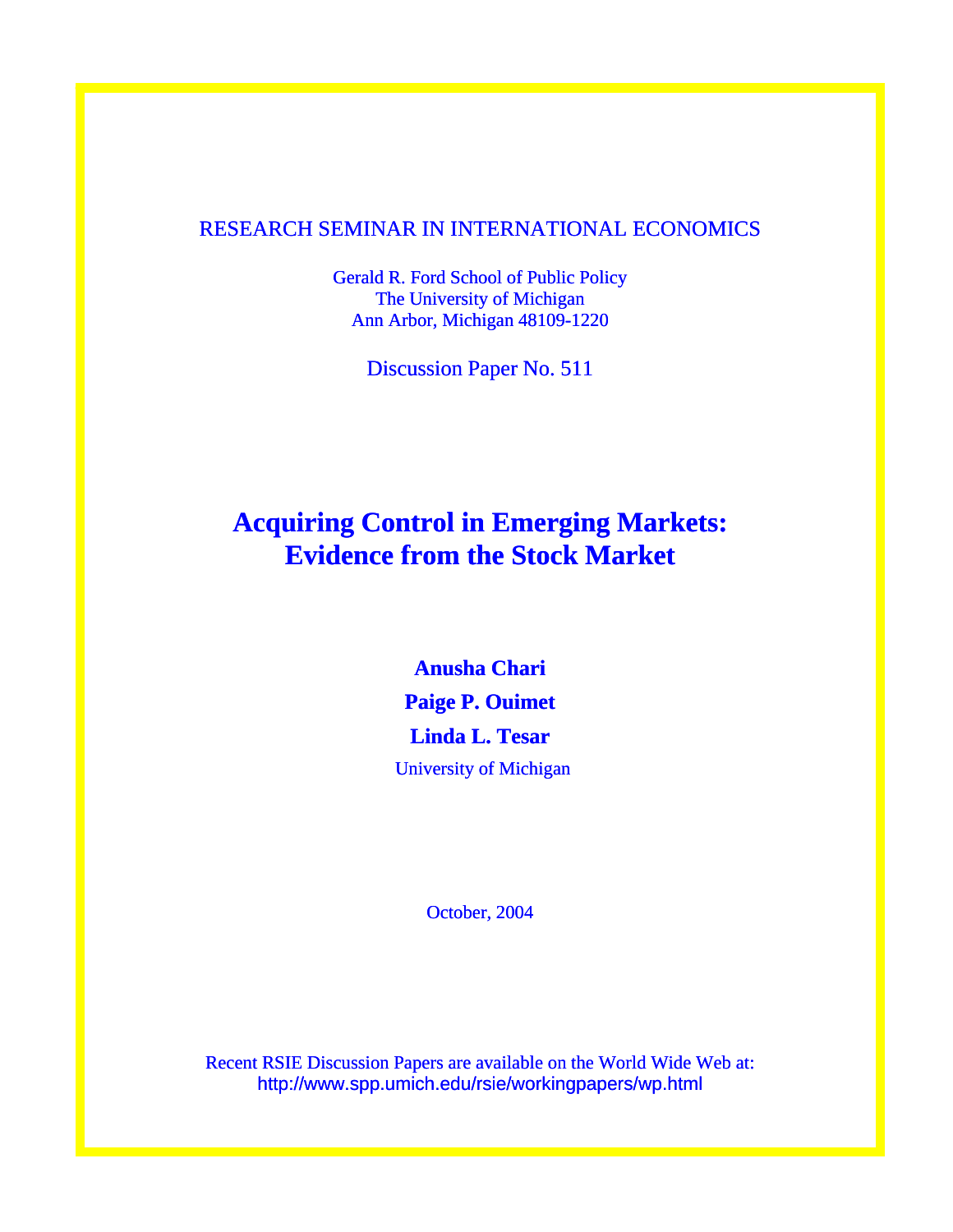## **Acquiring Control in Emerging Markets: Evidence from the Stock Market<sup>1</sup>**

Anusha Chari University of Michigan

Paige P. Ouimet University of Michigan

Linda L. Tesar University of Michigan and NBER

October 2004

#### **Abstract**

When firms from developed markets acquire firms in emerging markets, marketcapitalization-weighted monthly joint returns show a statistically significant increase of 1.8%. Panel data estimations suggest that the value gains from cross-border M&A transactions stem from the transfer of majority control from emerging-market targets to developed market acquirers—joint returns range from 5.8% to 7.8% when majority control is acquired. Announcement returns for acquirer and target firms estimate the distribution of gains and show a statistically significant increase of 2.4% and 6.9%, respectively. The evidence suggests that the stock market anticipates significant value creation from cross-border transactions that involve emerging-market targets leading to substantial gains for shareholders of both acquirer and target firms.

<sup>&</sup>lt;sup>1</sup> Contact Information: Anusha Chari, University of Michigan, 701 Tappan Street, Ann Arbor MI 48109. Internet: achari@umich.edu. Paige Ouimet, pshelby@umich.edu. Linda Tesar, ltesar@umich.edu. The authors thank Andrew Bernard, Michael Dooley, Atif Mian, Arturo Bris, Peter Henry, Luigi Zingales and seminar participants at Berkeley, Dartmouth, Princeton, IFM-NBER Summer Institute, EFA Meeting-Maastricht, the  $9<sup>th</sup>$  Mitsui Life Emerging Markets Symposium, and the Department of Economics and the Finance Group at the University of Michigan for helpful comments and suggestions. Chari thanks the Mitsui Life Financial Research Center for financial support. Chari and Tesar acknowledge a grant from the Center for International Business Education at the University of Michigan.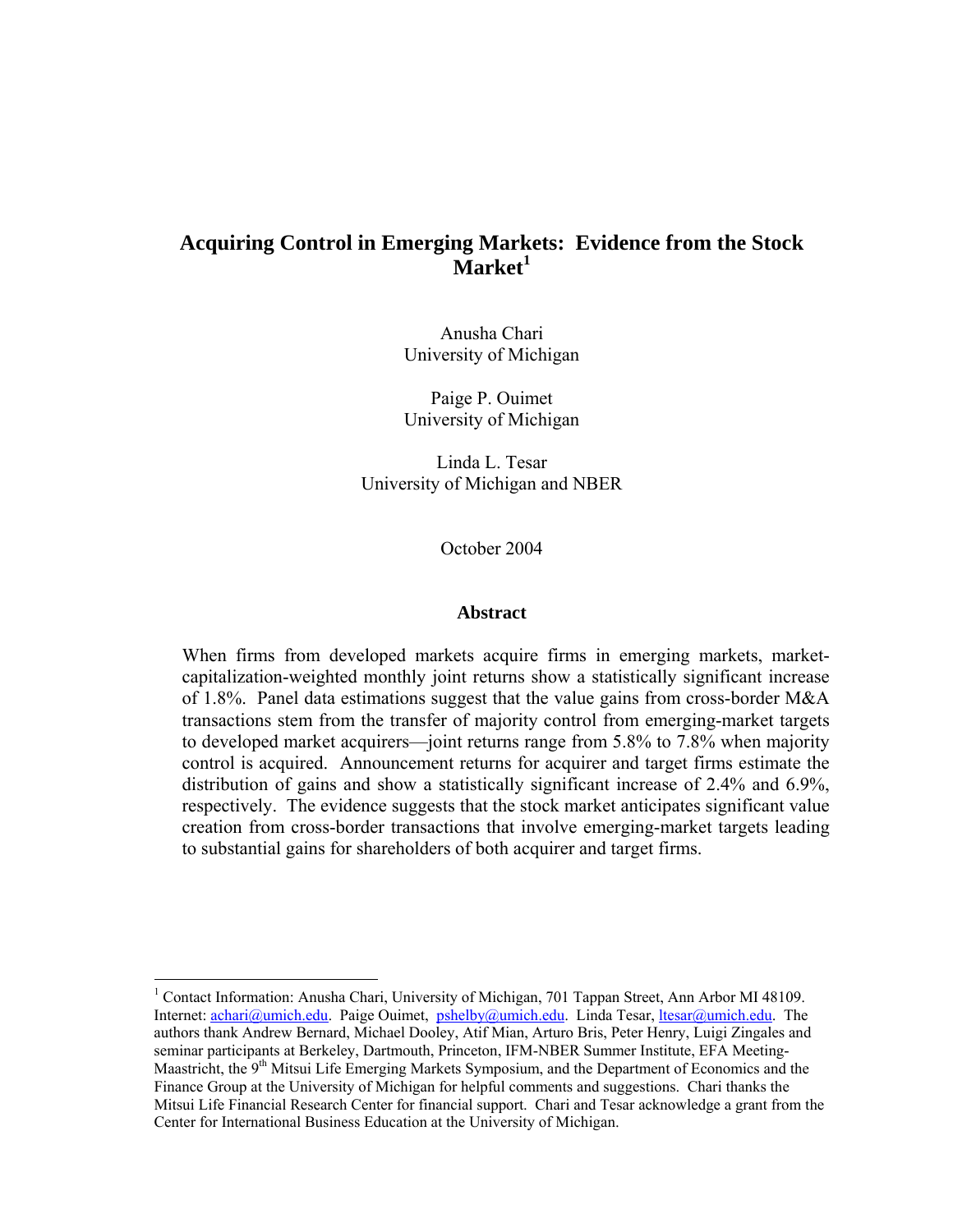#### **1. Introduction**

Cross-border mergers and acquisitions (M&A) in emerging markets surged during the 1990s. From 1991 through 2000 cross-border M&As accounted for 61% of foreign direct investment (FDI) in Latin America and 48% in East Asia, up from 10% and 4% in the 1980s (Figure 1).

Before the surge in cross-border M&A, FDI in emerging markets consisted primarily of green-field investments. Cross-border M&A and green-field investments are conceptually quite different. By definition, green-field investments create value by bringing new investment in physical assets to the recipient country. In contrast, crossborder M&As involve the foreign purchase of existing assets, which may not necessarily increase productive capacity (Froot, 1991).

Alternatively, cross-border M&A transactions may create value by allowing firms to vertically integrate lines of production across borders and through positive externalities such as transfers of technology and skills between firms (Andrade, Mitchell, and Stafford, 2001). M&A transactions will also create value if they provide acquirers with access to target markets or lower the cost of capital for target firms (Caves 1996).

Do cross-border mergers and acquisitions create surplus value in emerging markets? This paper uses the stock market to provide an answer. When a cross-border M&A transaction takes place, there are two parties to consider—a developed-market acquirer and an emerging-market target. On the date that a cross-border M&A transaction is announced, changes in acquirer- and target-firm stock prices reveal information about (i) the potential wealth creation from the transaction, and (ii) the distribution of the gains and losses from the transaction to the acquirer and target firms.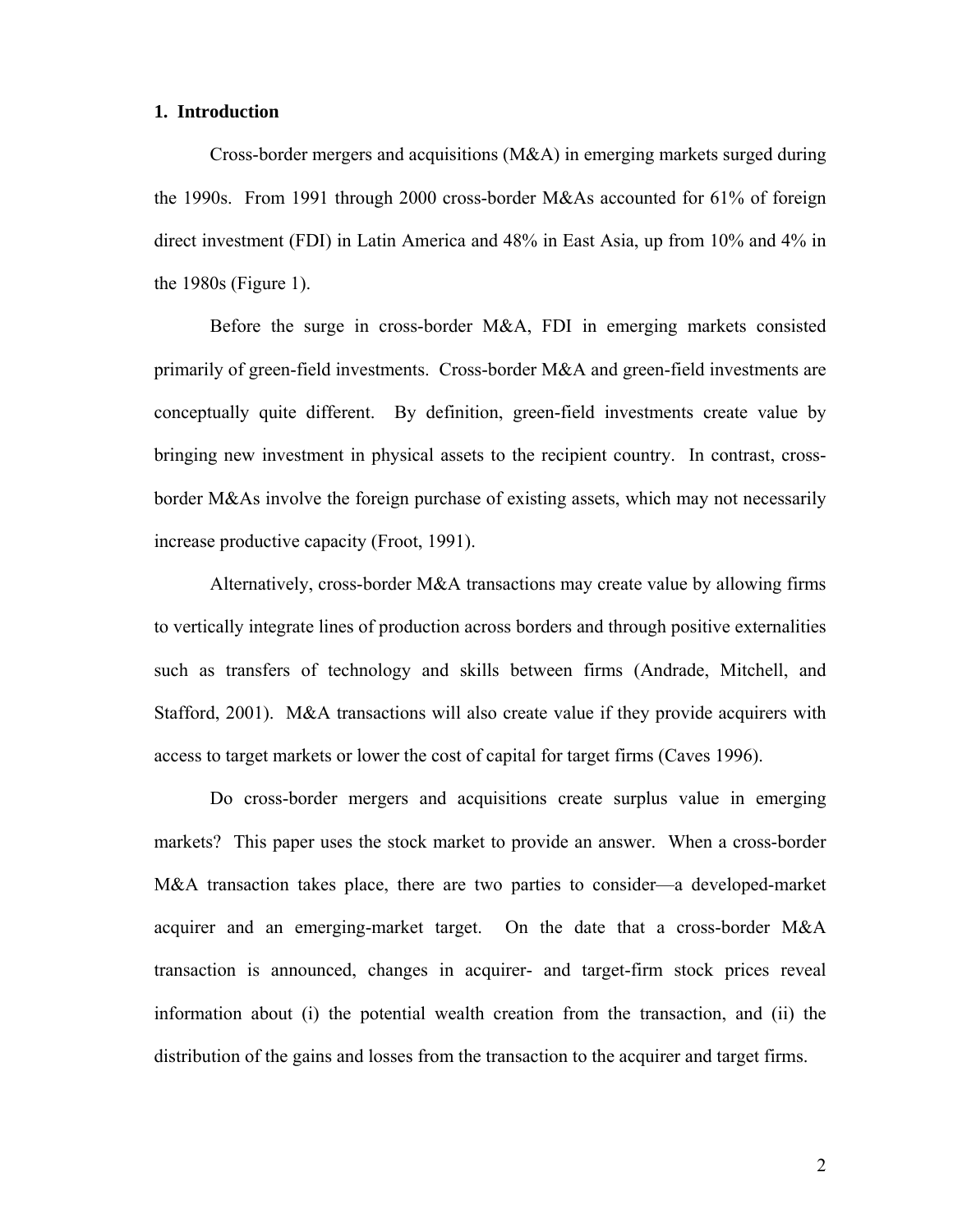We use the Securities Data Corporation (SDC) Thompson's International Mergers and Acquisitions database to identify merger and acquisition events in emerging markets over the period 1988-2003. Stock price information is taken from Datastream and Bloomberg. Changes in market-weighted joint returns for acquirers and targets serve as a summary statistic for value creation through cross-border M&A activity. Changes in acquirer- and target-firm stock prices provide an estimate of the value gains or losses to their respective shareholders.

At first blush, our results suggest that cross-border M&A transactions lead to a creation of surplus value. Panel data estimations suggest that market-capitalizationweighted joint returns for targets and acquirers show a statistically significant increase of 1.8% when a cross-border M&A transaction is announced. Joint-return increases are robust to the inclusion of controls for country, time, industrial diversification, method of payment effects, as well as acquirer- and target-firm characteristics such as size and liquidity.

Moving beyond the basic issue of measuring the creation of surplus value, lies the more fundamental question of why firms would be worth more under foreign rather than domestic control (Kindleberger, 1969). A key feature of the cross-border M&A transactions in our data is the acquisition of majority control by developed market acquirers. For instance, 628 out 842 acquirers in the sample did not own any shares in the target before the cross-border M&A announcement, but moved to majority or full ownership following the announcement. For 153 transactions where the acquirer had a minority interest in the target, 31 resulted in a transfer of majority control or full ownership following the transaction. The pattern of shifting majority control is consistent with the evidence that when foreign ownership restrictions are removed in an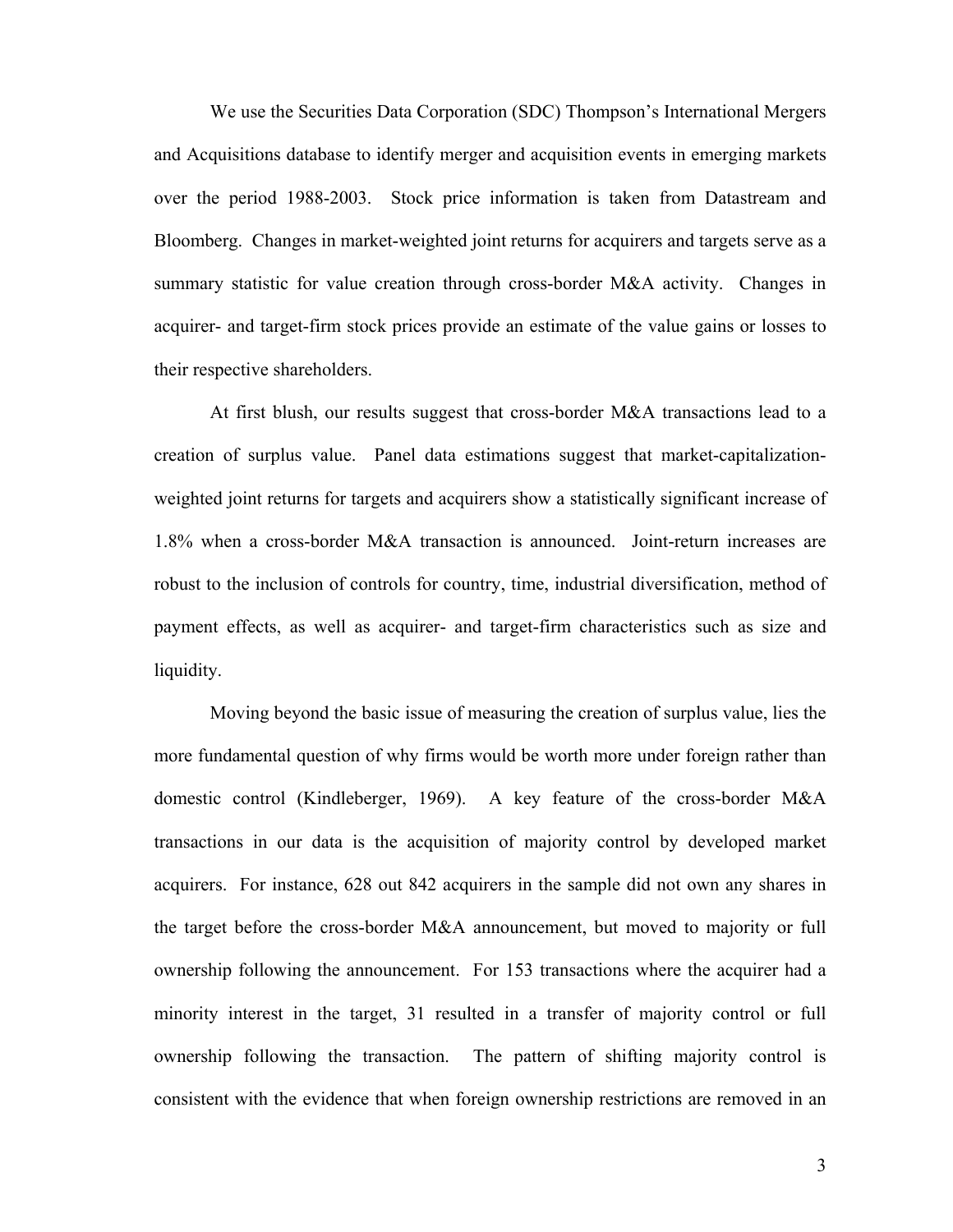emerging market like Mexico, affiliates of US multinationals move to majority or full foreign ownership (Perez-Gonzalez, 2004).

Acquiring majority control can be important particularly in situations where it is difficult to write or enforce complete contracts (Coase, 1937; Alchian, Crawford, and Klein, 1978; Grossman and Hart, 1986; Williamson, 1979). Problems of ineffective monitoring and incomplete contracting are especially important in emerging markets (Antras, 2003; Dyck and Zingales, 2004; La Porta, Lopez de Silanes, Shleifer, and, Vishny 1998). By acquiring majority control, developed-market acquirers in effect extend the boundaries of the firm across borders to include the emerging-market targets. In a setting with weak property rights, acquiring majority control may create the necessary incentives to transfer technology and capital to the target firms.

Panel data estimations in this paper verify that the stock market anticipates significant gains when the acquirer gains majority control of the target. Joint returns in the announcement window are significantly higher when a developed market acquirer gains majority control of an emerging market target ranging from 5.8%-7.8% in alternative specifications. The result is consistent with studies that examine the effects of FDI and conclude that FDI results in improvements in productivity (Aitkin and Harrison, 1999) and that the productivity gains resulting from FDI are concentrated in plants where multinational firms acquire majority or full ownership (Perez-Gonzalez, 2004).

Next, we turn to the distribution of gains. Following the Williams Act (1968), studies based on US data suggest that a lion's share of the combined gains from domestic M&A transactions accrue to target-firm shareholders leaving little or no gains for the shareholders of the acquiring firms (Jensen and Ruback, 1983; Brickley, Jarrell, and Netter, 1988; Andrade, Mitchell, and Stafford, 2001). The estimations in this paper show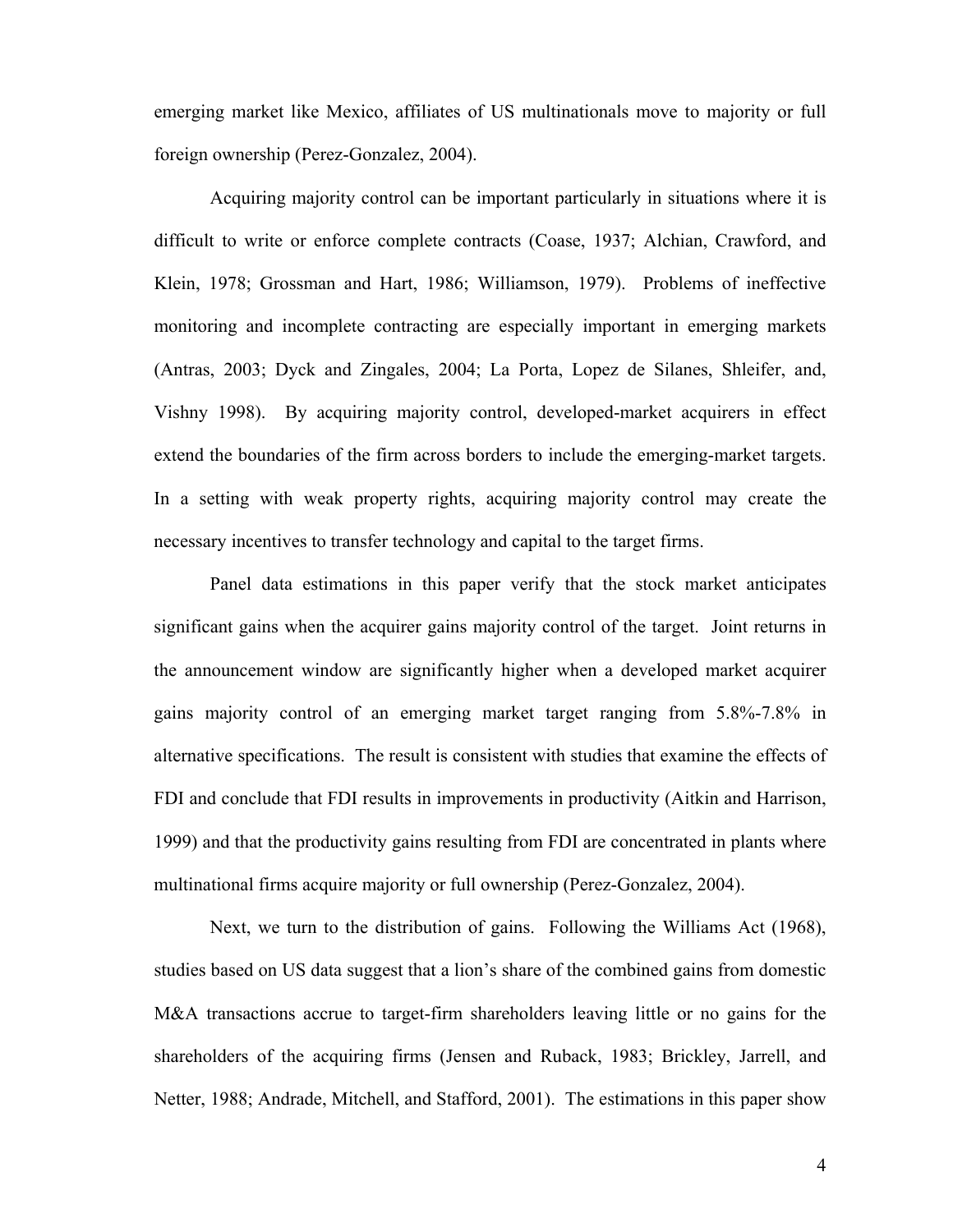that developed-market acquirers experience a statistically significant gain of 2.4% when they announce M&A transactions in emerging markets. On average, monthly returns for target firms are also positive when a cross-border M&A transaction is announced—and equal 6.8% on a market-adjusted basis. Put another way, the announcement returns translate to a median market capitalization gain of \$117 million and \$3.12 million for the shareholders of acquirer and target firms, respectively. Distinct from domestic transactions, the distribution of gains appears to shift in favor of developed-market acquirers in emerging-market transactions.

Would the acquirers in our sample gain from the acquisition of control in M&A transactions regardless of the geographic location of the target? Or, are the gains particular to the emerging-market context? To test whether majority control matters outright or only in situations where institutions are poor, the announcement returns for developed-market acquirers are compared between developed- and emerging-market M&A transactions. The estimates suggest that when an acquisition of a target located in the developed markets in our sample, such as, Canada, Europe, Japan, Hong Kong, Singapore, and the United States is announced, acquiring majority control does not lead to an increase in acquirer returns. In contrast, when majority control of an emergingmarket target is announced, acquirer returns show a statistically significant increase of 5.8% to 12.9% in alternative specifications. Moreover, the effect of acquiring control appears more important in R&D-intensive industries where the transfer of proprietary assets is an issue. The transfer of majority control may create value by providing a mechanism through which acquirers are able to lend developed-market institutions to emerging-market targets (Acemoglu and Johnson, 2003; Bris and Cabolis, 2004).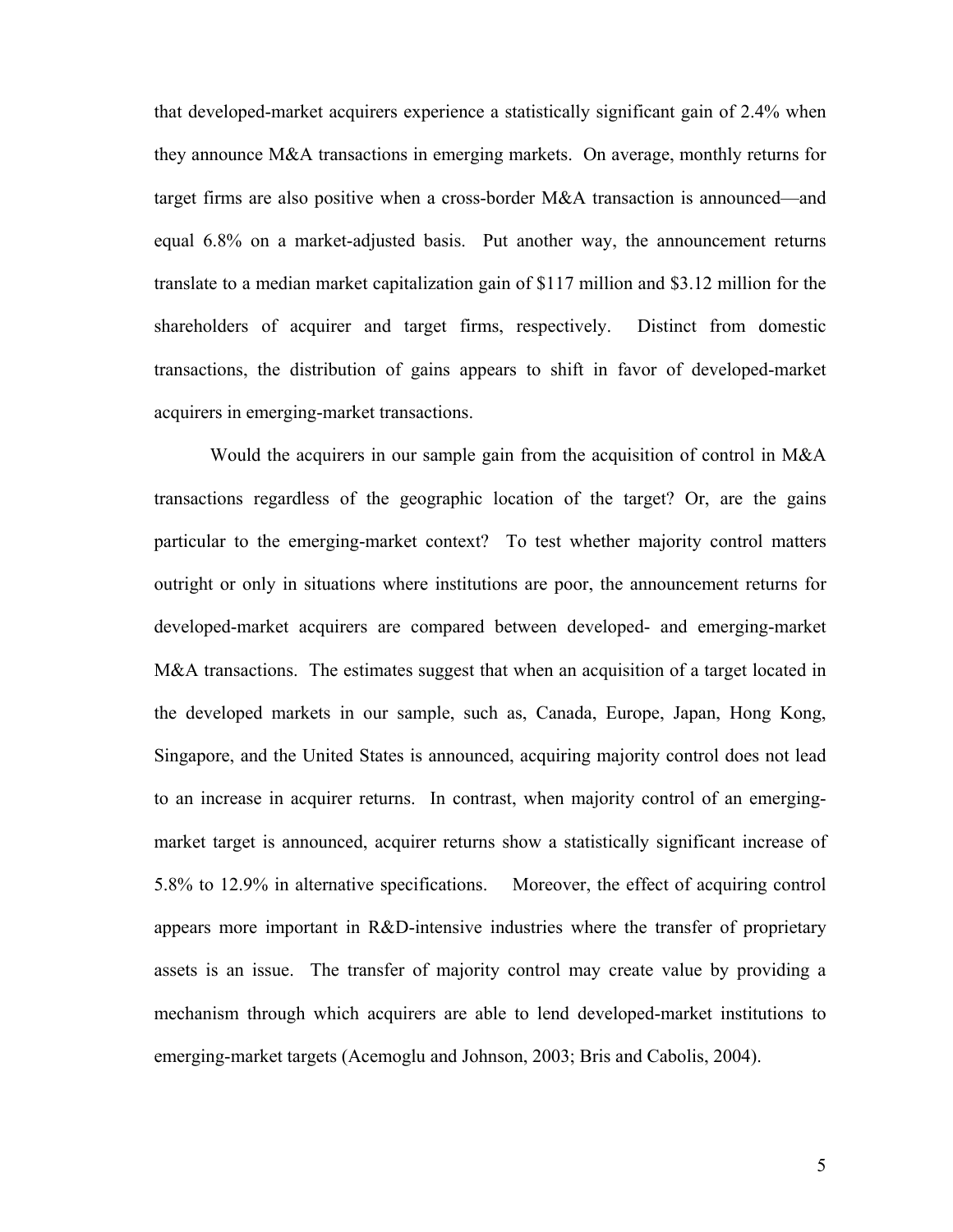It is important to caution that the value gains estimated in this paper pertain to specific acquirer-target pairs that engage in cross-border M&A transactions. As a result, the evidence does not speak to the issue of the welfare implications of cross-border mergers and acquisitions from a general equilibrium perspective. In particular, the results do not provide evidence on the impact of a cross-border M&A transaction on the other firms in an emerging-market target's industry. The estimates of wealth creation from cross-border M&A activity cannot, therefore, be generalized to the rest of the emergingmarket economy.

The focus of this paper is on the stock price reaction, an inherently ex-ante measure, to news of an acquisition as a summary statistic to capture the gains and losses from an acquisition. It does not consider whether the synergies from the acquisition as measured by announcement returns are in fact realized. Indeed, the empirical analysis does not look at the ex-post performance of the combined firm. A drawback of ex-post performance measures is that these measures tend to be fraught with endogeneity problems and are sensitive to the choice of different sample periods as well as the benchmark that is used to measure risk (Barber, Lyon, and Tsai, 1999).

In light of these issues, this paper turns to changes in stock prices to derive forward-looking estimates of changes in discounted expected future cash flows when a cross-border acquisition is announced. Illusory or not, the stock market's reaction tells us what the market thinks (Lang and Stulz, 1994). Whether the stock market's reaction is rational or not is a separate question.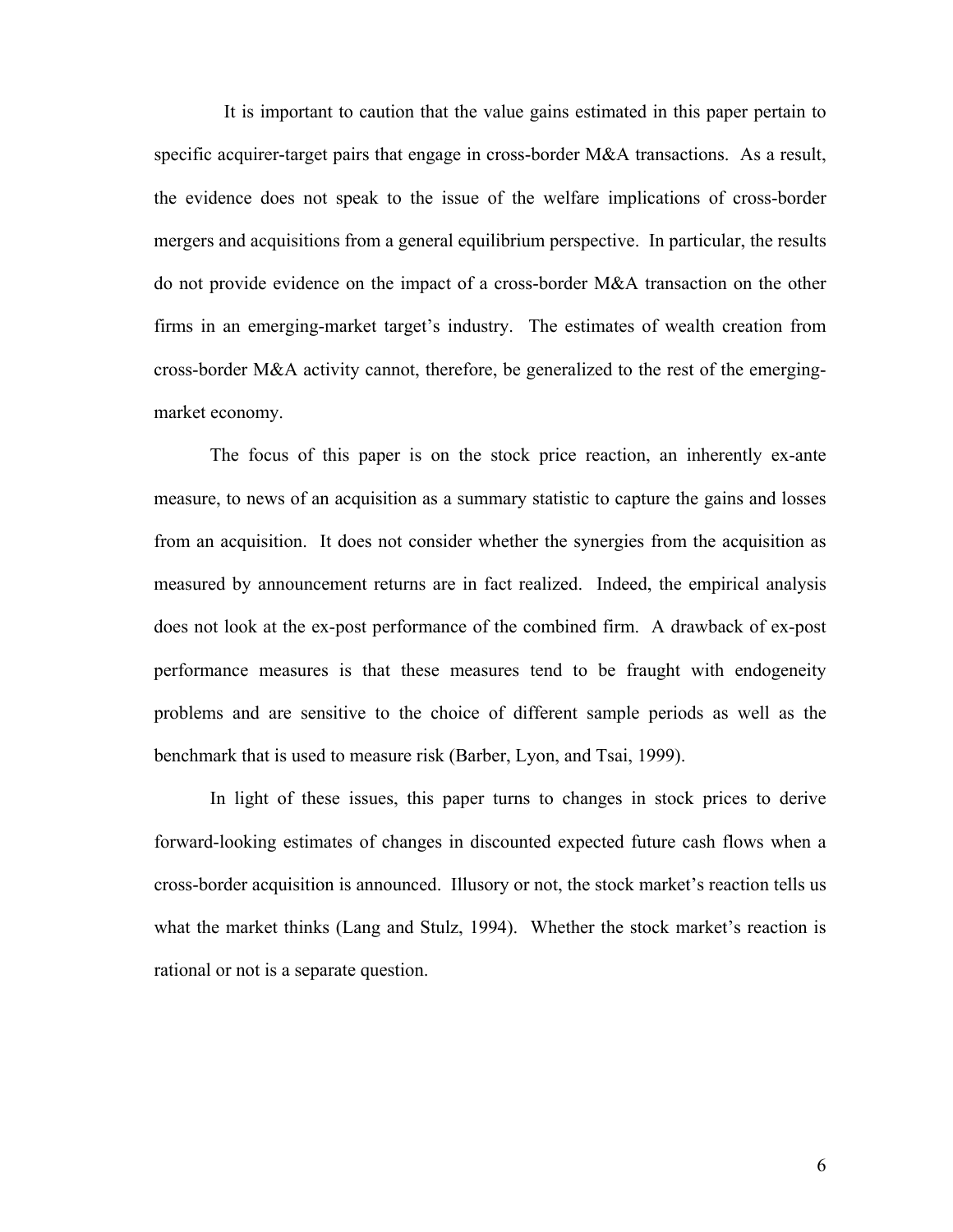#### **2. The Data**

<u>.</u>

The empirical analysis is based on data from SDC Thompson's International Mergers and Acquisitions database. The data include all public and private M&A transactions involving at least 5% ownership of the target company. SDC collates information from over 200 English and foreign language news sources, SEC filings and the filings from its international counterparts, trade publications, newswire reports, and proprietary surveys of investment banks, law firms, and other advisory firms.

The sample of emerging market targets covers nine Latin American and East Asian countries over the period 1988-2002. The nine target countries are Argentina, Brazil, Chile, Indonesia, Malaysia, Mexico, Philippines, South Korea, and Thailand. Subsidiary firms of multinational companies domiciled in a developed market are not used in the estimations, because while they are identified as publicly traded firms in the SDC database, they are not necessarily listed on the stock exchanges in the target nations.

For each transaction, the SDC database provides information about the date on which the transaction was announced and the date on which the transaction became effective. The database also provides some characteristics of the target and acquiring firms such as name, nation, industry sector, and primary SIC classification. Many of the transactions contain transaction-specific information such as the percent of shares acquired, the percent of shares owned before and after the transaction is completed, and the percent of shares sought by the acquiring firm.<sup>2</sup> The paper supplements this data with

<sup>2</sup> SDC also provides some information about the nature of the transaction. Cross-border mergers and acquisitions are transacted through a variety of means, from privately negotiated sales to open market tender offers. In the emerging market sample, a significant number of acquisitions are transacted through a third party. In these cases, the target share price is unaffected by possible bidding pressure, and instead, any change in price will reflect the markets view of the value of the new owner relative to the previous owner. However, even with developed-market targets, this bidding pressure infrequently contributes to target price changes as the majority of transactions in the sample are completed without the acquirer directly tapping into the open market.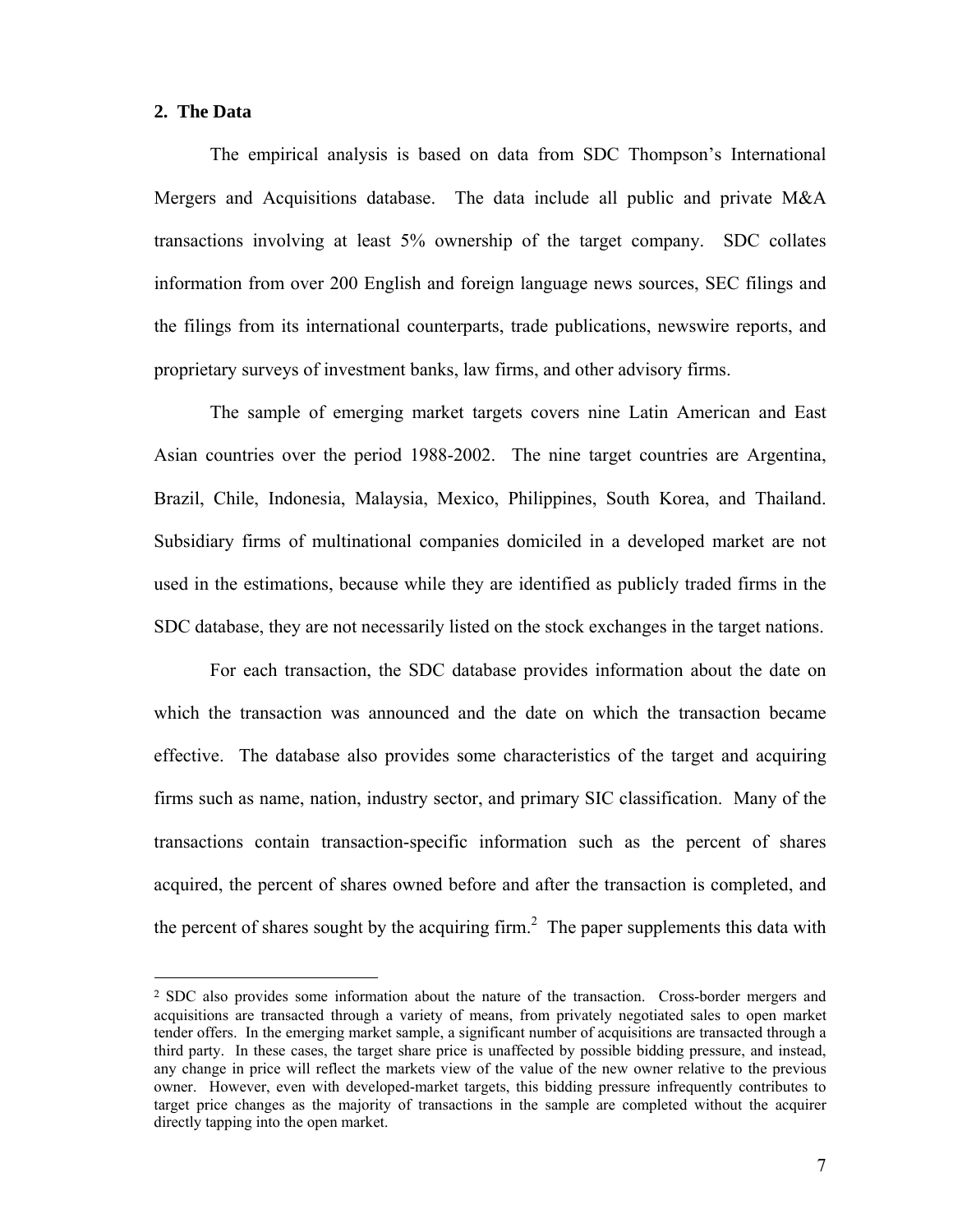stock price information from Datastream, Bloomberg and the ISI Emerging Markets Database for the target and acquirer firms. Buy and hold returns are constructed using weekly data on stock prices. All returns are denominated in the local currency and the US dollar. For target firms, return data is dropped from sample if during the event window the target security did not change price for more than two consecutive weeks.

The data description covers 1629 M&A transactions by publicly traded developed market acquirers that involve a publicly traded emerging-market target. Of these transactions, stock price data was available for 379 emerging market firms. The sample of emerging-market targets is supplemented with an additional 1150 observations of developed market acquisitions by the acquirer firms in the sample. These observations cover M&A transactions that result in a change in majority control in the target firm as well as acquisitions of minority shares  $-$  a distinction that is explored in detail in later sections.

#### **2.1 Cross-Border Mergers and Acquisitions in Emerging Markets**

Table 1 provides a breakdown of M&A transactions in emerging markets over time by region of target, by target sector, and by country or region of acquirer. The first panel shows the number of M&A transactions of targets in Asia and Latin America. The number of M&A transactions increased in both regions over time, with a particularly large increase in the 1998-2002 period (Figure 1). Throughout the sample period the number of cross-border M&A transactions in Latin America exceeds the number of M&A transactions in Asia (Table 1). When decomposed by sector, it appears that most target firms are either in the finance, insurance, and real estate (FIRE), manufacturing, or utilities sectors. The M&A transactions appear evenly split between "tradables" and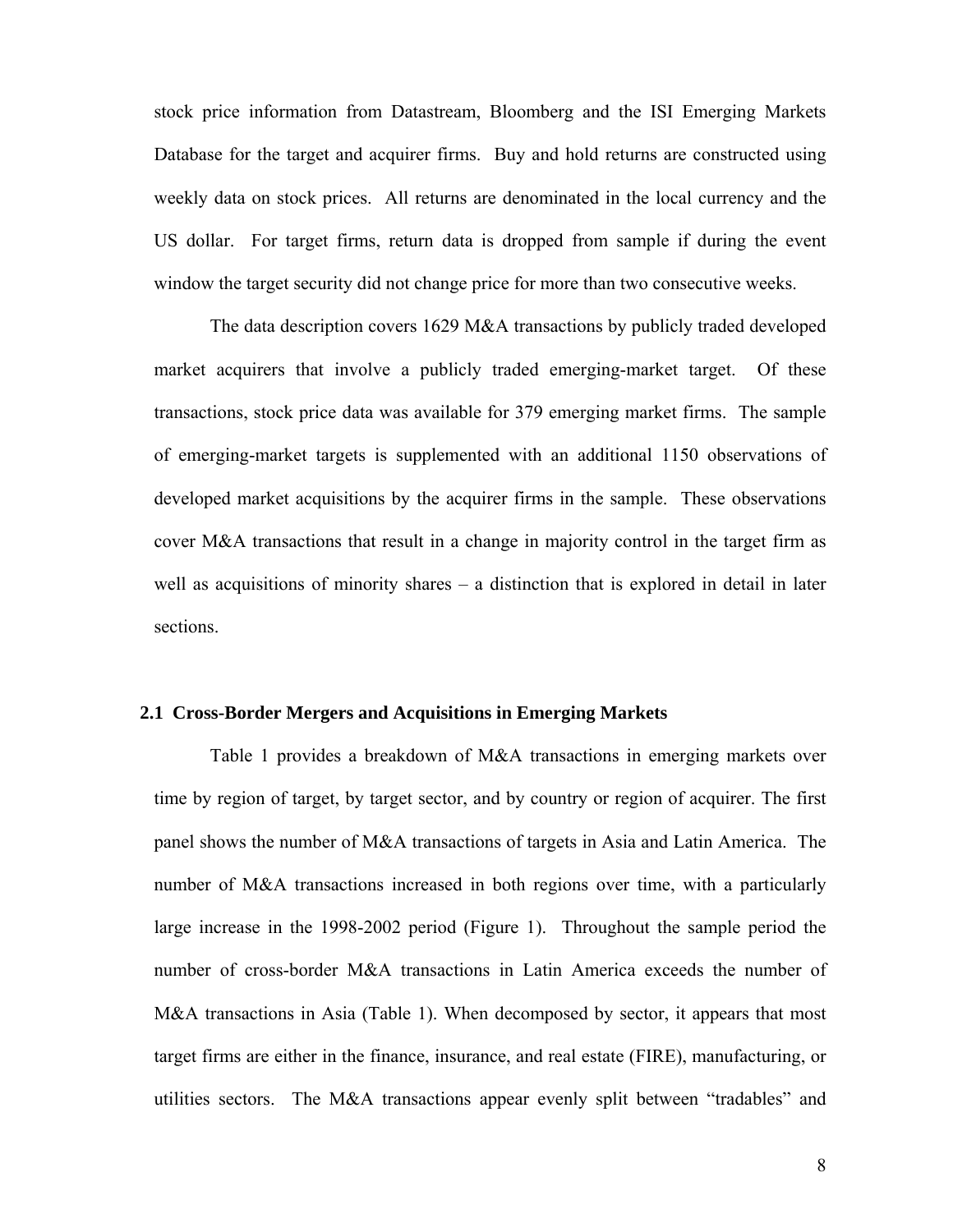"nontradables" sectors. The bottom panel of the table shows the decomposition by the acquirer's country of origin. US firms acquire roughly 40–50% of the emerging-market targets while European firms acquire  $20-30\%$ <sup>3</sup> Firms in Singapore and Hong Kong made a large number of M&A transactions in emerging Asia during 1998-2002.

The difference in the timing of M&A activity in the two regions is largely due to differences in the regulations governing foreign participation in domestic capital markets. Both regions undertook capital market liberalizations in the middle to late 1980s and early 1990s. However, the degree of openness varied across countries. Latin America began its process of capital market liberalization in the early 1990s and actively sought foreign investment in its newly privatized industries. The market for corporate control in Asia was more restricted as evidenced by the low volume of mergers and acquisition activity prior to the Asian Crisis in 1997.

In many countries in East Asia, foreign investors were explicitly prohibited from gaining a controlling share in local firms. For example, in 1996 the ceiling on the amount of stock foreigners could acquire in all Korean companies without the approval of the board of directors was only 18%. Another feature of the market for corporate control in Korea was that cross-holdings across business groups (Chaebols) were substantial. At the same time, the voting rights of institutional and minority shareholders were limited. As a result, the founder family could effectively control a business group with a relatively small direct ownership stake in the group.

This situation changed dramatically as a consequence of the financial crises that swept through the region during 1997. The IMF bail-out packages to Thailand, Korea, and Indonesia imposed additional conditions such as restructuring domestic capital

 $\overline{a}$ 

<sup>&</sup>lt;sup>3</sup> This pattern differs across regions. US and Spanish acquirers account for a larger share of targets in Latin America, Japan, Hong Kong, and Singapore account for a larger share in Asia.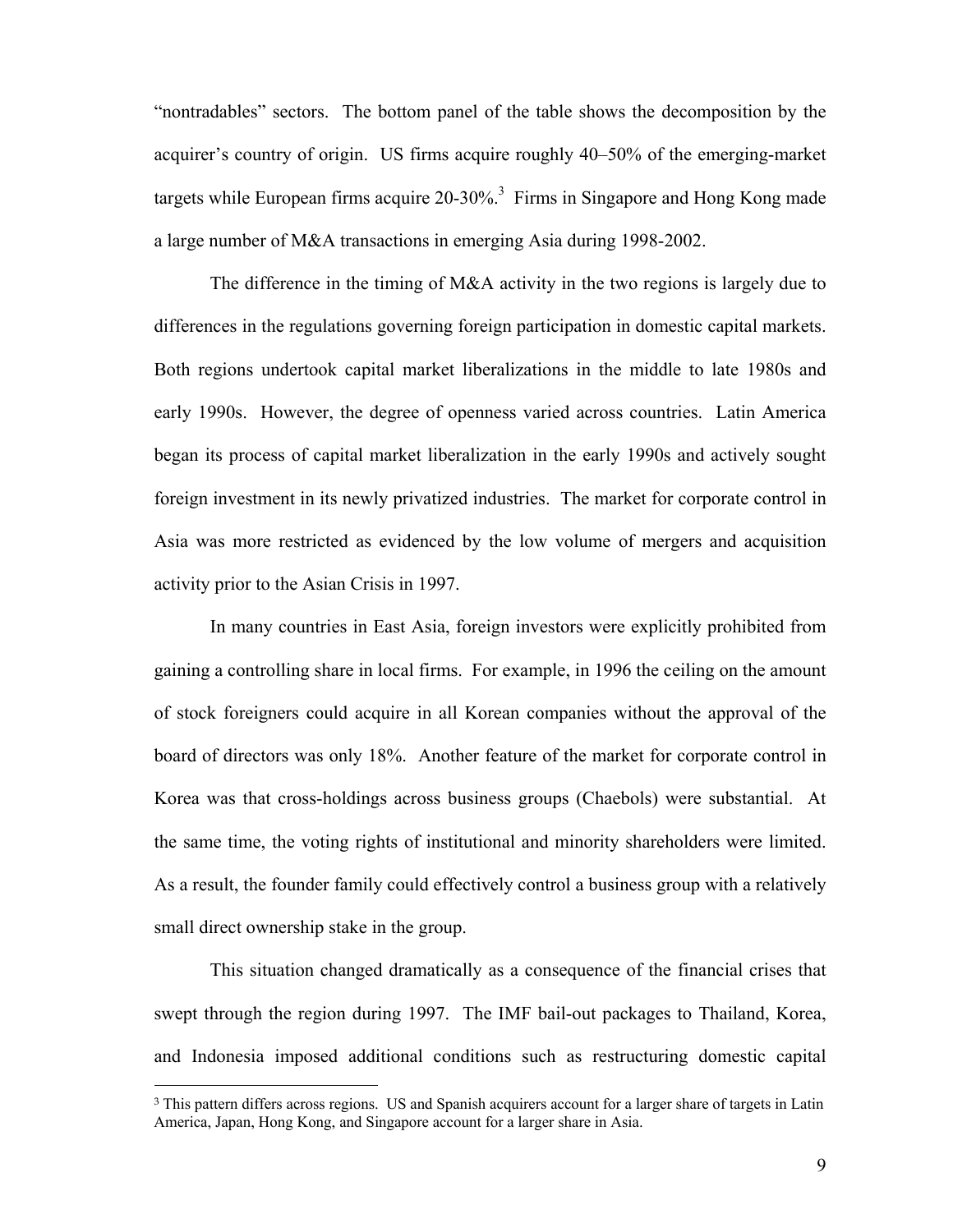markets to allow foreign competition in the market for corporate control. The policy recommendations had a dramatic effect on M&A activity in the region. Figures 2a and 2b show the volume of cross-border M&A in Thailand and Korea, highlighting the relevant changes in policy. The Thai agreement largely affected the foreign ownership of real estate and financial companies. The regulations changed in the second half of 1997, and cross-border mergers and acquisitions peaked shortly thereafter. Similarly, in Korea, regulations allowing foreigners to obtain controlling shares of Korean firms and to establish banking subsidiaries in Korea occurred in late 1997 and early 1998. Crossborder transactions rapidly increased thereafter, peaking at \$10 billion in 1999.

Table 2 shows the change in the extent of corporate control resulting from the M&A transactions included in this paper. The columns of the table show the extent of ownership of the target prior to the acquisition, while the rows indicate post-acquisition ownership shares. The data show that in 842 out of 1011 transactions, the acquirer had no ownership stake in the target prior to the announcement. In 659 transactions (490+ 138+31) or about 65% of the sample, the acquisition leads to a majority or near complete transfer of control to the acquirer. Note that in about 10% of the sample, the acquirer had majority ownership of the target prior to the acquisition.

Table 3 presents the transaction details for a sample of 62 US firms which engaged in M&A activity in both developed and emerging markets. Panel A shows that the 66% of the total M&A transactions are in the US as compared to 25% in other developed markets and 10% in emerging markets. Tender offers, although receiving significant attention in the domestic literature, are a small portion of the overall sample. Instead, it is three times more frequent for an emerging-market transaction to be privately negotiated. Method of payment data was not available for all observations. For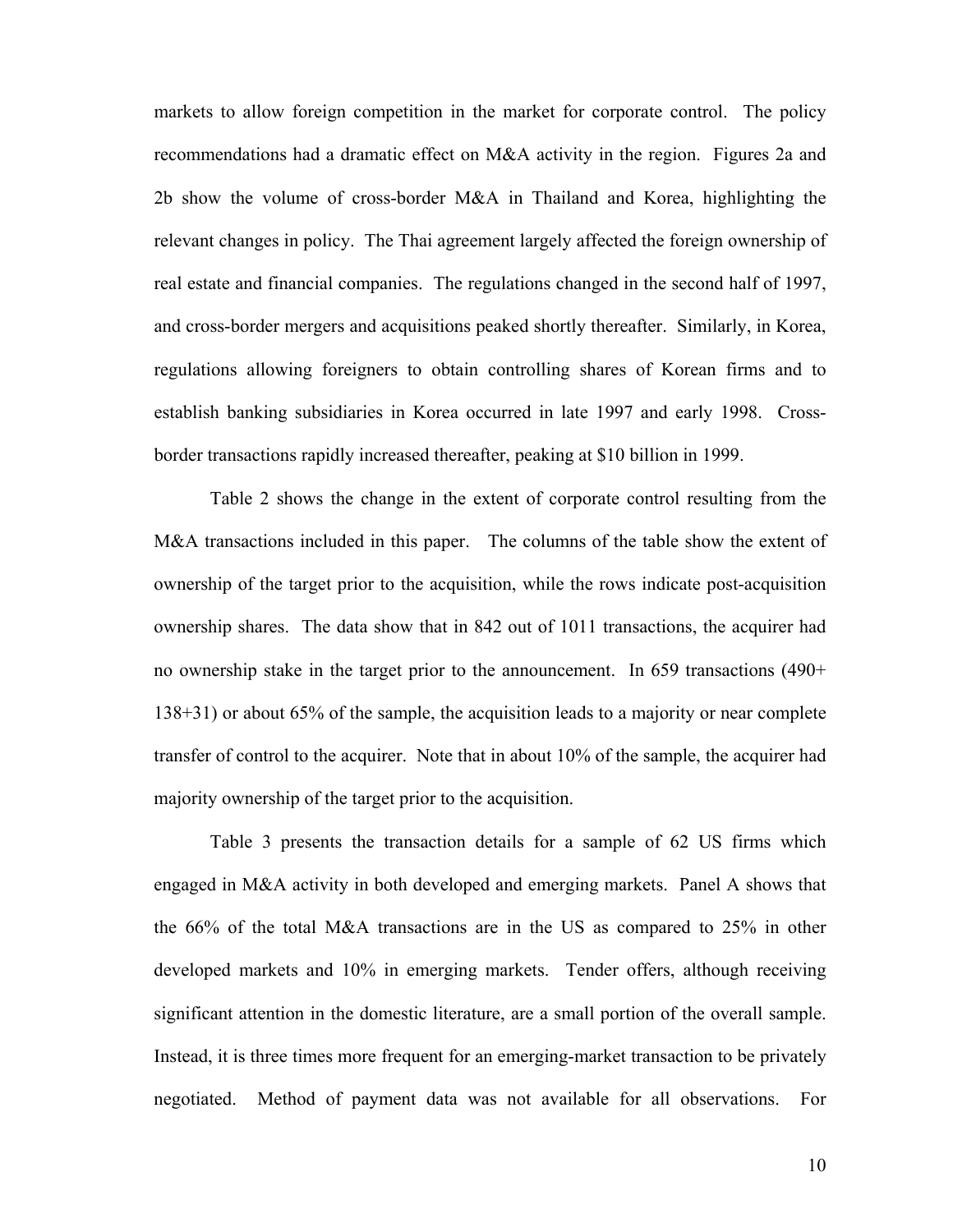observations with data, cash is the most common method of payment with all-cash acquisitions being six times more common than all-stock acquisitions. This pattern holds for targets in the United States, other developed markets, and emerging markets. Divestitures represent approximately 30% of the total sample with a higher proportion of spin-offs in the target regions outside of the US.

Panel B of Table 3 shows that the sample of mergers and acquisitions made by US firms domestically includes a wide range of deal values with a minimum transaction value of \$0.75 million and a maximum value of \$65.59 billion. The median transaction value is \$100 million. The median transaction values for targets in other developed and emerging markets are comparable to the domestic observations. The median transaction value for targets in developed markets other than the US is \$71.3 million and \$73.1 million for targets in emerging markets. Typically, for targets in the US or other developed markets, the average target stake acquired is 84.47% and 74.95%, respectively. For targets in emerging markets, majority control is acquired in approximately half the observations, with an average control stake of 50.94% being acquired.

#### **2.2 Measuring Returns**

The most statistically reliable evidence on whether M&A activity creates value for shareholders comes from traditional event studies, where the average abnormal stock market reaction to a cross-border acquisition announcement is used to gauge the creation or destruction of value (Andrade, Mitchell, and Stafford, 2001). In efficient capital markets, stock prices adjust quickly to news of the acquisition and incorporate the acquisition's impact on expected changes in the value of the combined firm. At the announcement date, the combined firm values minus the pre-announcement stand-alone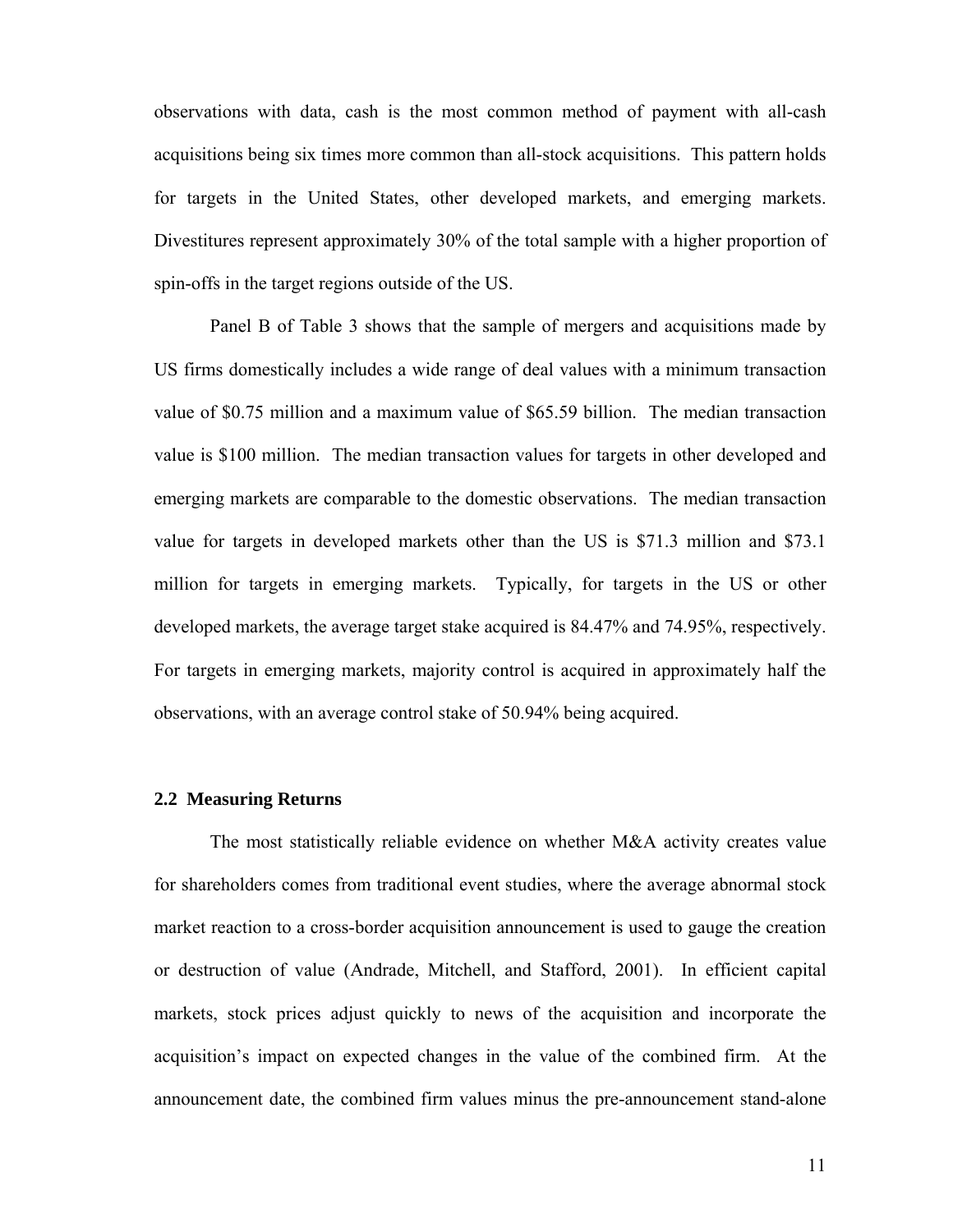firm values reflect the market's assessment of the value creation or destruction resulting from the acquisition. To the extent that the real option of making an acquisition is embedded in the acquirer's stock price before the announcement is made, the returns on the announcement date suffer from attenuation bias.

This paper uses weekly stock price data to compute three different measures of returns for the acquirer and target firms, as well as the combined firm. The first measure is the raw buy-and-hold return over the relevant event window around the acquisition announcement. The second measure computes the raw returns minus the market returns over the event window. The third measure computes the cumulative abnormal return (CAR) over the event window using a market model as follows:

$$
R_{it} = \alpha_i + \beta_i R_{mt} + \varepsilon_{it}.
$$
 (1)

The coefficients  $\alpha_i$  and  $\beta_i$  are estimated for a given firm over a one-year interval starting eighteen months prior to the announced acquisition and ending six months before the announcement. The coefficients are then used to compute weekly expected returns around the acquisition announcement. The abnormal return is defined as the difference between the actual return and the expected return in the event window. Abnormal returns are cumulative, due to continuous compounding over the event window. The market returns used in the estimation are the broadest market index available for a particular country. For target firms, return data is dropped from sample if during the event window the target security did not change price for more than two consecutive weeks. Acquirer and target returns are calculated in terms of the local currency. Joint returns are based on returns in US dollars and a market-capitalization-weighted average of individual acquirer and target returns. The event window returns are standardized to monthly returns.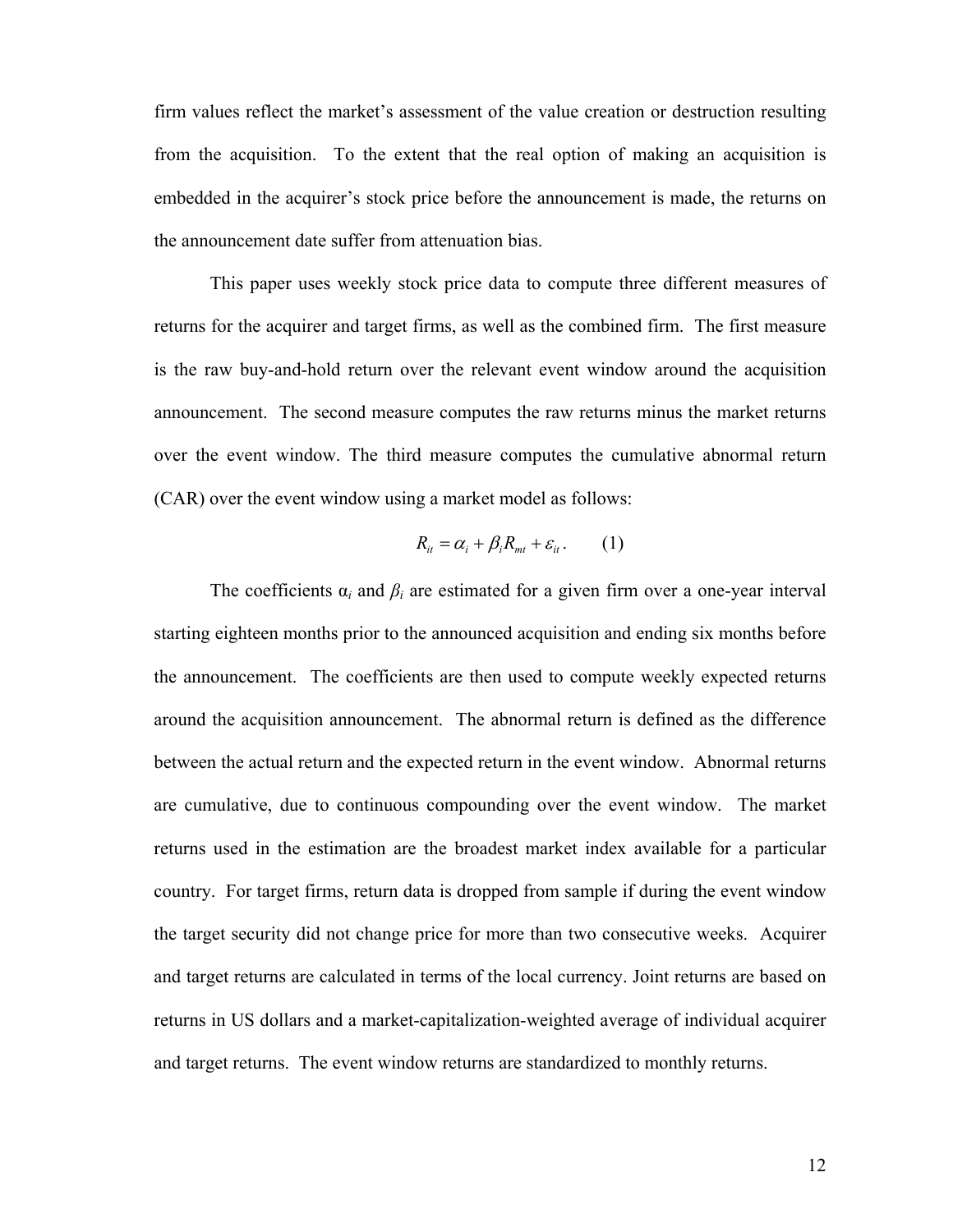We report results for a three-week event window which includes the week before, the week of, and the week after the announcement. Since this paper focuses on targets in emerging stock markets where trading may be thin, the estimations were also repeated using a five-week event window starting two weeks before and ending two weeks after the acquisition. $4$ 

### **3. How does the Stock Market React to Cross-border M&A Transaction Announcements?**

If markets are efficient, changes in stock prices provide a summary statistic for changes in the fundamentals. To that extent, the responses of firms' stock prices to the announcement of an M&A transaction reflect news about the present value of future cash flows. This section addresses the following question: Do acquisitions by foreign firms in emerging markets create value?

An acquisition can lead to a creation of value measured by joint returns if the cash flows of the merged firm are greater than the sum of its parts, namely, the cash flows of the two stand-alone firms. Table 4 displays the stock price reactions for the full sample of acquirers and targets as well as the joint returns for the combined firms.<sup>5</sup> Joint announcement returns for acquirers and targets are positive and fairly similar across the different measures of returns and across the different event windows. Based on raw returns, joint returns range from 1.73% to 2.28%, and are slightly smaller for marketadjusted returns, ranging from 1.08% to 1.79%. The average combined market-adjusted

 $\overline{a}$ 

<sup>&</sup>lt;sup>4</sup> The estimations were also conducted for acquirer firms with a three-day event window commonly used in the literature based on developed market returns which includes the day before, the day of, and the day after the announcement.

 $<sup>5</sup>$  The results include the stock price data for all acquirers and all targets, not just the sample of matched</sup> acquirer and target firms. The sample of acquiring firms is greater than the sample of target firms because of stock price data availability.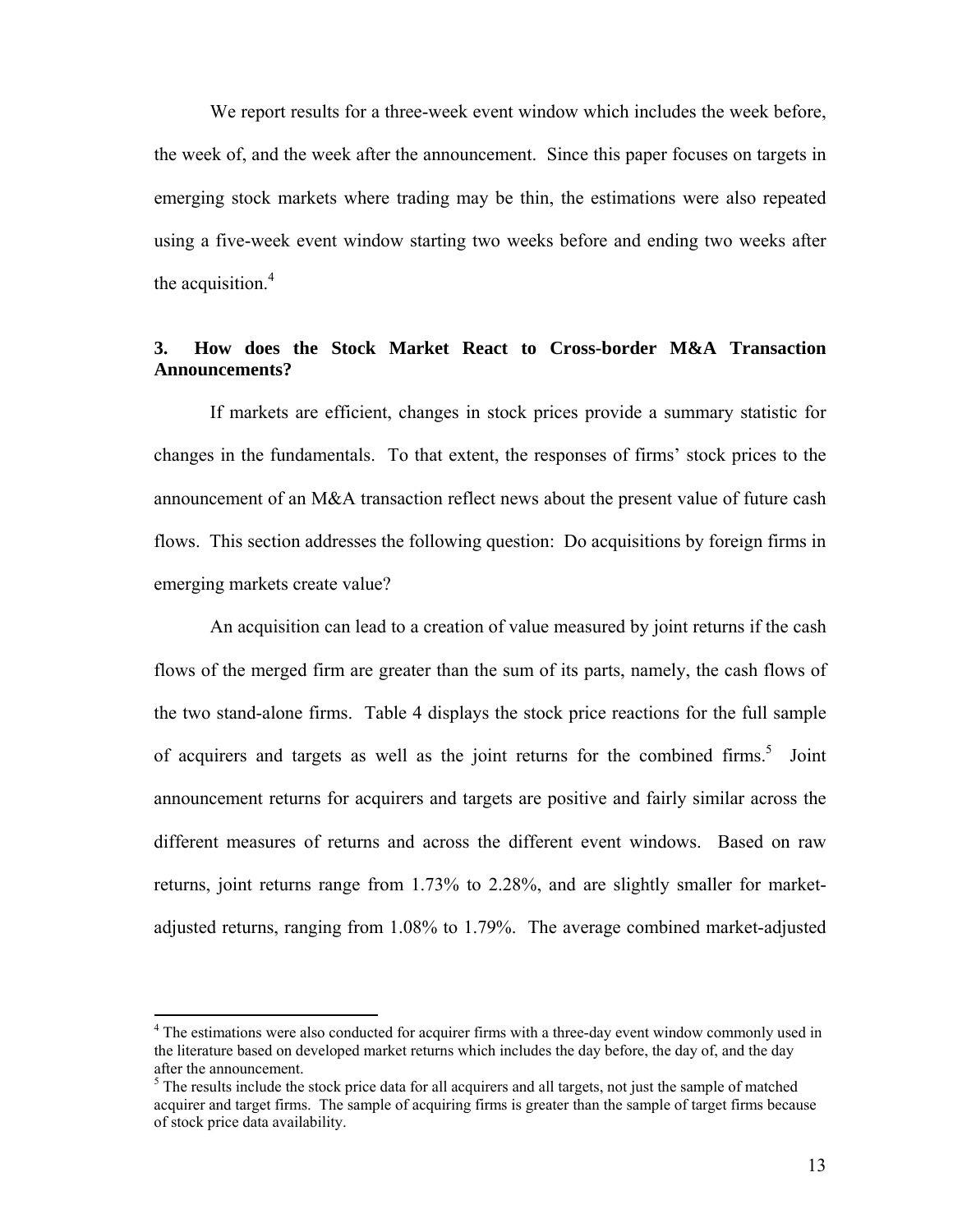announcement returns involving targets from East Asia is 2.34% and in Latin America is 0.86%, although Latin American returns are not statistically significant.

### **3.1 Joint Returns Increase When a Developed-Market Acquirer Gains Majority Control of an Emerging-Market Target**

In a world with incomplete contracts, the allocation of ownership within firms becomes important (Grossman and Hart, 1986). If the acquisition results in a transfer of control, it will shift the boundary of the acquiring firm and can alter the acquiring firm's incentives to transfer technology or invest in the target. The stock price reactions of the acquiring and target firms, when a cross-border acquisition leads to a majority control of the target firm by the foreign owner, capture the importance of acquiring control. The acquisition of majority control may be more important in countries with poor protection and enforcement of the minority shareholder rights (La Porta, Lopez-de- Silanes, Shliefer and Vishny, 1999).

If the transfer of control leads to an increase in investment and transfer of technology, joint returns should increase with control. The last panel of Table 4 displays average three-week announcement returns for a subsample of cross-border M&A transactions where the developed-market acquirer gains majority control of the emergingmarket target. The magnitude of value creation increases when the acquirer gains majority control of the target in comparison to the results for the full sample in the first panel. The average joint acquirer and target announcement return is 5.89% in marketadjusted terms over the three-week window and is significantly higher statistically when compared to transactions where the acquirer does not gain majority control.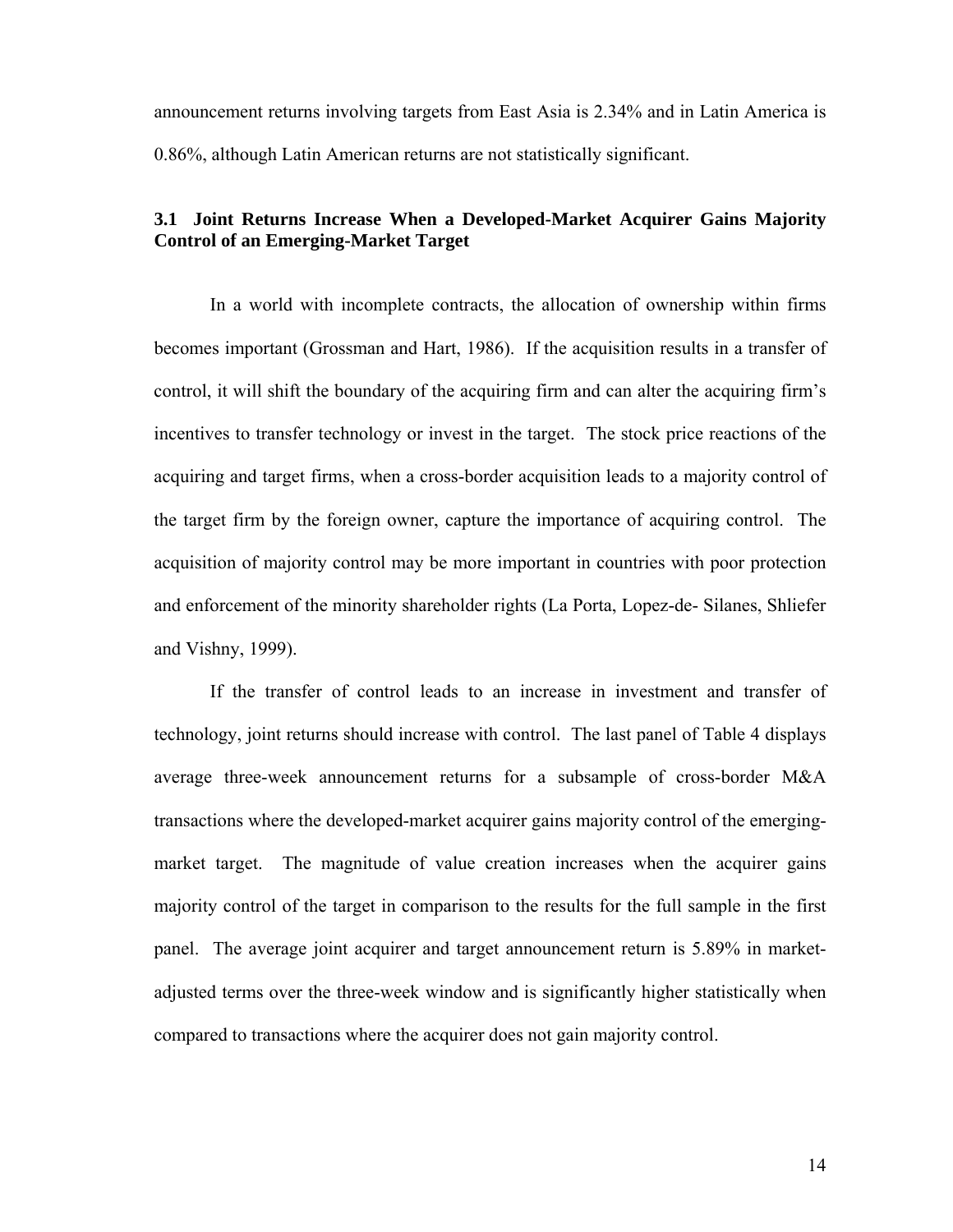The paper now turns to formal estimations to explore the hypothesis that the acquisition of majority control drives value creation in cross-border mergers and acquisitions.

### **4. Does the Acquisition of Majority Control Drive Value Creation Through Cross-Border M&A Transactions?**

The benchmark regression specification for examining the effects of acquisition characteristics on announcement returns is:

$$
R_{it} = \alpha_i + \beta_1 \cdot MAJORITYCONTROL_i + \gamma \sum_{j=1}^{n} CONTROLS_j + \varepsilon_{it}
$$
 (2)

The left-hand side variable,  $R_{it}$ , represents market-adjusted returns for the three-

week window that begins one week before and ends one week after the announcement of the acquisition. The intercept term,  $\alpha_i$ , measures the magnitude of the average announcement return over the three-week event window. *MAJORITYCONTROLi* is a dummy variable that takes on a value of one if the acquirer owns a 50% or more share of the target following the acquisition and did not have control before.<sup>6</sup>

Table 5 presents the estimates for joint returns in the three-week window surrounding the cross-border acquisition announcement. Recall that estimating (2) without the majority control variable yields an estimate of the average change in joint returns surrounding an acquisition announcement. The coefficient estimate on the constant is 0.018 in Column 1a and is significant at the 5% level. This indicates that joint returns increase significantly in the three-week announcement event window.

Column 1b shows the results for the benchmark regression in (2). The magnitude of the coefficient on the *MAJORITYCONTROL* variable is 0.068 and is significant at the

 $\overline{a}$ 

<sup>&</sup>lt;sup>6</sup> The regressions were also run including country-fixed effects. In general, country effects were insignificant.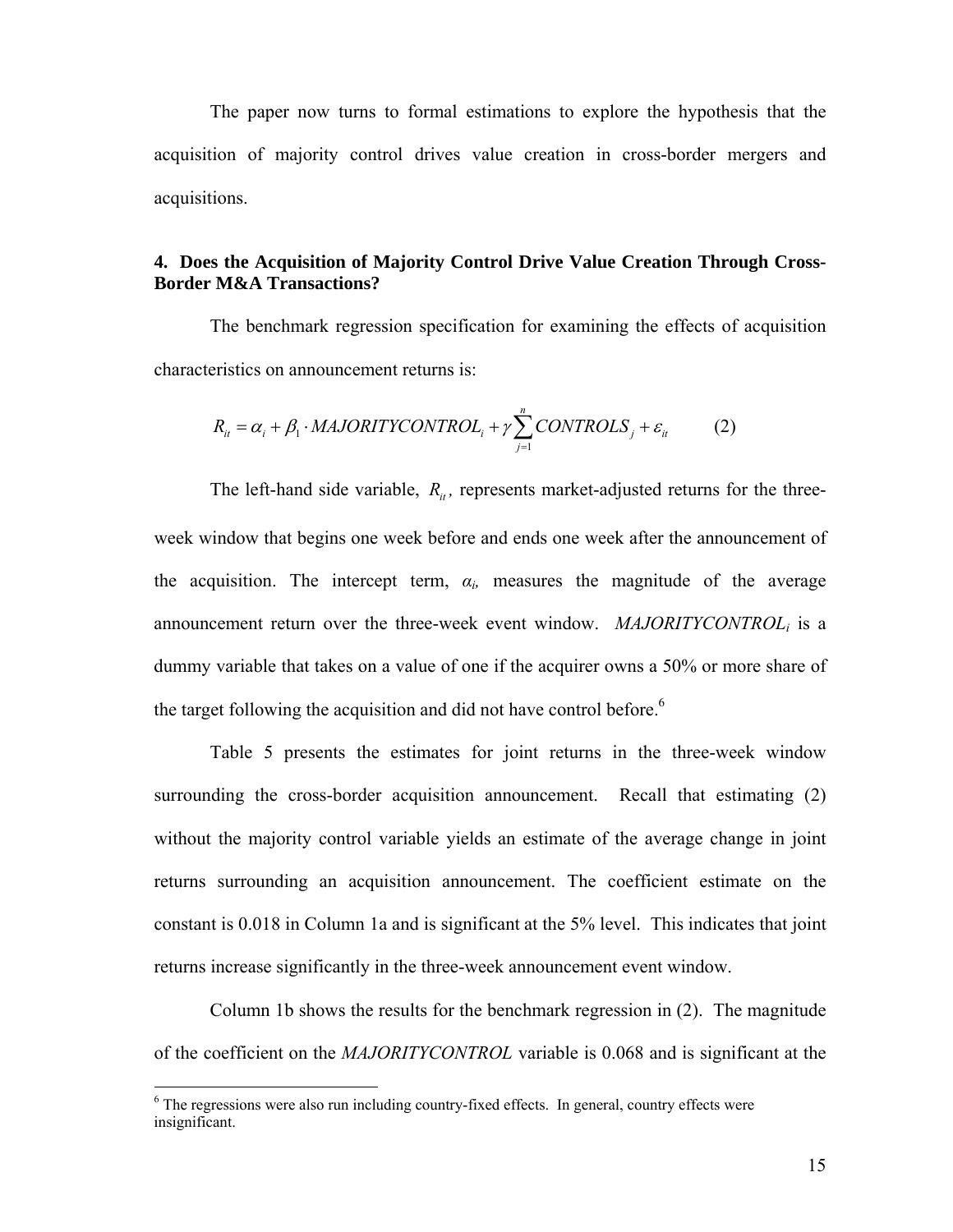1% level. The estimate suggests that the acquisition of majority control of the target drives joint returns up by 6.8% in the three-week event window surrounding the acquisition announcement. The coefficient on the constant term in Column 1a shows that, on average, joint returns increase by 1.8% when majority control is not included as an explanatory variable. Taking the difference in the coefficients, the result suggests that, conditional on acquiring majority control, average joint returns increase by 5% compared to the case when majority control is not acquired. Note that the constant term becomes insignificant after conditioning on acquiring majority control of the target.

The magnitude of the coefficient estimate on *MAJORITYCONTROL* ranges from 0.058 to 0.078 in the two regression specifications shown in Columns 1c and 1d and is statistically significant at the 1% level in all specifications. Columns 1c and 1d explore whether the existence of a prior relationship between the acquirer and the target firm has an impact on joint returns. The acquirer is classified as having a prior relationship with the target if the acquirer had an equity stake in the target prior to the acquisition announcement. The inclusion of the existence of a prior relationship by itself does not have a statistically significant impact on joint announcement period returns as seen in Column 1c.

Joint returns increase if the acquirer gains majority control after the acquisition, conditional on the existence of a prior relationship between the acquirer and the target (Column 1d). *PRIOR RELATION\*CONTROL* captures the marginal effect of acquiring majority control conditional on the existence of a prior relationship between the acquirer and the target. The magnitude of this coefficient estimate is 0.07, and it is statistically significant at the 10% level. Note that the raw effect of acquiring majority control is 0.058. The total effect is the sum of the coefficients for the raw and marginal effects.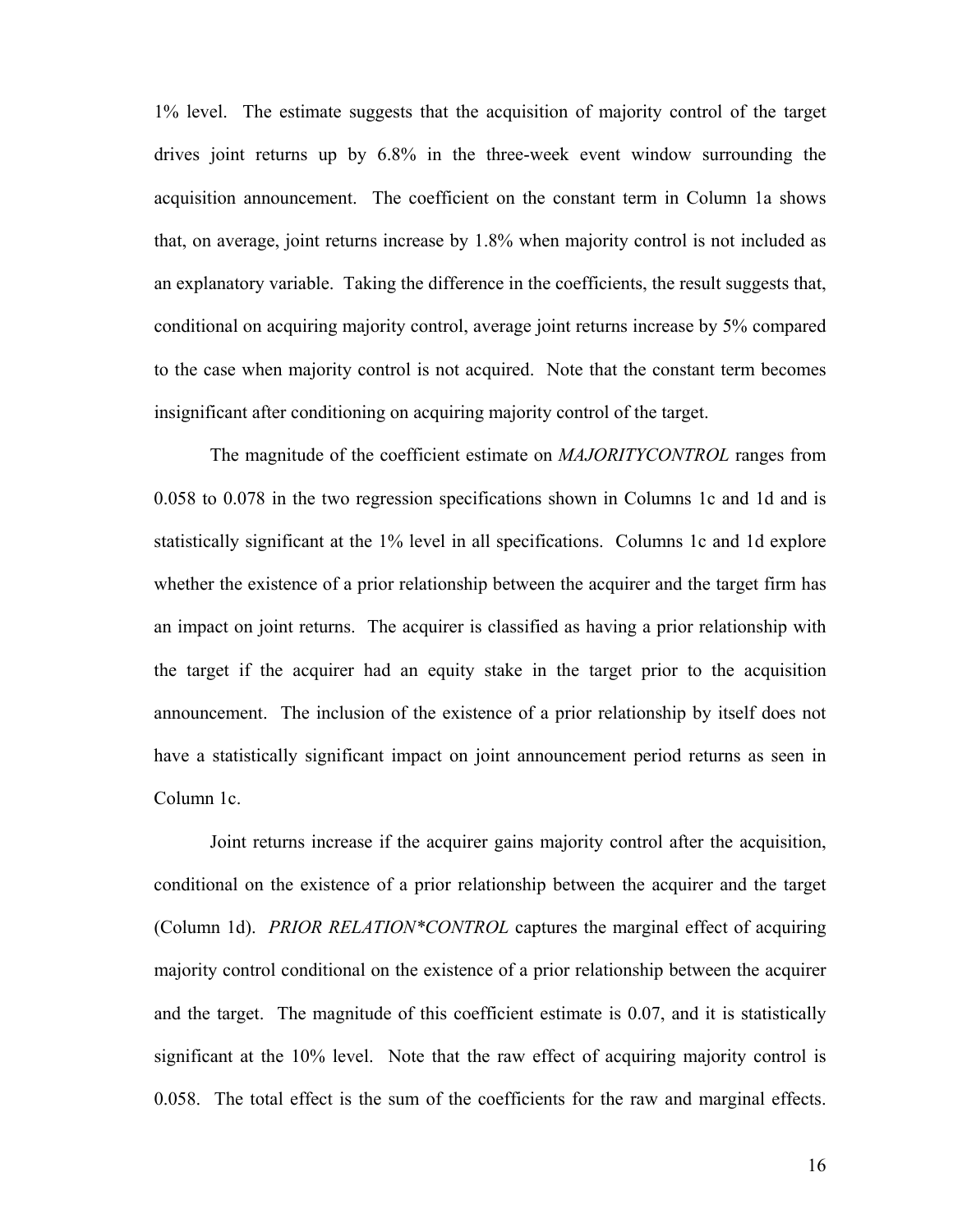Thus, the total effect of acquiring majority control, conditional on the existence of a prior relationship between the acquirer and the target is 12.8% on joint returns.

Save for the acquisition of majority control, a whole host of other factors may also affect the creation of value through cross-border mergers and acquisitions. The estimations below explore alternative explanations that may be responsible for the positive announcement returns that accompany cross-border M&A transactions.

#### **4.1 Alternative Explanations: Do Synergies Affect the Creation of Value?**

It is a common assumption that for both the acquirer and target firms to benefit from the synergies that accrue from an acquisition, the two firms must be related in some way (Bradley, Desai, and Kim, 1988). The two firms could be related because they are in the same industry, or through a vertical value chain. Since it is difficult to measure synergies directly the estimation procedure tests for the opposite case of diversifying transactions where it would be hard to make a case for the existence of synergies (Berger and Ofek, 1995). The estimation procedure includes an industry diversification variable to see whether returns are higher when the target and the acquiring firm are in the same two-digit industry.

The *DIVERSIFY* variable in Column 1e captures industrial diversification through the acquisition. The coefficient estimate is negative but statistically insignificant. The statistical insignificance of the coefficient estimate suggests that the acquisition of a target in an unrelated line of business does not affect joint returns in the acquisitionannouncement period. Out of 380 transactions where SIC code information was available for both the acquirer and the target, 129 transactions are classified as diversifying transactions.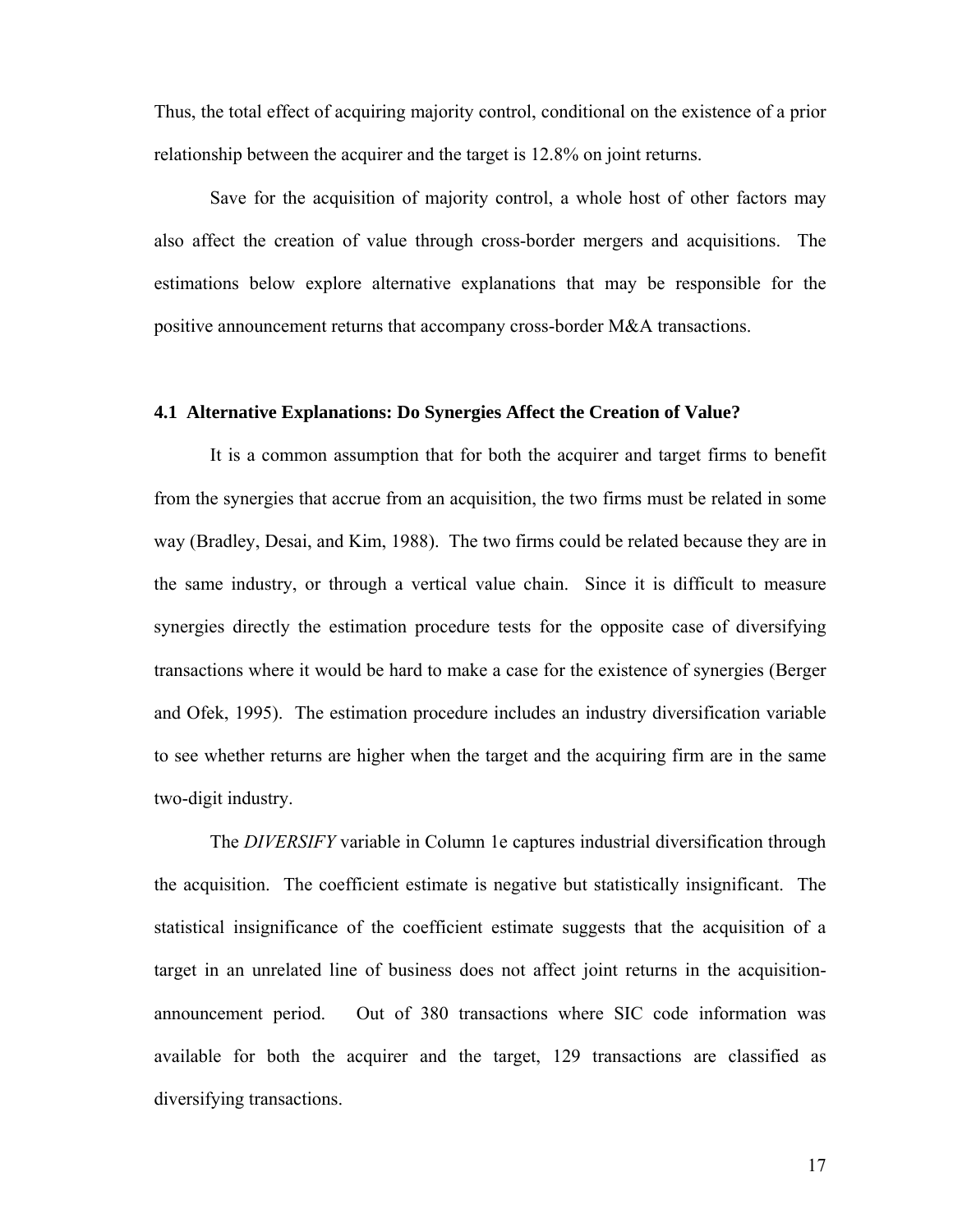When examining the effects of M&A activity in unrelated lines of business in the cross-border context, an additional case must be considered. Value creation in this case can be associated with the acquisition of a cash-starved emerging-market target by a cash-rich developed-market acquirer, regardless of industrial overlap. A high number of M&A transactions between unrelated industries could in fact be a sign of cash-motivated mergers. If liquidity or cash is the main motivation for the acquisition, rather than technological synergies, the incidence of M&A transactions in unrelated industries may increase during periods of financial crises. The provision of liquidity may have been an especially important factor during the Asian financial crisis, when firms were unable to borrow due to their high levels of dollar-denominated debt. In our sample 18 out of 58 observations that are recorded as having taken place during a crisis are diversifying transactions. To test the effect of liquidity-motivated sales by cash-strapped firms, the diversification dummy, *DIVERSIFY*, is interacted with a financial crisis dummy, *CRISIS*. The *CRISIS* dummy takes a value of one during a crisis and is zero otherwise. The effect is statistically insignificant.

#### **4.2 Alternative Explanations: Do Crisis Periods Affect the Creation of Value?**

The factors motivating an acquisition may change during periods of crisis. During periods of relative calm, cross-border M&A activity can be attributed to factors such as the transfer of technology, synergies, vertical specialization, management externalities, differences in the cost of capital, and the acquisition of control. During crisis periods the same factors may continue to drive cross-border M&A activity. However, a number of additional factors, such as the presence of financially distressed or liquidity-constrained targets and increases in the bargaining power of the foreign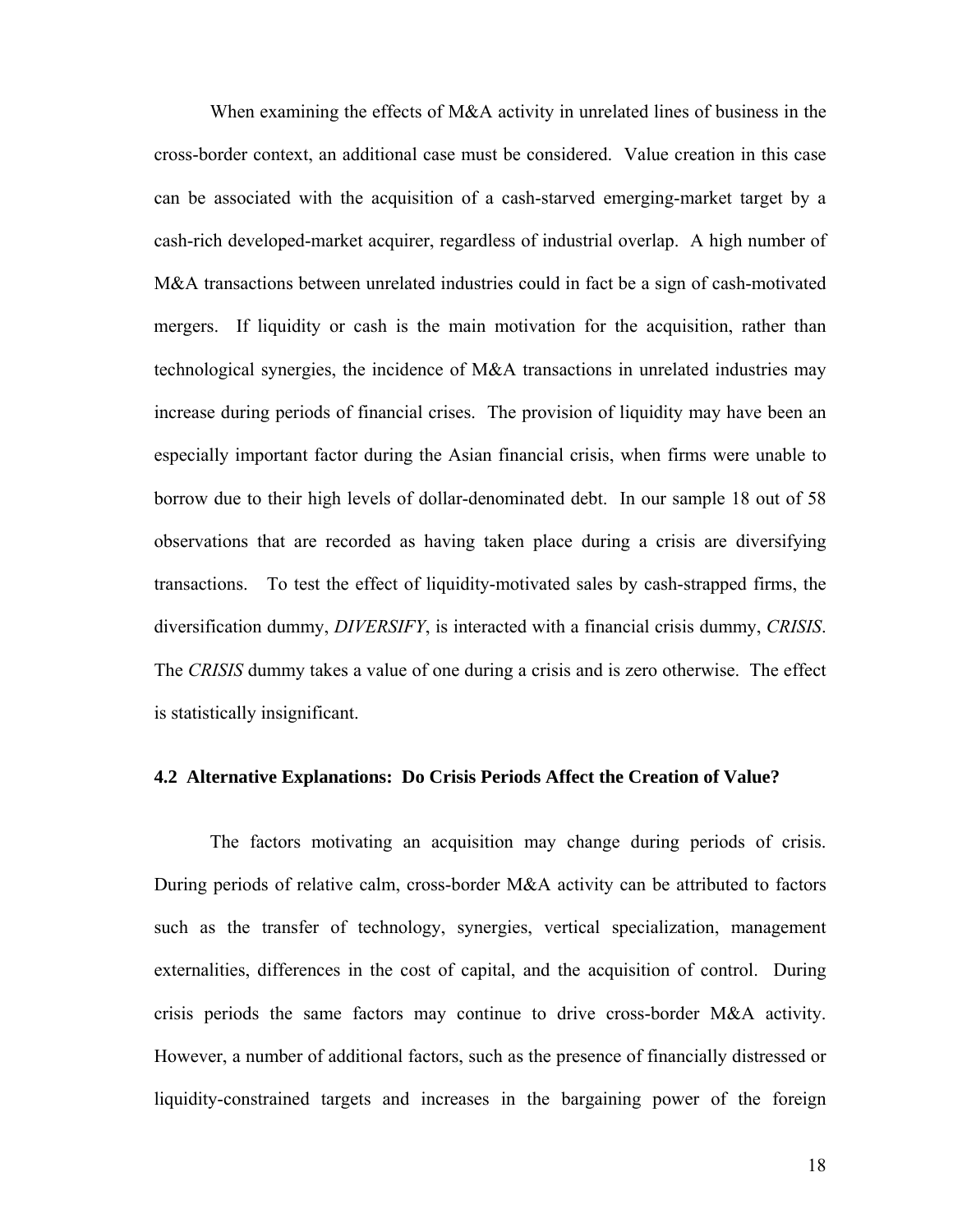acquirers, may also become important drivers of cross-border M&A activity. If this is indeed true then crisis periods should coincide with greater joint acquirer and target gains.

A country-specific dummy for financial crisis, *CRISIS*, is included in Column 1j of Table 5 to see if the joint returns from an acquisition are systematically different during periods of financial turmoil in emerging markets.<sup>7</sup> The point estimate for the *CRISIS* variable is statistically insignificant.

### **4.3 Alternative Explanations: Do Changes in Regulations or Relative Bargaining Power Drive the Creation of Value?**

A number of factors could affect value creation and the distribution of gains between the acquirer and the target firm. Acquirer and target size are included in the estimations as possible indicators of firm bargaining power. Acquirer cash is included to pick up possible effects of liquidity provision for the target. Columns 1f and 1g of Table 5 show that the point estimates for *TARGET SIZE* and *ACQUIRER SIZE* are statistically insignificant. Column 1h shows that there is no significant statistical relationship between joint announcement returns and the amount of cash the acquirer has on hand. A caveat to bear in mind is that cash on hand does not provide an indication of the access to cash that the acquiring firm may have. *ACQUIRER CASH* in column 1h provides a proxy, albeit an imperfect one, of the acquirer's access to cash. The effect of this variable on joint returns is statistically insignificant.

Columns 1k and 1l explore whether the acquirer or target being in the finance, insurance, or real estate sector affects joint returns. Dummies for the acquirer and target

 $\overline{a}$ 

<sup>&</sup>lt;sup>7</sup> The crises included are Mexico (1994), Thailand (1997), Malaysia (1997), Korea (1997), Indonesia (1997), Philippines (1997), Brazil (1999), and Argentina (2001). The crisis dummy takes a value of one from six months prior to the crisis to one year following the crisis.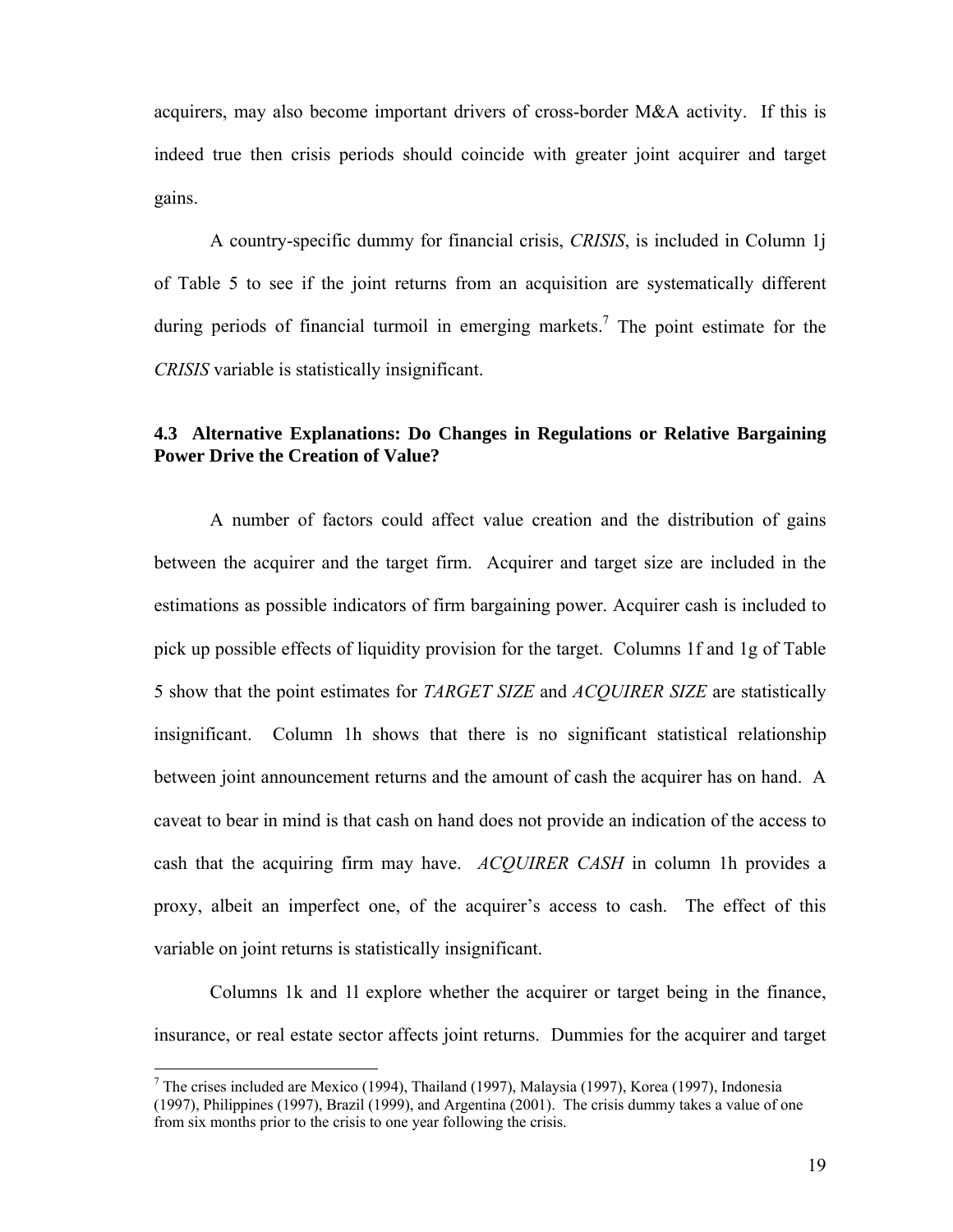being in the FIRE sector are included to control for the possibility that the particular regulatory restrictions in that sector (on banks, in particular) may have a systematic effect on the returns to M&A transactions. Again, the coefficient estimates for the *ACQUIRER IN FIRE* and *TARGET IN FIRE* dummies are statistically insignificant. Finally, the hypothesis that the regional location of the target affects joint announcement returns is explored in Column 1i. The coefficient for the *TARGET IN ASIA* variable is statistically insignificant suggesting that regional factors do not explain joint returns.

The coefficients on the interaction terms between the independent variables included in regression specifications 1e-1l and the majority control variable are all insignificant. See Table 5 for details.

#### **4.4 Alternative Explanations: Do Deal Characteristics Drive the Creation of Value?**

The estimations were also run including various deal and target characteristics reported in the previous literature as determinants of joint returns. The additional variables tested include whether the target was bankrupt, there was a competing bidder, or an unsolicited bid, the target was a division, the deal was a new joint venture, the target was being privatized, the deal was privately negotiated, and whether the deal was a tender offer. None of these additional variables explain acquirer returns when an emerging-market target is acquired. A variable to capture the impact of the medium of payment was created as the fraction of cash paid in an acquisition relative to the total cash plus equity. The method of payment also proved insignificant in explaining joint returns.

In summary, the evidence from the formal panel estimations suggest that joint returns for the acquirers and targets increase significantly when a cross-border acquisition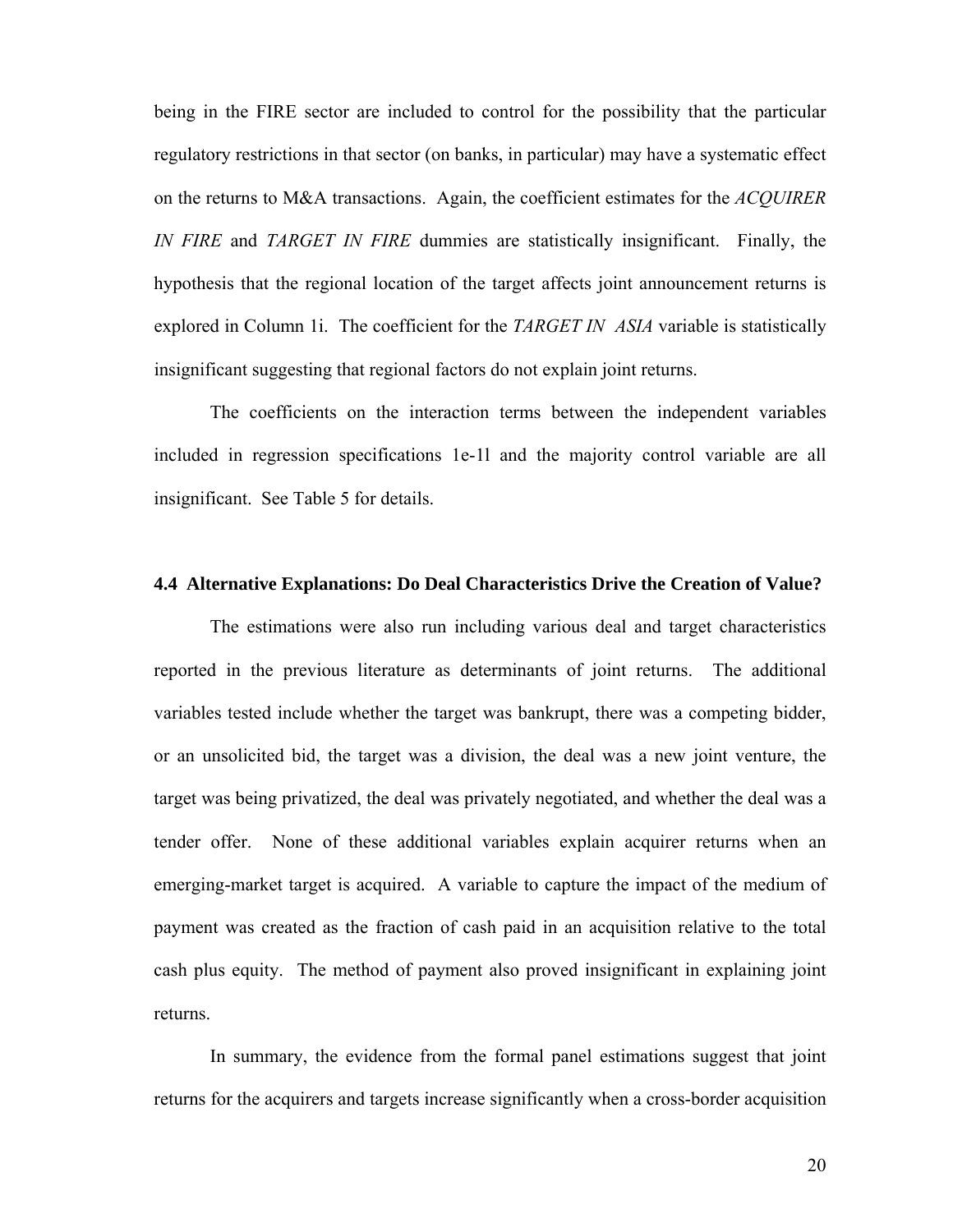is announced. The increase in joint returns is linked to the acquisition of majority control of the target. Joint returns are also significantly related to the acquisition of majority control, conditional on the existence of a previous relationship between the acquirer and the target. These results are robust to the inclusion of a number of controls for acquirer and target characteristics.

### **5. Shareholders of Both Developed Market Acquirers As Well As Emerging-Market Targets Gain from Cross-Border M&A Transactions**

Based on US data, previous studies have found evidence of overall value creation through mergers and acquisitions (Andrade, Mitchell, and Stafford, 2001). Typically, joint returns tend to be positive, but following the Williams Act (1968), the lion's share of the joint gains accrue to target shareholders leaving little for the shareholders of the acquiring firms (Jensen and Ruback, 1983; Brickley, Jarrell, and Netter, 1988). This section provides evidence about the distribution of the joint gains that arise from crossborder M&A transactions.

The first panel of Table 6A shows that shareholders of developed market firms reap significant gains when an emerging-market target is acquired. For the full sample of developed-market acquirers, the average announcement return in the event window that begins one week before and ends one week after the acquisition announcement ranges from 2.43% to 3.05% depending on the returns measure used.

The fact that acquiring firms realize positive returns when an acquisition is announced in an emerging market may suggest that developed-market acquirers have greater bargaining power relative to the emerging-market targets. Acquirers may have greater bargaining power, because fewer bidders compete for emerging-market targets,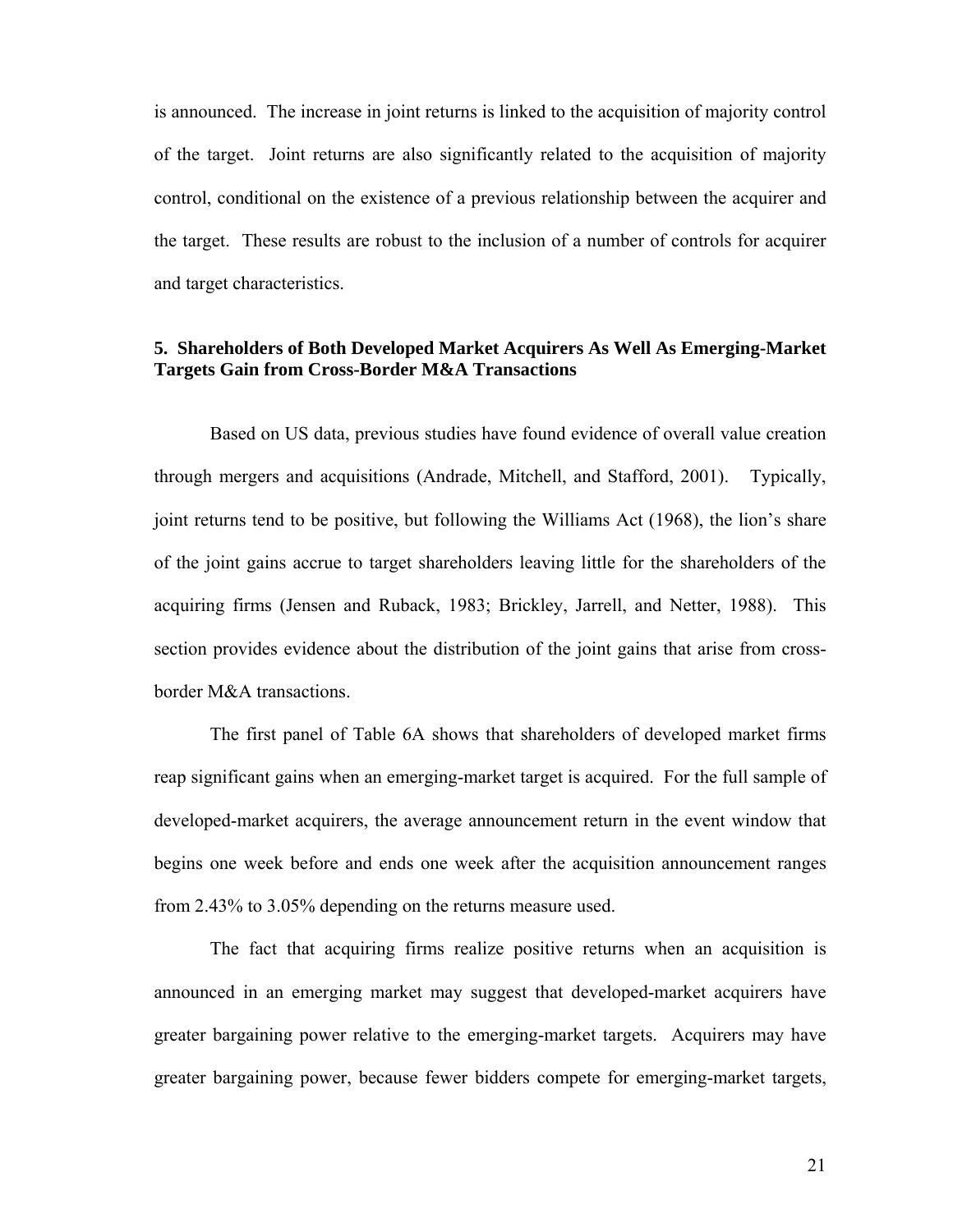cash-strapped targets have liquidity needs, or changes in government policies help facilitate foreign M&A transactions.

An alternative interpretation for the increase in acquirer returns may be asymmetric information between the acquirer and the target about the target's true fundamental value. In order for the target firm to negotiate the best possible offer, the target must be in a position to form an accurate estimate of its fundamental value. If the target is uncertain about its true stand-alone value, the firm may undervalue its assets. On the other hand, if acquirers are better able to assess the synergies from the merger, acquirers may be able to select and execute only those transactions that result in significant gains for them. The ability of acquirer firms to form a better estimate of the target's true value has particular significance in emerging markets where the stock price is often viewed as an especially noisy estimate of true firm values.

Announcement returns for target firms are also positive and statistically significant. In local currency terms, the average market-adjusted return for the target firm in the three-week event window ranges from 6.68% to 6.87%. On average, M&A transactions in emerging markets create value for acquirer as well as target firm shareholders.

Panels B and C in Table 6A report the acquirer and target returns by region. In East Asia, acquirer gains range from 2.7% to 3.45% and are significant at the 5% level. Acquirer gains in Latin America are also positive, ranging from 1.89% to 2.23%, and again are significant at the 5% level. Targets also gain, especially in Latin America. In Asia, the target returns are 5.17% and in Latin America target returns are 9.68%.

Acquirers will also gain from M&A transactions that achieve control of the target firm. This gain can be the result of the total gains being higher and the target and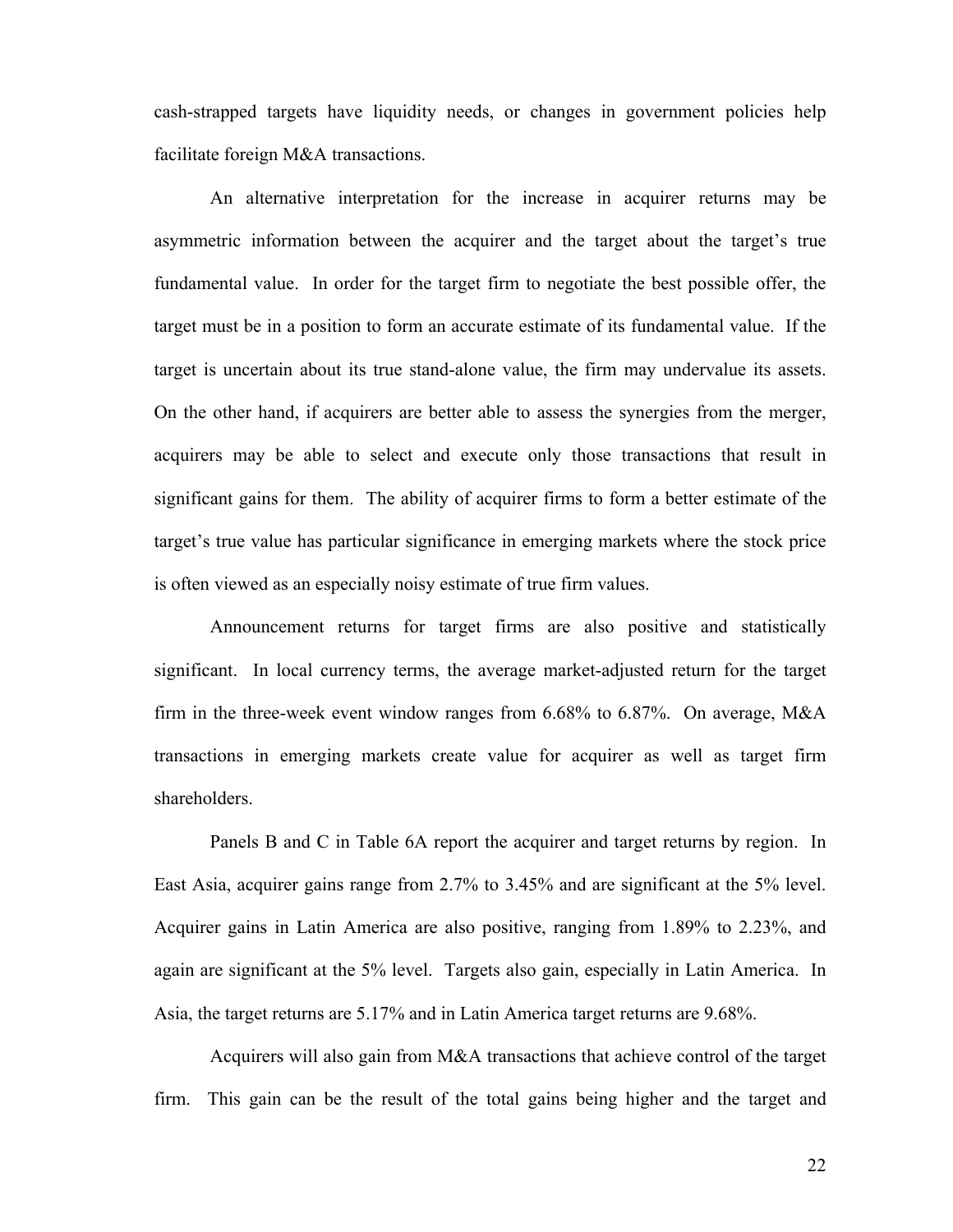acquirer splitting these gains in a constant ratio. Alternatively, acquirers may pay a different price when they acquire control of the target.

The impact of the foreign acquirer gaining majority control on the target's stock price is less clear. On the one hand, if the market expects that the acquirer will transfer better technology and provide access to cheaper capital to the target, its stock price will increase. On the other hand if the foreign acquisition dilutes the ability of the previous owners to exercise private benefits of control, the target's stock price may fall or rise (Dyck and Zingales, 2004). Panel D in Table 6A shows that when the acquirer gains majority control of the target, the average monthly market-adjusted announcement return using a three-week event window is 3.99% for acquirer firms and 8.92% for target firms. Both acquirer and target returns increase with the acquisition of majority control.

Turning to the formal estimations, Table 7 presents the results for the acquisition announcement returns for acquirer firms. Column 2a shows that the coefficient for the average announcement returns for the acquirers is 0.024 and is significant at the 5% level. This estimate suggests that acquirer monthly abnormal returns increase by 2.4% in the three-week cross-border acquisition announcement window. This estimate corroborates the evidence presented using the raw data that, on average, cross-border M&A transactions create value for developed-market acquirers when the target is in an emerging market.

The coefficient for *MAJORITYCONTROL* is 0.033 and is significant at the 5% level in Column 2b. The estimate suggests that acquirer returns rise by 3.3% if the acquirer gains majority control of the target. Column 2d shows that the magnitude for the estimate for *PRIOR RELATION\*CONTROL* is 0.06. The estimate is significant at the 10% level. The estimate suggests that conditional on the existence of a prior relationship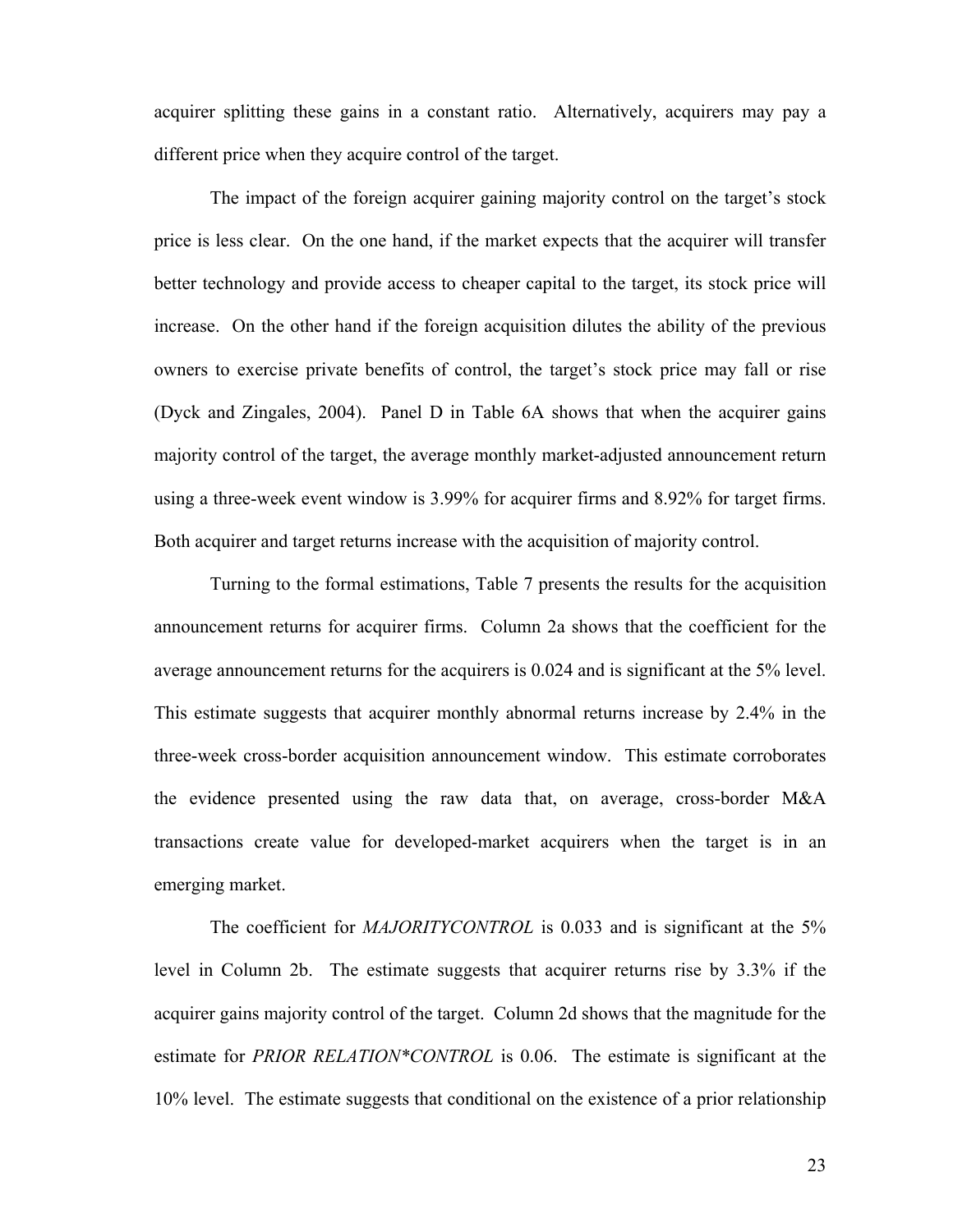between the acquirer and the target, the acquisition announcement results in a 6% increase in acquirer returns if the acquisition results in majority control of the target.

The coefficient estimate for the *DIVERSIFY* variable in Table 7 (column 2e) is also negative and insignificant suggesting that the industrial diversification does not explain acquirer returns. The results in Columns 2f-2l demonstrate a similar pattern to the results for joint returns in the three-week announcement window. After controlling for variables such as acquirer size, target size, acquirer cash, a crisis dummy, and whether the acquirer or the target are in the financial sector, the coefficient on *MAJORITYCONTROL* is significant in alternative regression specifications. According to the regression estimates, the increase in acquirer returns ranges from 3.1% to 4.6% in alternative specifications. The increase in acquirer returns, in turn, suggests that crossborder M&A transactions in emerging markets create value for developed-market acquirers.

Table 8 shows the results for target returns. The constant term in Column 3a captures the average increase in target returns when a cross-border acquisition announcement is made. The magnitude of the coefficient is 0.069 and is significant at the 1% level. The estimate suggests that, on average, target returns increase by 6.9% when a cross-border acquisition is announced.

The results in Columns 3b to 3d suggest that when *MAJORITYCONTROL* is included in the regression specification, the intercept term is positive but statistically significant in only one instance. Moreover, there is no statistical relationship between target returns and the acquisition of majority control by the developed-market acquirer. The coefficient on *MAJORITYCONTROL* is not statistically significant in any specification. It appears that target returns cannot be explained by the acquisition of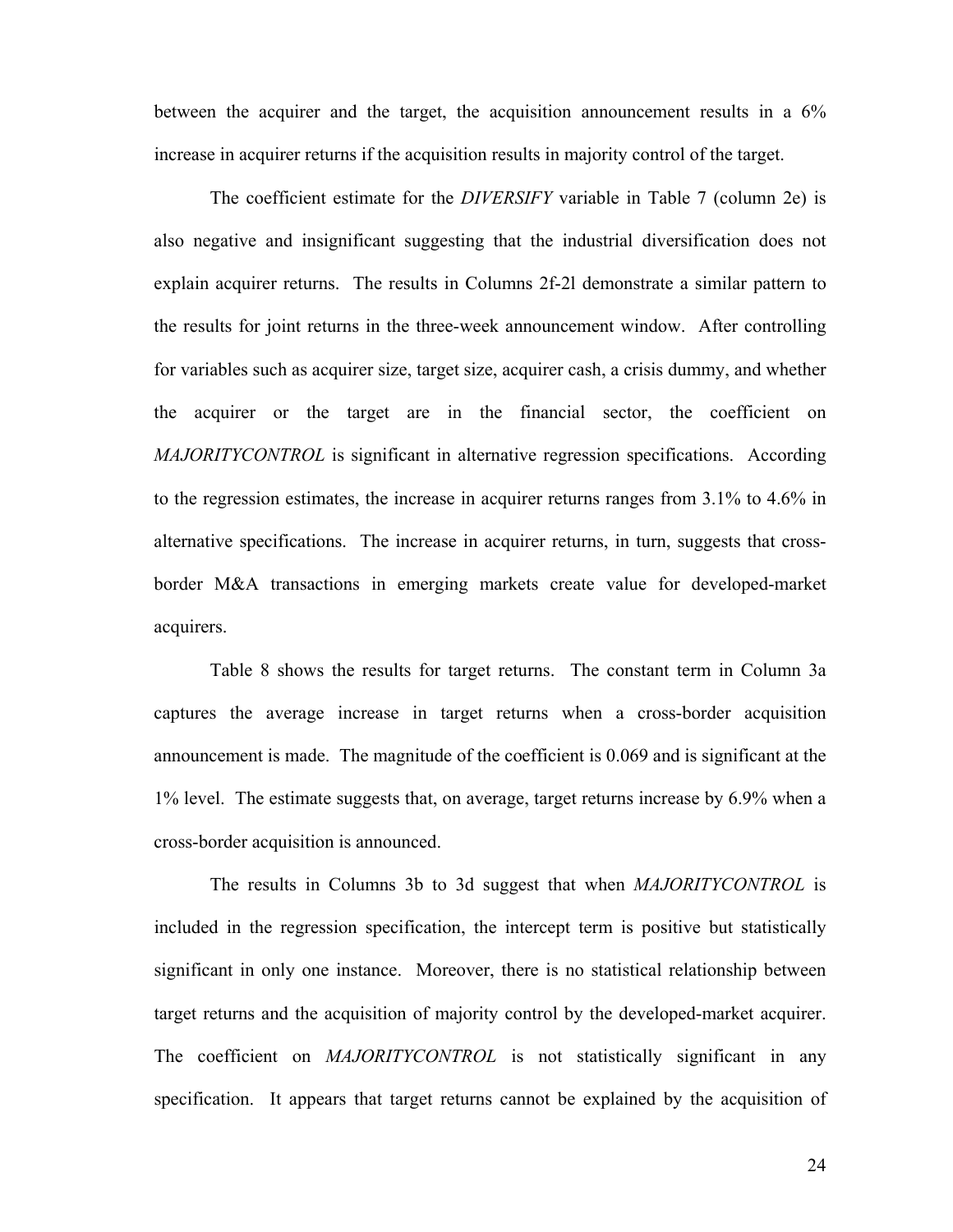majority control by the acquirer. However, given the small sample size and the fact that emerging-market returns are measured with greater noise, the lack of statistical significance should be interpreted with caution.

The regression specifications in Columns 3a to 3d were also run without including *MAJORITYCONTROL* as an explanatory variable on the right hand side. The intercept term is statistically significant in all specifications at the 1% or 5% levels. The magnitude of the coefficient on the intercept term ranges from 0.031 to 0.069 in alternative regression specifications. The evidence suggests that, on average, target returns increase from 3.4% to 9.6% in the three-week announcement window surrounding the cross-border acquisition announcement.

To get a sense of the magnitude of the wealth creation from a typical acquisition, the Table 6b shows the median and average market returns and market capitalization figures for acquirers and target firms. The median equity market value for the developed market acquirer firms in the sample is \$12.91 billion. In Panel A, the 0.91% median market adjusted return corresponds to a \$117.17 million market capitalization gain for acquirer firm shareholders over the three week window in the full sample. A Wilcoxsigned-rank test of medians shows that acquirer returns are significantly higher in transactions where the acquirer gains majority control of the target in comparison to transactions where majority control is not acquired (p=0.008). In transactions where the acquirer gains majority control, the median acquirer return of 3.97% corresponds to a median market-capitalization gain of \$512.1 million—the acquirer value gains are four times higher than the full sample (Panel B). Panel C shows that the median acquirer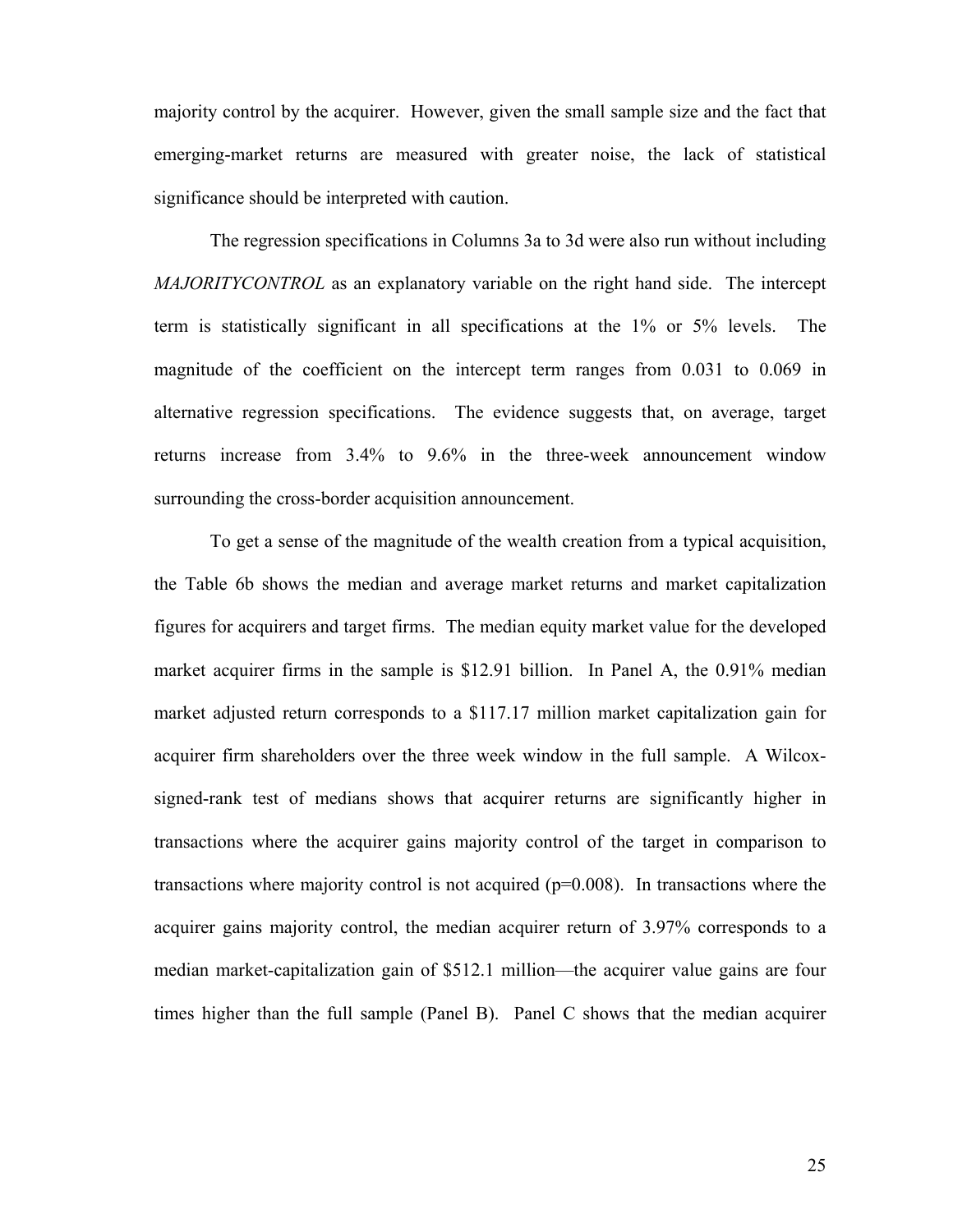return in transactions where majority control is not acquired is 0.42% and leads to a median market-capitalization gain of \$54 million. $8^{\circ}$ 

The median equity market value for an emerging-market target in Table 6B is \$201.6 million. For the full sample, a 1.55% median market-adjusted return corresponds to a \$3.12 million increase in the market capitalization value for target firm shareholders over the three week event window. The Wilcox-signed-rank test shows that the median target returns are not significantly different in transactions where the acquirer gains majority control ( $p=0.367$ ). In transactions where the acquirer gains majority control, the median market capitalization gain for target firm shareholders is \$1.69 million and \$2.83 million in transactions where the acquirer does not gain majority control. The evidence from the back-of-the-envelope value gain calculations in Table 6B suggest that, distinct from domestic transactions, the distribution of gains from cross-border M&A transactions shifts in favor of acquirer firms.

### **5. Do Foreign Acquirers Take Advantage of Emerging-Market Targets? Revisiting Value Creation During Crisis Periods**

If the bargaining power of foreign acquirers increases during crises, the distribution of the value gains may change in favor of the acquirers. Alternatively, the price that acquirers pay for the target during a crisis may be different compared to periods of financial calm. Crisis periods generally result in a collapse in beliefs about future payoffs in the emerging stock markets. If these beliefs are not rational and acquirers have greater confidence in the fundamentals, acquirers may realize further gains during times

 $\overline{a}$ 

 $8$  The value gains were also estimated on a transaction by transaction basis. The median market capitalization gain is \$309.03 million in transactions which result in a transfer of majority control to the acquirer compared with \$0.99 million in transactions that do not result in a transfer of majority control.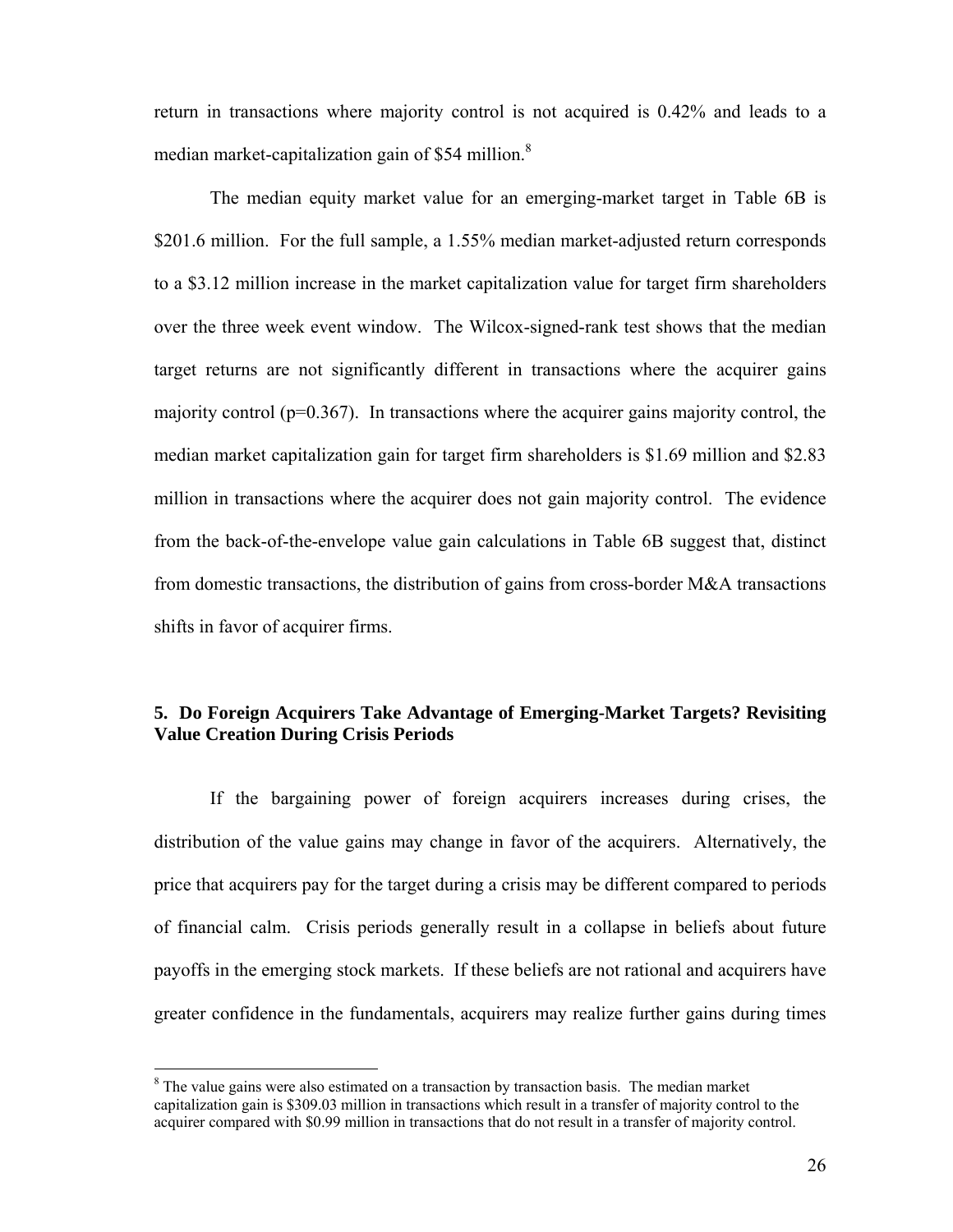of crisis. The identification strategy employed in this paper allows for the following test of whether the acquirers paid different prices for the targets during a crisis. Acquirer returns in crisis periods should be higher than in non-crisis periods, if targets are acquired at bargain prices during a crisis.

Table 9 displays the results for the acquirers. Columns 1a to 3a show that acquirer returns in the pre-crisis, crisis, and post-crisis periods. Note that the time dummy for the early, pre-crisis period (1988-1995) is negative and significant. However, the time dummy for the middle period (1997-1999) in Column 1b which coincides with the Asian crisis is statistically insignificant. The data suggest that acquirer returns did not increase during the crisis. The time dummy for the post-Asian-crisis period (2000-2003) in Column 3a of Table 9, on the other hand, is significantly positive. Moreover, when MAJORITY CONTROL is included in the regression specifications in Columns 4a to 6a, the coefficient estimates on the time dummies are no longer significant. The coefficient estimate for MAJORITY CONTROL is positive and significant at the 5% level. At first pass, the effect of acquiring majority control appears to be invariant to the state of the financial markets in Panel A. The estimations in Panel B explore the impact of financial crisis on the returns to acquirers and targets in greater detail below.

 Sovereign bond spreads can be used as a measure for the cost of capital in emerging markets. As a robustness check, the estimates include the relative value of the JP Morgan Emerging Market's Bond Index (EMBI) spread as an explanatory variable. Column 1b in Panel B of Table 9 shows that the coefficient estimate for the EMBI spread is positive and significant—as sovereign spreads widen, acquirer returns increase. The result suggests that acquirer returns increase as the cost of capital increases in emerging markets.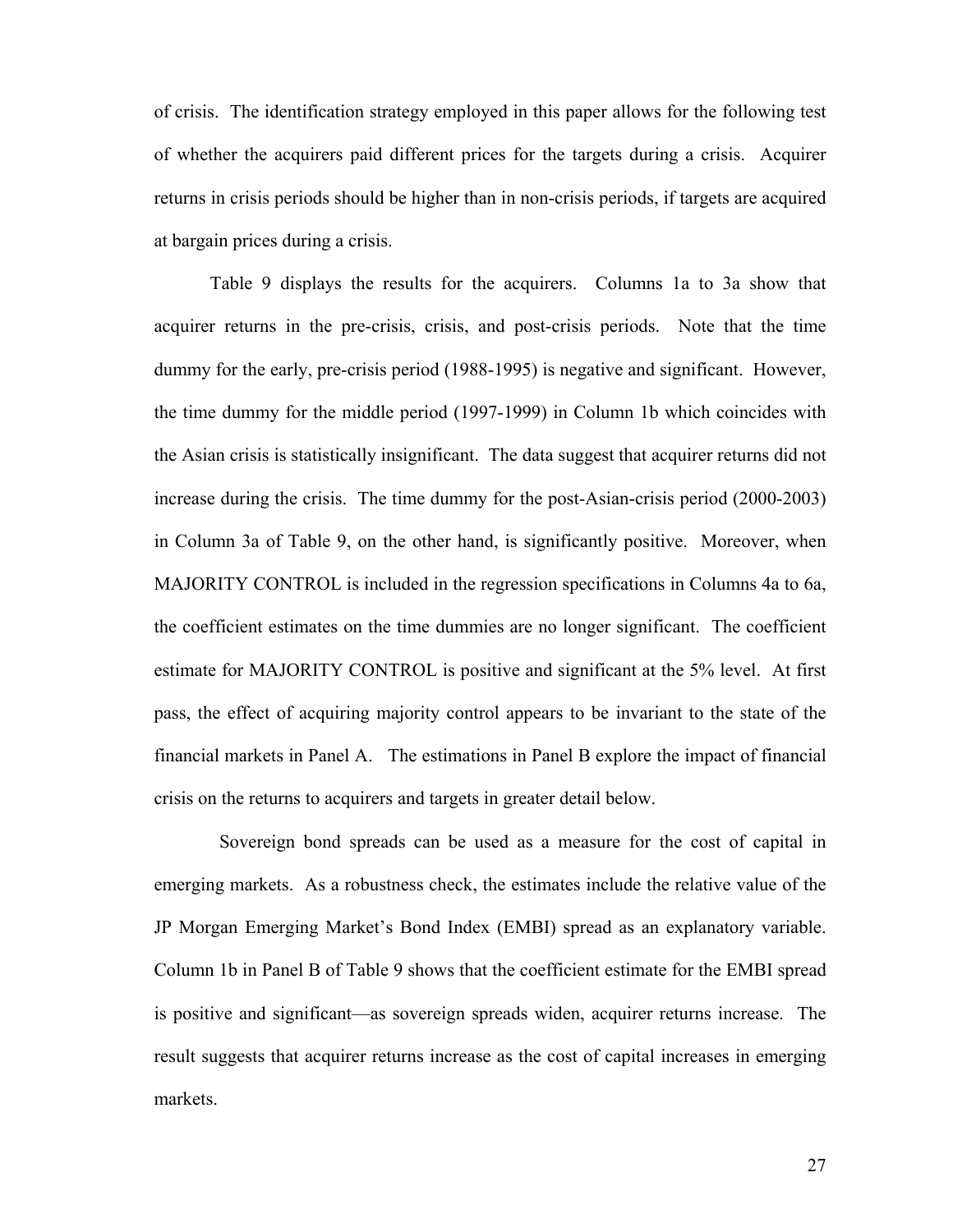Note that the cost of capital is likely to increase further in emerging markets during financial crises. The regression specification in Column 2b of Table 9 includes the effect of the EMBI spread conditional on there being a crisis in the emerging market. While the raw effect of the EMBI spread remains positive and significant in explaining announcement returns for acquirers, the coefficient on the interaction term between the spread and crisis, EMBI\*CRISIS, is statistically insignificant. The result suggests that the effect of EMBI spreads on acquirer returns does not appear to change during crisis periods. The evidence, therefore, does not confirm that targets were being acquired at bargain prices during the crisis.

Finally, Column 3b examines the effect of acquiring majority control conditional on the cost of capital as measured by the EMBI spread. While the coefficient estimate for MAJORITY CONTROL is positive and significant, the effect of acquiring control conditional on the EMBI spread (EMBI\*CONTROL) is statistically insignificant. Similarly, the coefficient estimate on EMBI\*CRISIS\*CONTROL in Column 4b is also statistically insignificant. The two sets of results suggest that the impact of acquiring control on acquirer returns is not significantly different between crisis and non crisis periods.

### **6. Selection Bias: Do the Acquirers in the Sample Experience Positive Announcement Returns When They Acquire Developed Market Targets?**

The results reported thus far suggest that there are significant gains to acquirers from emerging-market M&A transactions. Although the estimations include controls for a number of factors, the results may largely be driven by acquirer-firm characteristics that have little to do with the particular circumstances in emerging markets. For example,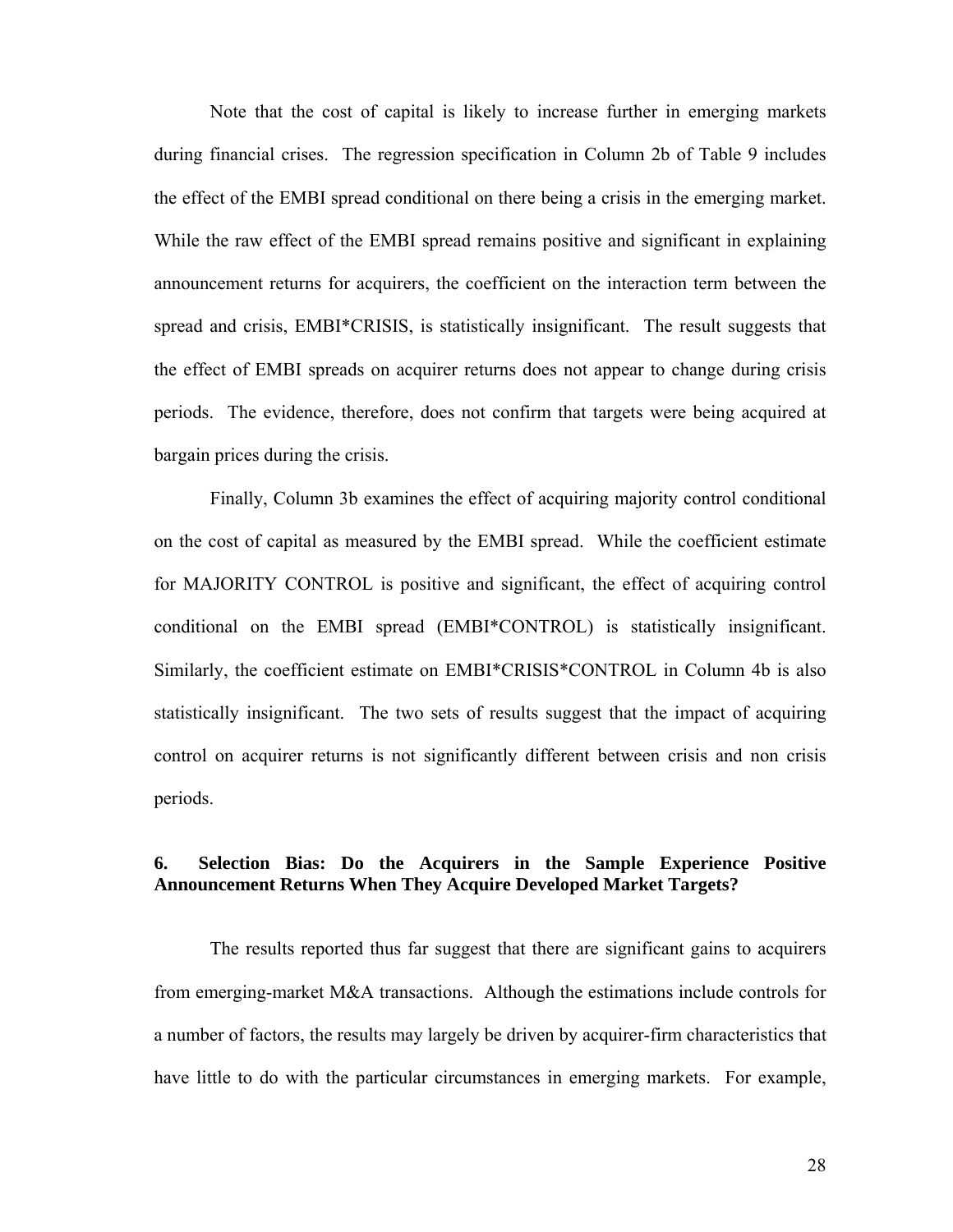note that the median size of a developed market acquirer in the sample is \$12.91 billion, more than 60 times larger than the median emerging-market target.

It is possible that large firms have greater bargaining power or an informational advantage in making acquisitions in general and not in emerging markets in particular. The following questions arise in this context. Are the gains to acquirers specific to emerging-market acquisitions? Or, do the acquirer firms in the sample reap gains even when they make acquisitions in developed markets? If the acquirer-firm returns increase when they announce an acquisition regardless of whether it is in an emerging or a developed market, then a sample selection bias in the form of acquirer characteristics may be driving the results in this paper. However, if the acquirer-firm returns increase only when they acquire an emerging-market target, then the appropriate interpretation of the increase in acquirer returns may be that the acquisition of control in emerging markets, in particular, is driving the result.

To test whether majority control matters outright or only in situations where institutions are poor, the announcement returns for developed-market acquirers are compared between developed- and emerging-market M&A transactions. The sample is extended to include the acquisitions made by developed-market acquirers in France, Germany, Japan, United Kingdom, United States, Italy, Spain, Hong Kong, and Singapore in addition to the emerging-market acquisitions.

Table 10 presents the results. Column 1a shows that in the full set of targets, acquirers now experience negative but statistically insignificant returns in the three-week event window. The results in Column 1b show that when a dummy variable for an emerging-market target is introduced into the regression specification, developed-market acquirers experience positive and statistically significant returns of 3.3% in the three-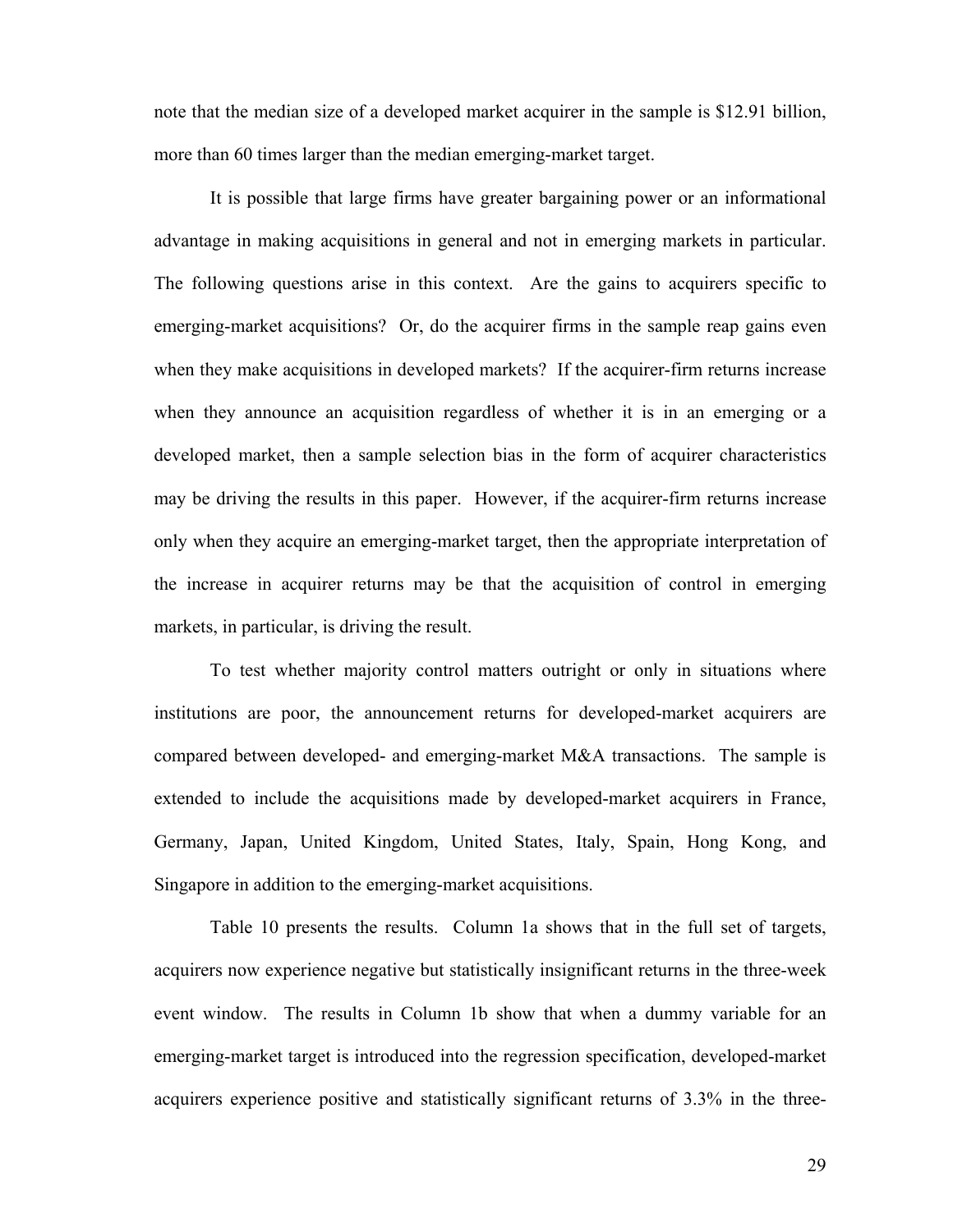week event windows. Taken together, the results in Column 1a and 1b suggest that shareholder wealth effects for developed-market acquirers are positive only when an acquisition is made in an emerging market and not in developed markets.

Column 1c shows that while the coefficient on the emerging-market-target dummy variable has a magnitude of 0.033 and continues to be significant when the acquisition of *MAJORITY CONTROL* is introduced as an explanatory variable on the right-hand side. However, the coefficient on the *MAJORITY CONTROL* is negative and statistically insignificant suggesting, when developed-market targets are pooled together with emerging-market targets, the acquisition of control per se does not result in positive returns for developed-market acquirers.

In column 1d, *MAJORITY CONTROL* is interacted with the emerging markets dummy variable. The coefficient on *MAJORITYCONTROL\*EMERGING MARKET TARGET* is 0.075 and is significant at the 5% level. The result suggests that conditional on the target being in an emerging market, the acquisition of majority control results in positive returns for developed-market acquirers. Note that the total effect of acquiring an emerging-market target on developed-market-acquirer returns is the sum of the coefficients on the raw effects of the *EMERGING MARKET TARGET* dummy variable and the *MAJORITY CONTROL* dummy variable and the condition effect of *MAJORITY CONTROL\*EMERGING MARKET TARGET* which is equal to 0.056. The sum of the coefficients suggests that, on average, developed-market-acquirer returns increase by 5.6% when majority control is acquired in an emerging-market target.

Columns 1e and 1f suggest that the acquisition of majority control leads to a positive and significant increase in acquirer returns when the regression specification includes a proxy for whether or not the acquirer had a relationship with the target firm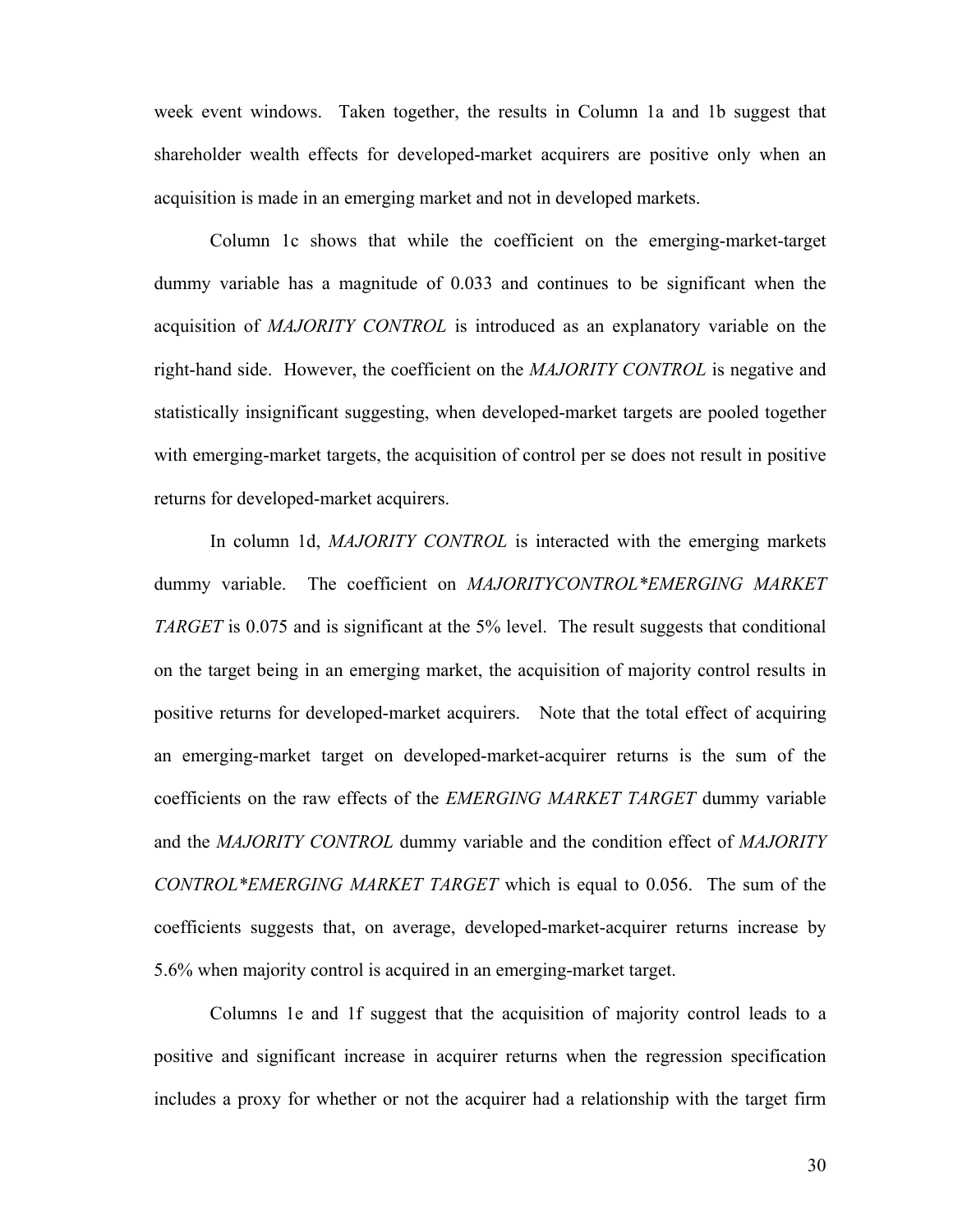before the acquisition was announced. The results show that the coefficient on *MAJORITYCONTROL\*EMERGING MARKET TARGET* is 0.075 and 0.074 in the two columns, respectively, and is significant at the 5% level. In contrast to the results in section 4, the acquisition of control in an emerging-market target for an acquirer that had a previous relationship with the target does not explain the increase in acquirer returns when a cross-border acquisition is announced. The coefficients *PREVIOUS RELATIONSHIP* and *PREVIOUS RELATIONSHIP\*EMERGING MARKET TARGET* are statistically insignificant.

The coefficient on *MAJORITYCONTROL\*EMERGING MARKET TARGET* is 0.075 and 0.077 in Columns 1g and 1h and is significant at the 5% level. The two regression specifications also show that the impact on acquirer returns is negative and insignificant when US acquirers make unrelated acquisitions. The coefficient on *DIVERSIFY* and the coefficient on *DIVERSIFY\*EMERGING MARKET TARGET* are both negative but not statistically significant. The acquisition of majority control in the emerging-market target leads to a 7.5%-7.7% increase in acquirer returns when a crossborder acquisition is announced even with the inclusion of industrial diversification as an explanatory variable on the right-hand side.

Finally, Columns 1i and 1j examine whether the deal size has any explanatory power for US-acquirer announcement returns. In both regression specifications, the value of the transaction has a positive but insignificant effect on acquirer returns. The coefficient on *MAJORITY CONTROL\*EMERGING MARKET TARGET* is 0.129 in the both columns and is significant at the 10% level.

In summary, the results in this section suggest that when the sample of crossborder M&A transactions announced by US acquirers in emerging markets is extended to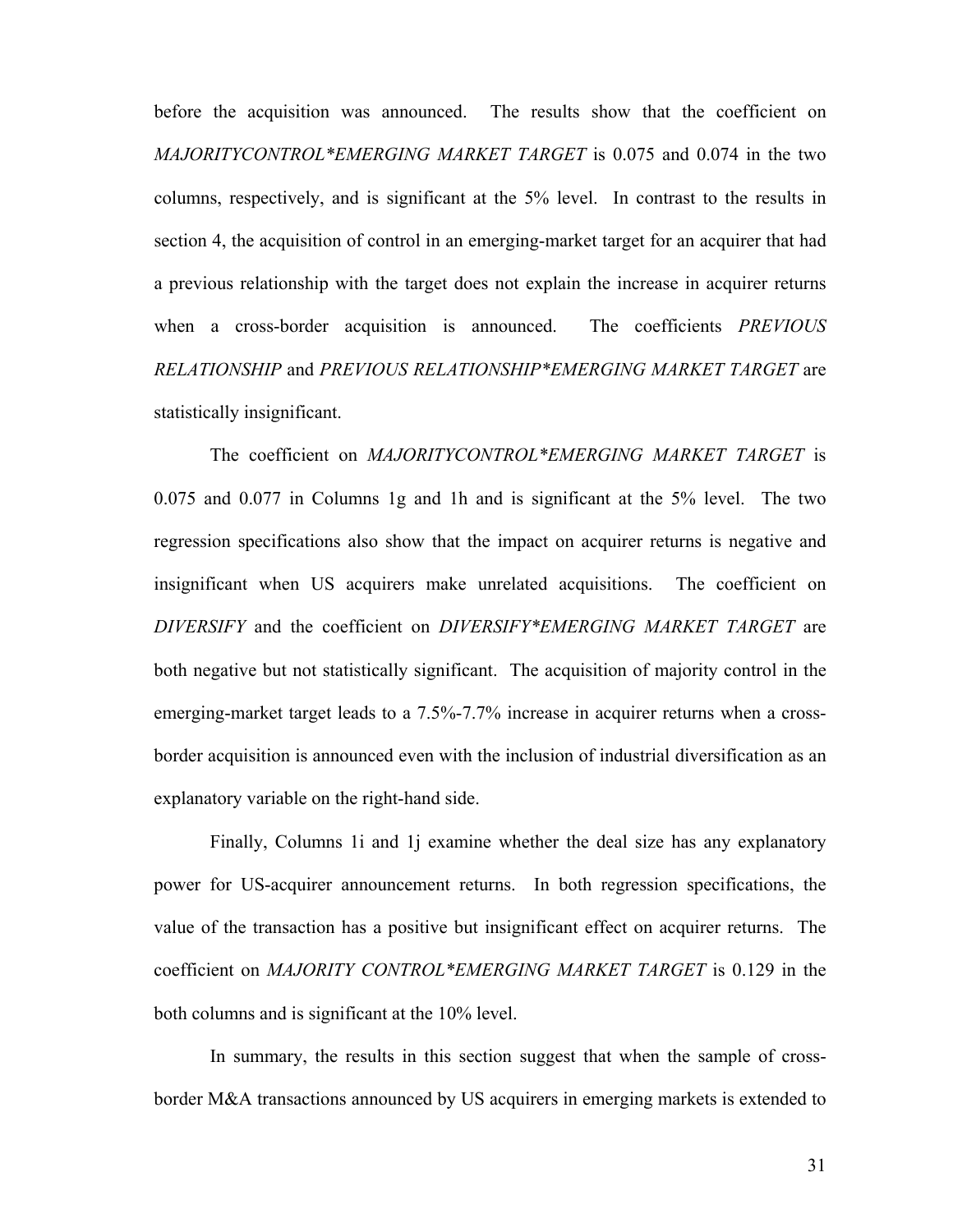include M&A transactions in other developed markets, acquirer returns increase significantly only when the acquisition of an emerging-market target is announced. The evidence therefore suggests that the increase in acquirer returns is not being driven by acquirer characteristics. Rather, the acquisition of majority control of an emergingmarket target is the primary driver of acquirer returns when a cross-border acquisition is announced. One explanation for the result that the acquisition of majority control appears to matter only in emerging markets is that the transfer of majority control may provide a mechanism through which acquirers are able to lend developed-market institutions in the form of improved property rights to emerging-market targets (Acemoglu and Johnson, 2003; Bris and Cabolis, 2004).

### **7. Do Industry Characteristics Drive the Importance of Acquiring Majority Control in Emerging Markets?**

#### **7.1 Does the R&D Intensity in the Target Firm's Industry Matter?**

To investigate the factors that drive the importance of acquiring majority control, a number of alternative hypotheses are considered. First, in the absence of control, weak institutions and legal environments in emerging markets may inhibit acquiring firms from making technology transfers to the target firms. If acquiring firms hold back from transferring technology in emerging-market transactions which do not involve control, the impact of this effect should be the most acute in R&D-intensive industries. Since patent and legal protection matter in R&D-intensive industries, the prediction is that the stock market's reaction to transactions where control is acquired will be directly proportionate to the R&D intensity of an industry.

To test the prediction that the R&D intensity of an industry matters, the paper constructs a metric of R&D intensity using US data. Using all US firms in Compustat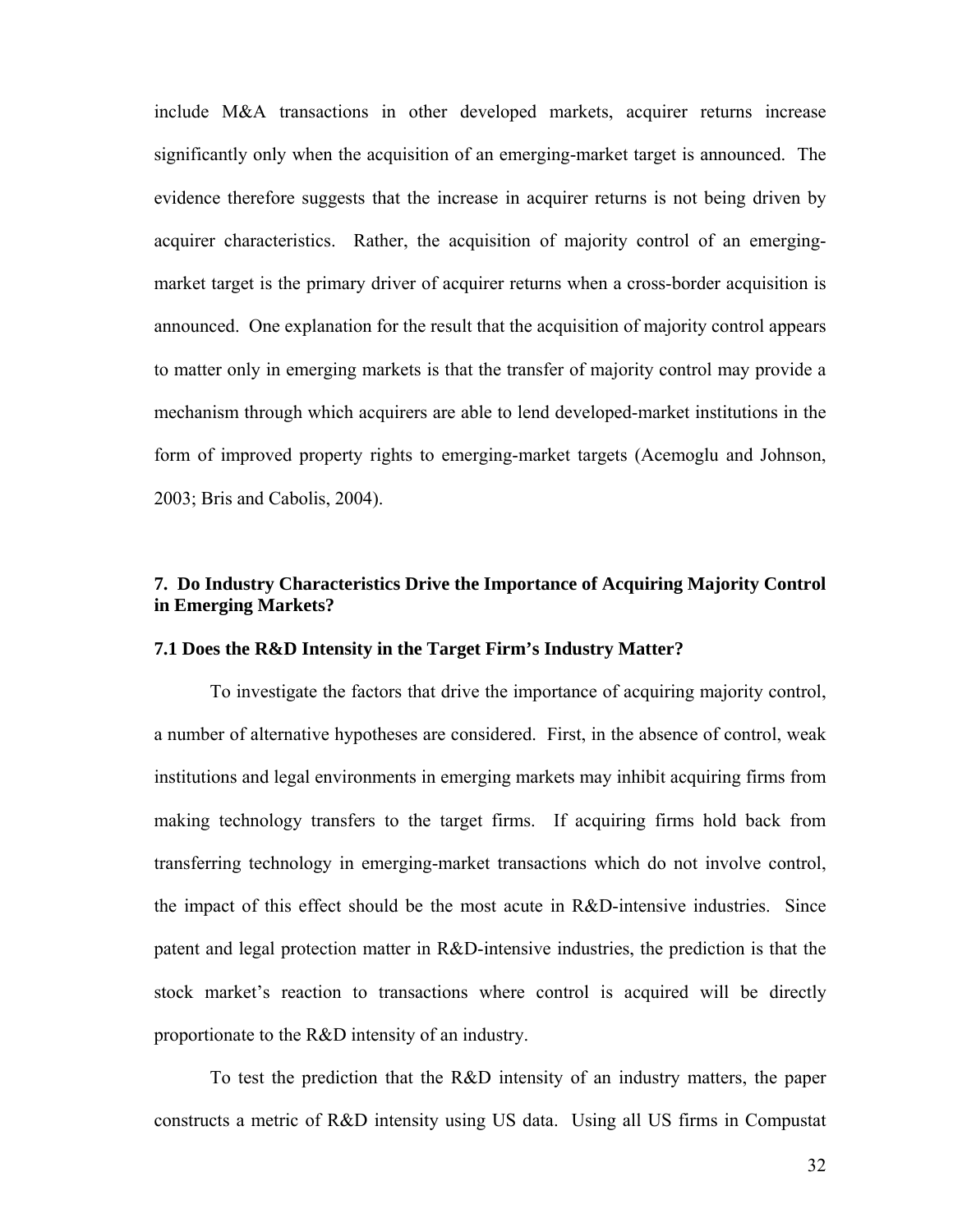from 1990 to 2002 the research and development expense (Compustat data item #46) is divided by net sales (Compustat data item #12). Dividing by net sales normalizes the R&D expenses by the size of the firm. This measure is sorted by 2-digit SIC codes and an average measure of R&D intensity by 2-digit SIC code is constructed. The measure of R&D intensity is then matched by industry with the 2-digit SIC code of the emergingmarket targets.

The findings are as follows. Table 11 shows that the raw effect of the acquisition of control in an emerging-market target is positive and significant in alternative specifications. In column 3, the marginal effect of control conditional on the level of R&D intensity is also positive and significant at the 1% level. The sum of the coefficients on *CONTROL* and *CONTROL\*RDINTENSITY* provides a measure of the total effect of control and R&D intensity on acquirer returns. The sum of the two coefficients is 0.43 and suggests that acquirer returns increase by 4.3% when control is acquired in an R&D-intensive industry.

It is worth noting that the *RDINTENSITY* measure also predicts whether control is acquired in any given transaction. For example, compare a target, say, an electric power plant, with an average R&D intensity of 0.148 with a target which manufactures automobiles with an R&D intensity of 0.324. Logit regression estimates with control as a right-hand side variable suggest the difference in the R&D intensity of the two industries predicts a 16% increase in the probability that control is acquired in the transaction. The result is statistically significant at the 5% level.

If it is the case that weak legal settings in emerging markets drives the importance of acquiring control, the effect should not be evident in developed markets. When the estimations are run by pooling developed- and emerging-market targets, the results show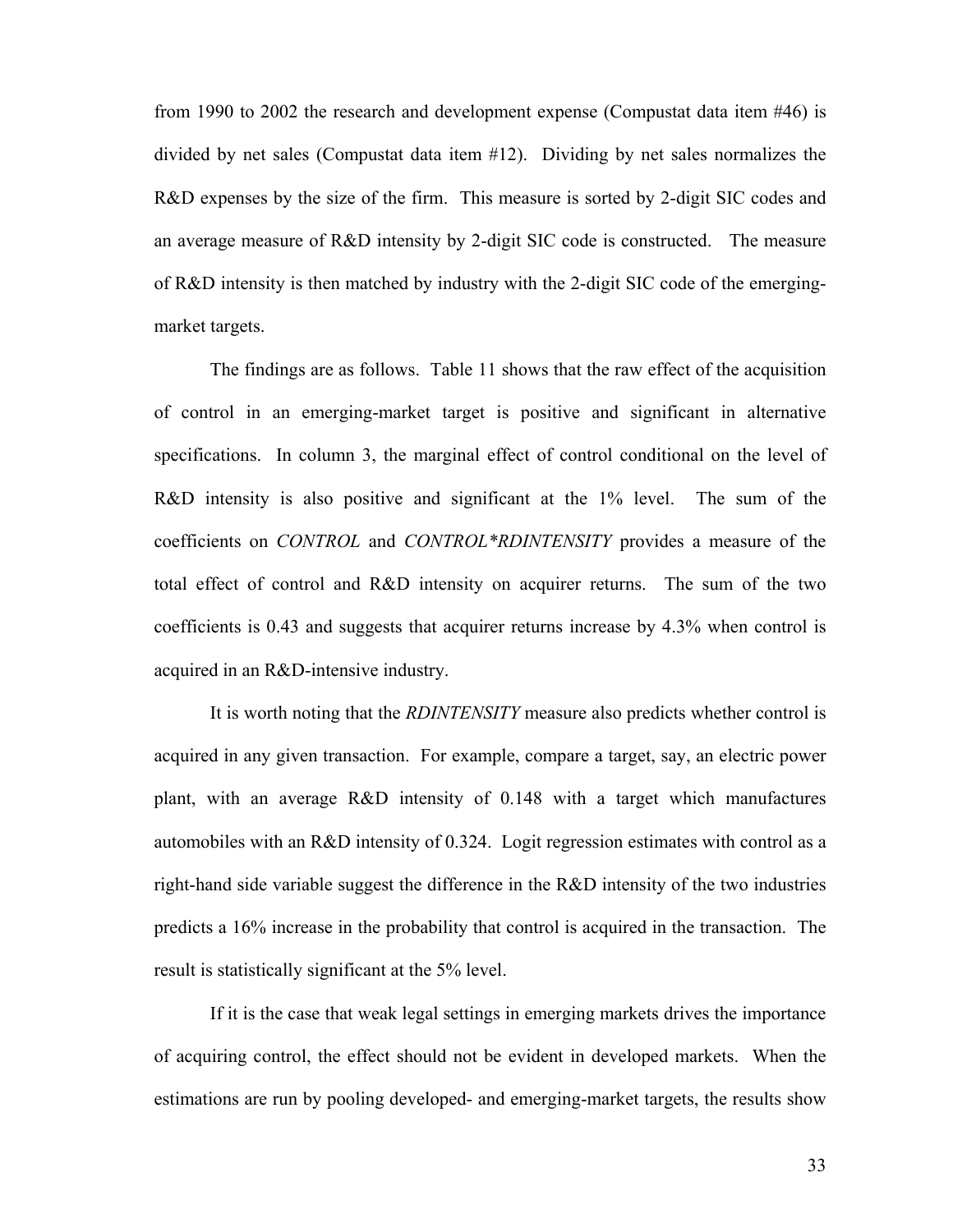that the acquisition of control conditional on R&D intensity appears to matter only when the target is located in an emerging market. Column 6 of Table 11 shows that the acquisition of control conditional on R&D intensity is positive and significant when the transaction involves an emerging-market target. The coefficient on *EMTARGET\*CONTROL\*RDINTENSITY* is 0.044 and is significant at the 1% level. On the other hand, the coefficient on *CONTROL\*RDINTENSITY* which does not condition on the target being in an emerging market is negative and significant.

R&D-intensive industries such as information technology and pharmaceuticals experienced very high returns in the late 1990s. There is a concern, therefore, that the result of R&D intensity as a key determinant of acquirer returns is merely picking up the boom-time returns in these industries. As a final robustness check for the result that R&D intensity matters in explaining acquirer returns in emerging markets, additional estimations were conducted by using industry-adjusted returns on the left-hand side. The results remain qualitatively similar. The coefficient estimate for

C*ONTROL\*RDINTENSITY* when the target is in an emerging market remains positive and significant.

### **7.2 Does the Dependence on External Finance, Investment Intensity, or Fixed Assets in the Target Firm's Industry Matter?**

A second hypothesis may be that foreign acquirers are more likely to provide access to external-capital markets to emerging-market targets if they own a majority stake in these firms. A measure of the dependence on external capital, EXCAP, in an industry is adapted from Rajan and Zingales (1998) as follows. Using all US firms in Compustat from 1990 to 2002, we calculated their annual capital expenditures minus cash flow from operations divided by their capital expenditures. Cash flow from operations is defined as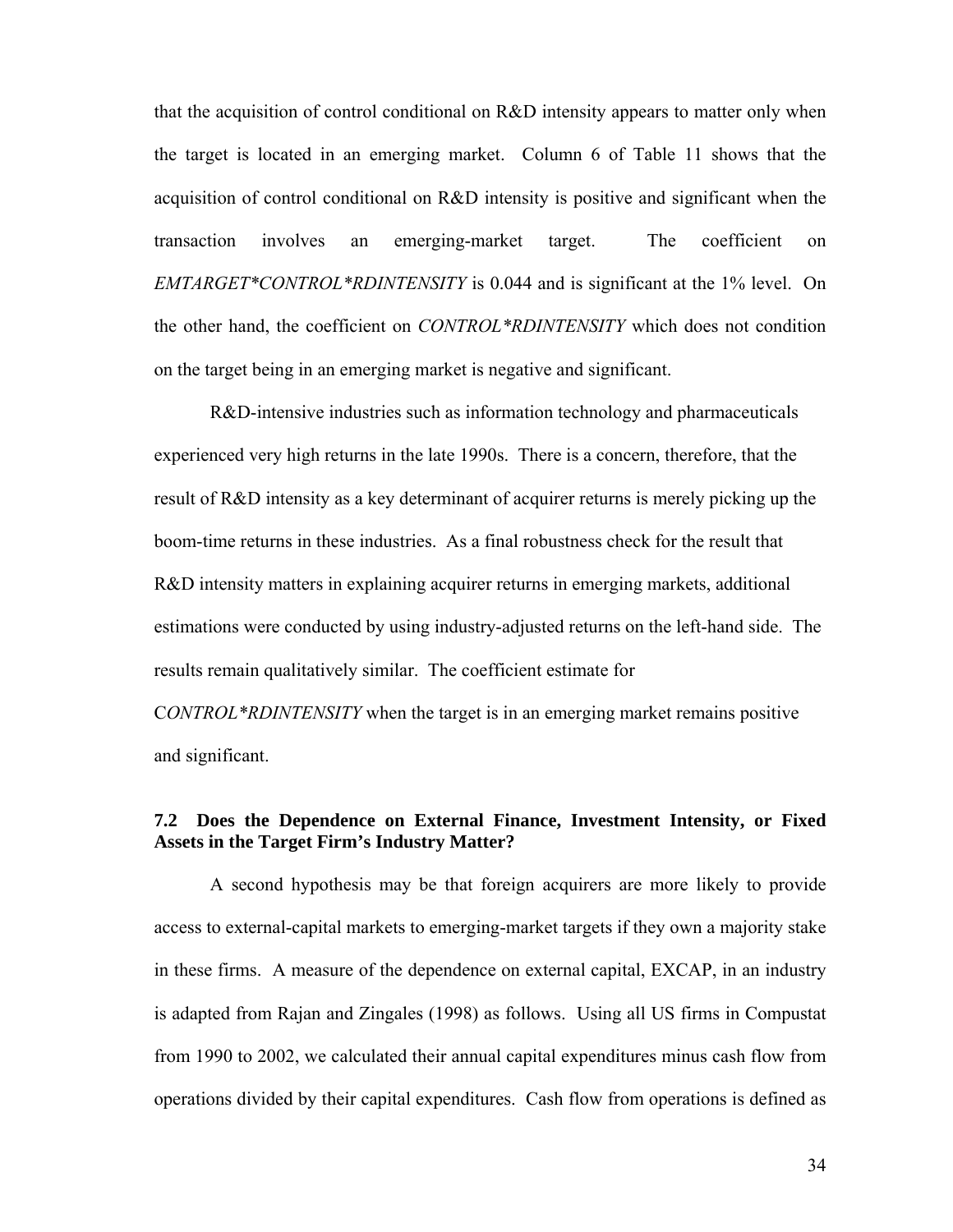operating income before depreciation plus decreases in inventories plus decrease in receivables plus increase in payables. An industry level average measure is constructed by 2-digit SIC code, and these results are matched to the 2-digit SIC code of the emerging-market targets. The measure is designed to capture an industry's dependence on external finance and whether this dependence makes an acquiring firm more likely to acquire control. However, the estimations do not bear out this hypothesis. The coefficient on the *EXCAP* measure interacted with the *MAJORITY CONTROL* does not explain the positive returns to acquiring firms when an emerging-market M&A transaction is announced.

The third hypothesis for why majority control matters may be related to the degree of investment intensity in an industry. A measure of investment intensity, *INVMEASURE*, is calculated by dividing capital expenditures by net sales for any given firm in Compustat from 1990-2002. Capital expenditures are normalized by sales to be consistent with the R&D measure. Industry-level averages are constructed by using the firm-level measures and matched with the 2-digit SIC codes of the emerging-market targets. Once again, the measure of investment intensity does not explain the positive acquirer returns when majority control of the emerging-market target is acquired.

The final hypothesis for why majority control may matter is that foreign acquirers may be more likely to transfer fixed assets when they have majority control of the emerging-market target. To explore this hypothesis, *FASSETMEASURE* is constructed by dividing net property plant and equipment by net sales for all firms in Compustat from 1990-2002. Industry-level averages were matched to emerging-market-target 2-digit SIC codes. The coefficient on the *FASSETMEASURE* interacted with the *MAJORITY*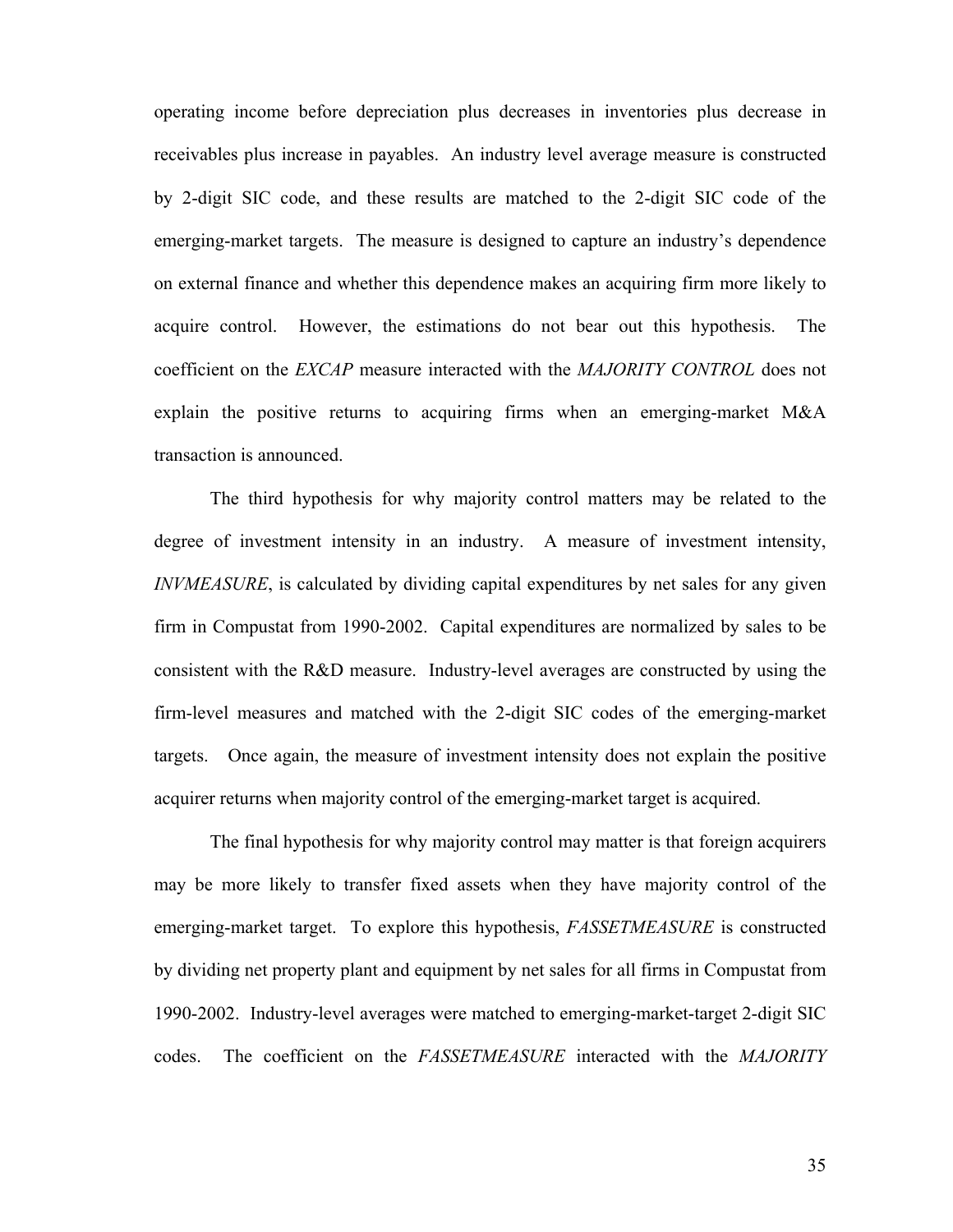*CONTROL\*EMTARGET* is positive and significant. However, this result holds for only the US acquirers in the sample.

### **7. Conclusion**

 There has been considerable debate about the welfare effects of the boom in cross-border M&A transactions in emerging markets. At the root of this debate is the question of whether cross-border mergers and acquisitions result in a creation of value through the transfer of corporate ownership from domestic to foreign investors and the distribution of the potential gains from the acquisition between shareholders of target and acquiring firms. This paper uses the stock-price reaction of acquiring and target firms to the announcement of an acquisition as a summary statistic for value creation through foreign M&A transactions. The acquirer and target firms' stock price reaction to the announcement of an acquisition reveals information about (i) the potential wealth creation from the merger and (ii) how the gains and losses from an acquisition are assigned to the acquiring and target firms. The stock market's reaction to the information contained in the acquisition announcement reveals the market's view of the transaction.

The paper examines all transactions involving a developed-country acquirer and an emerging-market target between January 1, 1988 and December 31, 2002 for which stock-price data are available. In general, the results from panel data estimations suggest that the stock market anticipates significant value creation from the merger for the target and the acquiring firms. Joint monthly returns based on market-capitalization weighted returns in dollars increase by 1.8% when a cross-border acquisition is announced. The benchmark results indicate that target firms benefit from the acquisition, experiencing average monthly returns of 6.69%. Both sets of results are consistent with the findings in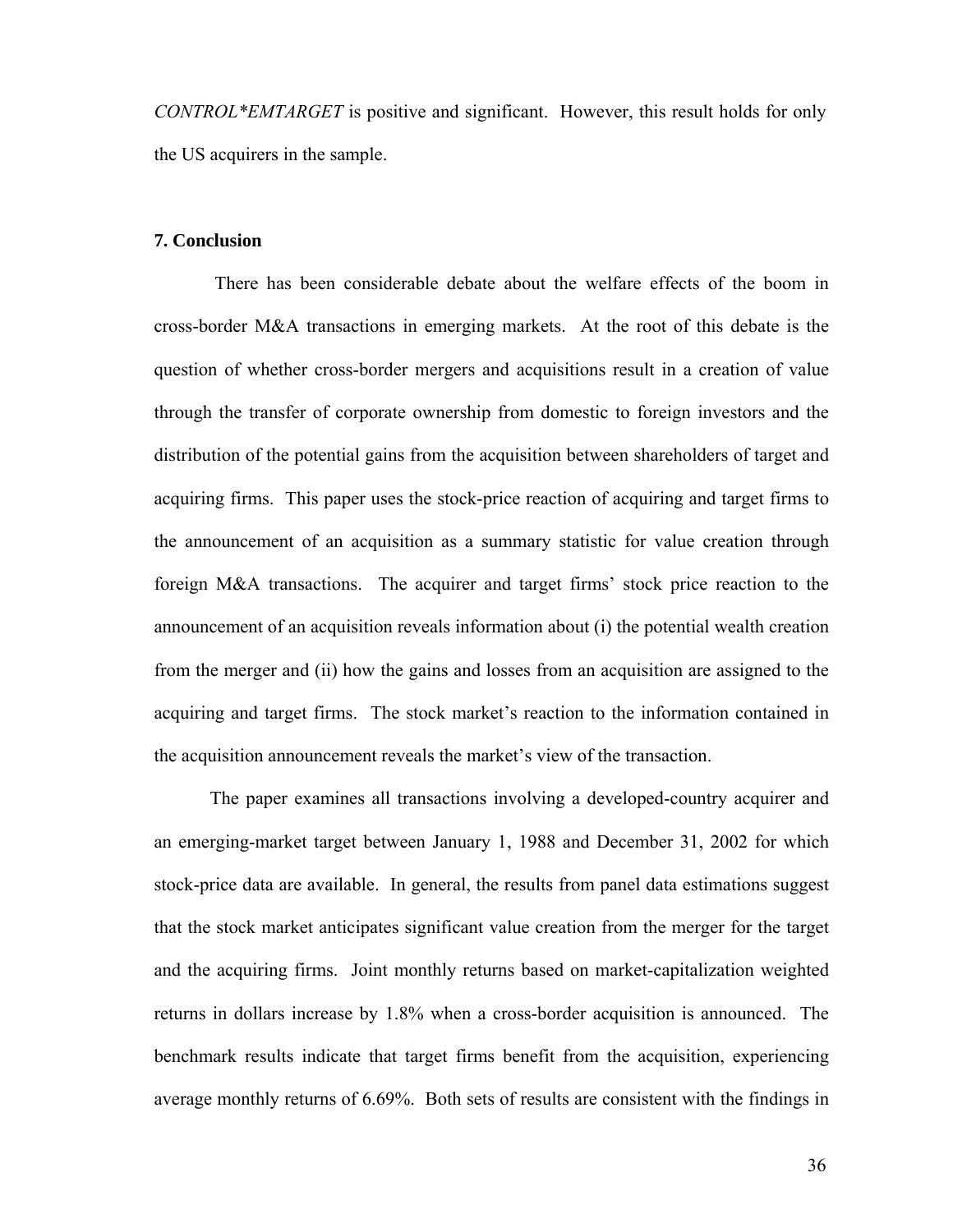the literature on domestic mergers and acquisitions. In contrast to the previous literature that uses US data, the evidence suggests that acquirer returns also show a statistically significant increase of 2.4%.

The benefits from the acquisition stem from the transfer of majority control from the emerging-market target to the developed-market acquirer. The paper also compares acquirer returns for US firms when the acquisition is announced in a developed-market rather than in an emerging market. The data suggest that positive acquirer returns are specific to M&A transactions in emerging markets, and that gaining corporate control is the key feature of transactions that deliver positive returns. Joint return increases range from 5.8% to 7.8% when majority control is acquired. Overall, the results in the paper suggest that the boom in foreign direct investment flows to emerging markets in the 1990s led to a transfer of control to foreign acquirers and substantial gains to shareholders of both the acquiring and the target firms.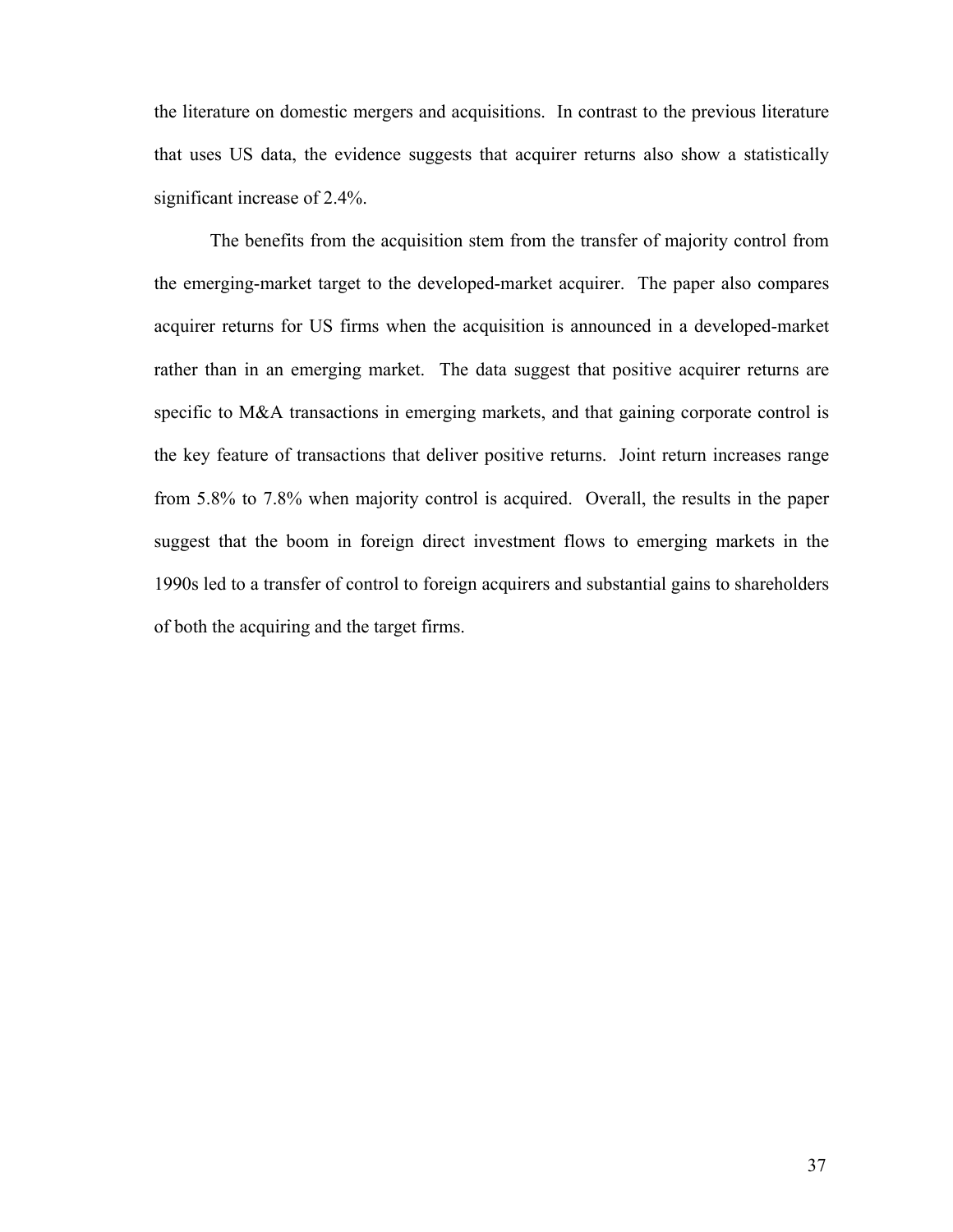#### **References**

- Acemoglu, Daron and Johnson, Simon H. (2003). "Unbundling Institutions." MIT Department of Economics Working Paper No. 03-29.
- Alchian, Armen, Robert Crawford, and Benjiman Klien (1978). "Vertical Integration, Appropriable Rents, and the Competitive Contracting Process." *Journal of Law and Economics*, Vol. 21, No. 2, 297-326.
- Andrade, Gregor, Mark L. Mitchell, and Erik Stafford (2001). "New Evidence and Perspectives on Mergers." *Journal of Economic Perspectives*, Vol. 15, No. 2, 103-120.
- Antras, Pol (2003). "Firms, Contracts, and Trade Structure." *Quarterly Journal of Economics*, Vol. 118, No. 4, 1375-1418.
- Barber, Brad, Richard Lyon and Chih-Ling Tsai (1999). "Improved Methods for Tests of Long-Run Abnormal Performance." *Journal of Finance*, Vol. 54, No. 1, 165-201.
- Berger, Philip and Eli Ofek (1995). "Diversification's Effect on Firm Value." *Journal of Finacial Economics*, Vol. 37, No.1, 39-66.
- Bradley, Michael, Anand Desai, and E. Han Kim (1988). "Synergistic Gains from Corporate Acquisitions and their Division Between the Stockholders of Target and Acquiring Firms." *Journal of Financial Economics*, Vol. 21, No. 1, 3-40.
- Brickley, James, Gregg Jarrell, and Jeffrey Netter (1988). "The Market for Corporate Control: The Empirical Evidence Since 1980." *Journal of Economic Perspectives*, Vol. 2, No. 1 49-68.
- Bris, Arturo and Christos Cabolis (2004). "Adopting Better Corporate Governance: Evidence from Cross-Border Mergers." Mimeo, Yale School of Management.
- Caves, Richard E. (1996). *Multinational Enterprise and Economic Analysis.* 2nd Edition, Cambridge University Press.
- Coase, Ronald (1937). "The Nature of the Firm." *Economica*, Vol. 4, No. 16, 386-405.
- Dyck, Alexander and Luigi Zingales (2004). "The Private Benefits of Control." *Journal of Finance*, Vol. 59, No. 2, 533-596.
- Froot, Kenneth (1991). "Japanese Foreign Direct Investment," in U.S.-Japan Economic Forum, Vol. 1, M. Feldstein and Y. Kosai, eds., National Bureau of Economic Research and Japan Center for Economic Research.
- Froot, Kenneth and Jeremy Stein (1991). "Exchange Rates and Foreign DirectInvestment: An Imperfect Capital Markets Approach." *Quarterly Journal of Economics*, Vol. 106, No. 4, 1191-217.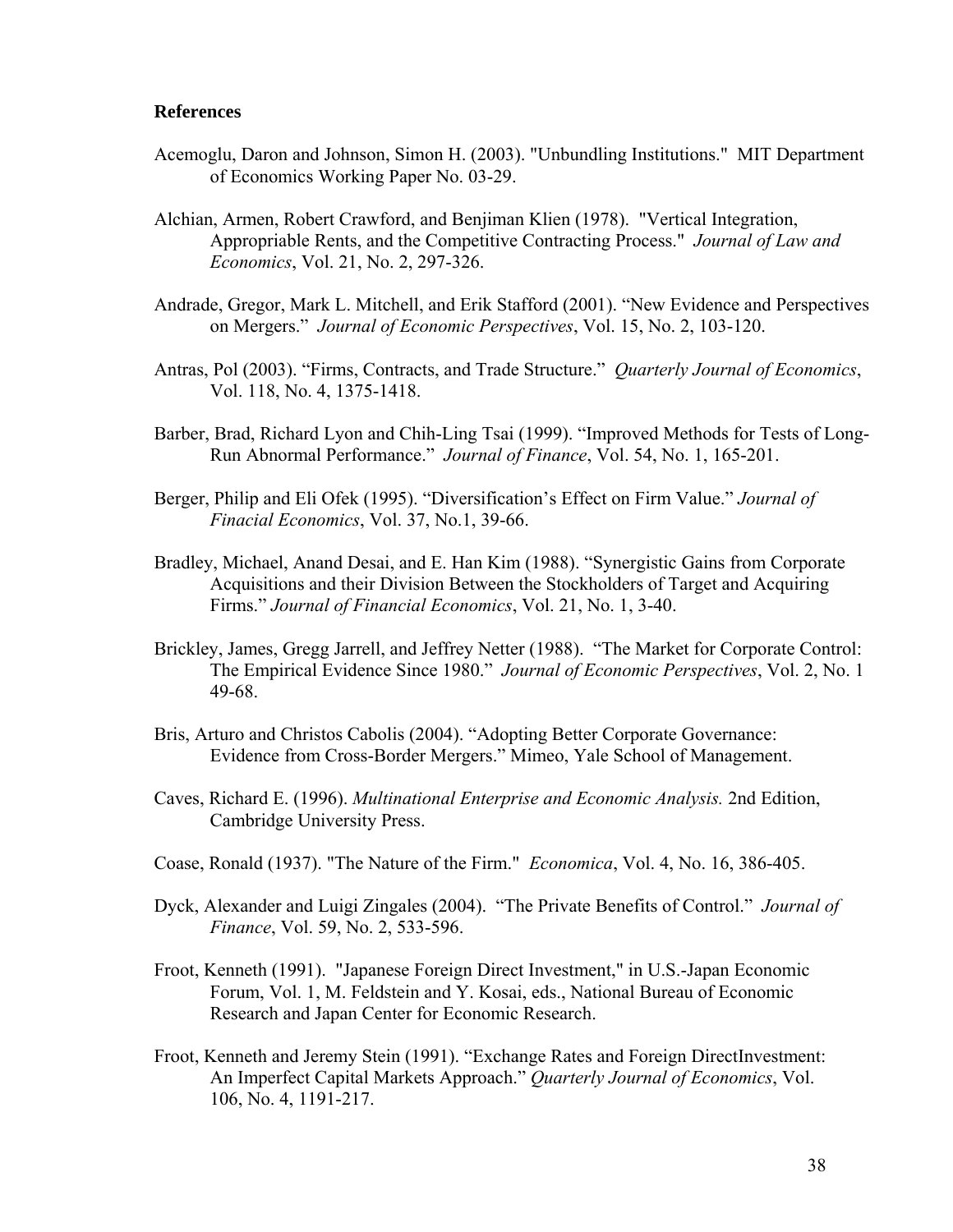- Grossman, Sanford and Oliver Hart (1986). "The Costs and Benefits of Ownership: A Theory of Vertical and Lateral Integration." *The Journal of Political Economy*, Vol. 94, No. 4, pp. 691-719.
- Jensen, Michael and Richard Ruback (1983). "The Market for Corporate Control: The Scientific Evidence." *Journal of Financial Economics*, Vol. 11, No. 1, 5-50.
- Kindleberger, Charles (1969). *American Business Abroad: Six Lectures on Direct Investment*. New Haven. Yale University Press.
- Krugman, Paul (1998). "Firesale FDI." *MIT Working Paper*.
- La Porta, Rafael, Florencio López-de-Silanes, Andrei Shleifer, and Robert Vishny (1998). "Law and Finance." *Journal of Political Economy,* Vol. 106, No. 6, 1113-1155.
- Lang, Larry and Rene Stulz (1994), "Tobin's q, Corporate Diversification and Firm Performance.*" Journal of Political Economy*, Vol. 102, No. 6, 1248-1280.
- Moeller, Sara B., Frederik P. Schlingemann, and Rene M. Stulz (2004). "Wealth Destruction on a Massive Scale? A Study of Acquiring-Firm Returns in the Recent Merger Wave." *Journal of Finance,* Forthcoming.
- Perez-Gonzales, Francisco (2004). "The Impact of Acquiring Control on Productivity: Evidence from Mexican Manufacturing Plants." *Working Paper*, Columbia University.
- Rajan, Raghuram G. and Luigi Zingales (1998). "Financial Dependence and Growth*." American Economic Review*, Vol. 88, No. 3, 559-586.
- Williamson, Oliver E. (1979). "Transaction Cost Economics: The Governance of Contractual Relations." *Journal of Law and Economics*, Vol. 22, No. 2, 233-261.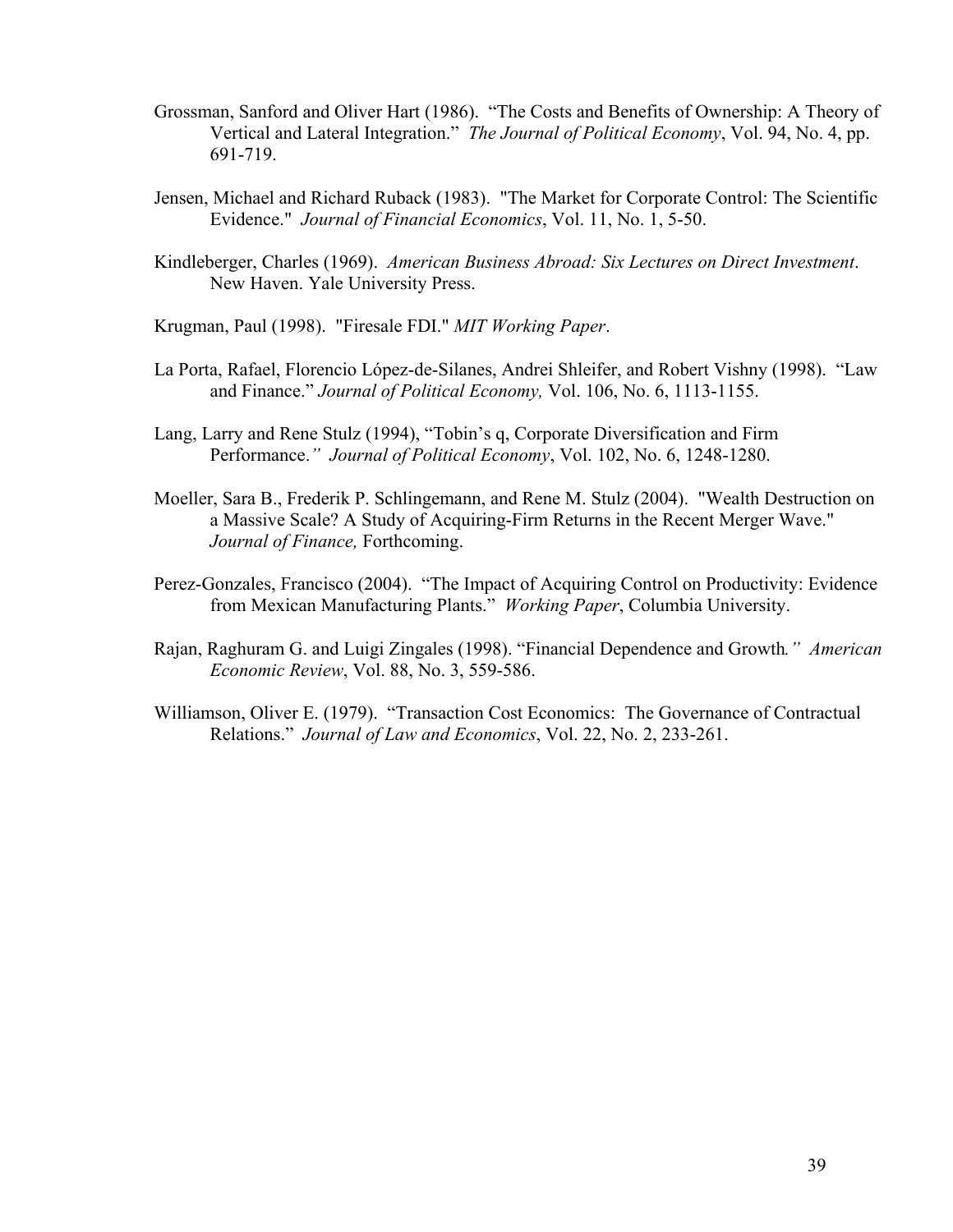

**Figure 1: As a Fraction of FDI, Cross Border M&As increase in the 1990s**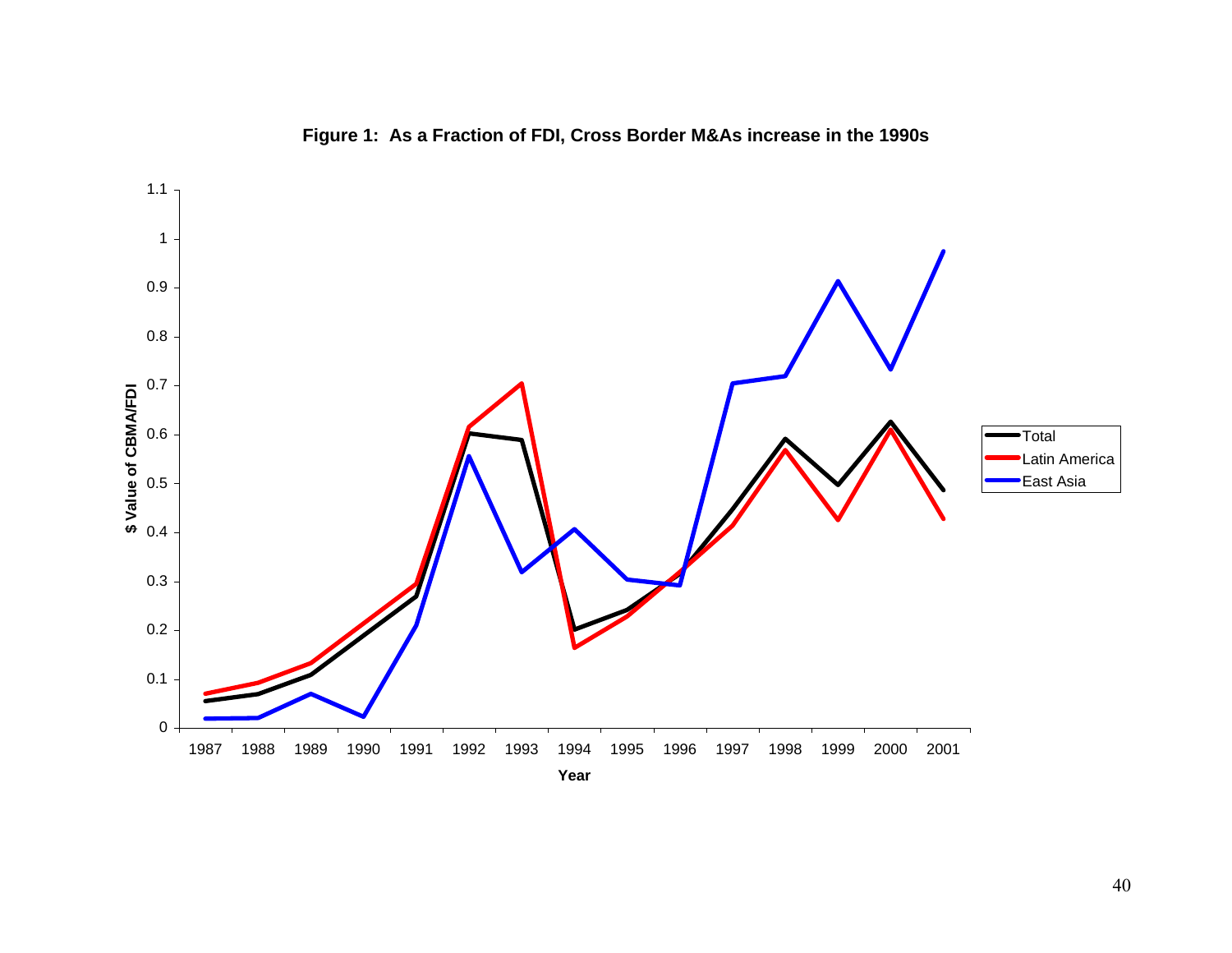**Figure 2a: Deregulation of Foreign Ownership Restrictions Facilitates the Increase in Cross-Border M&A Activity.** 



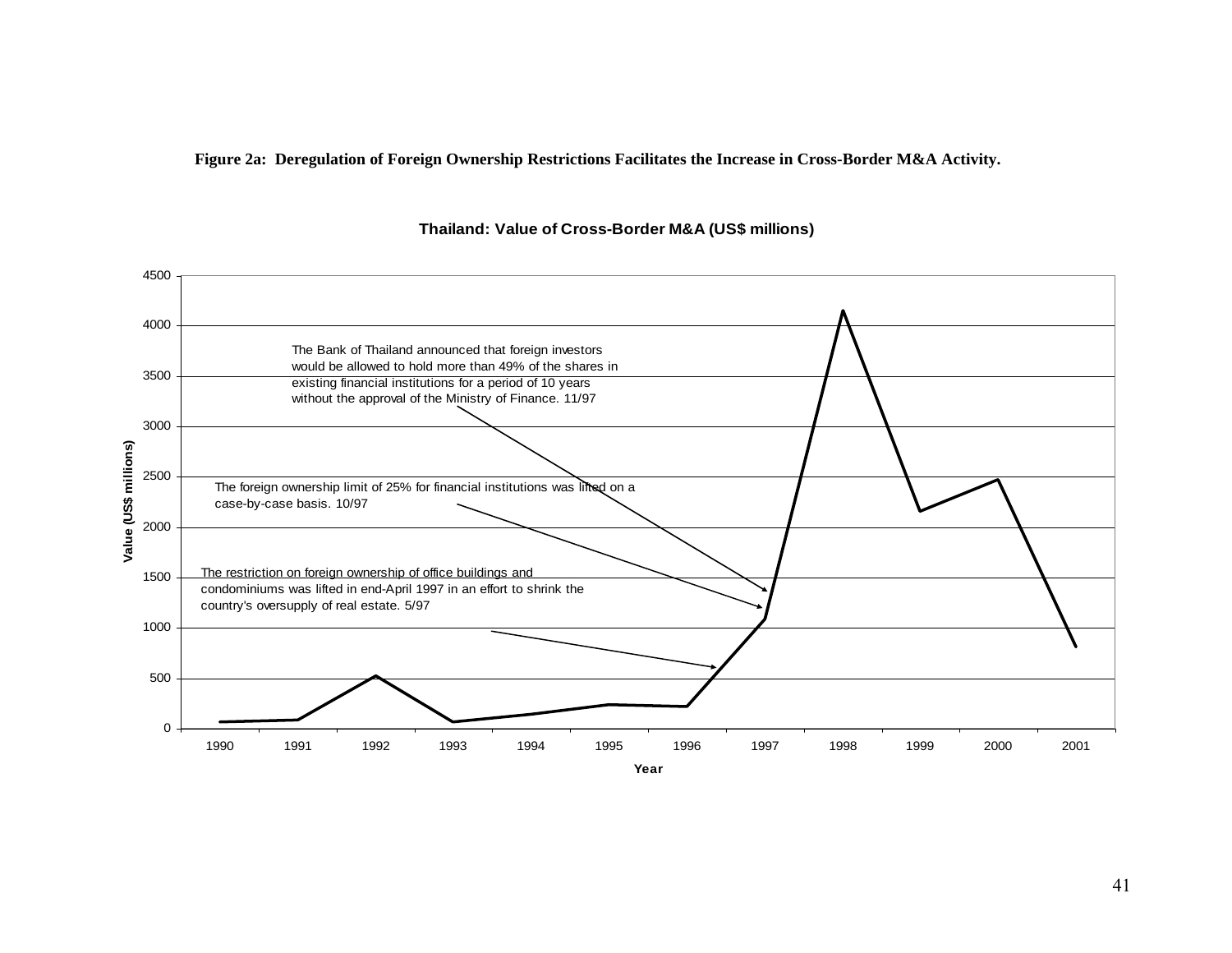#### **Figure 2b: Deregulation of Foreign Ownership Restrictions Facilitates the Increase in Cross-Border M&A Activity.**



#### **South Korea: Value of Cross-Border M&A (US\$ millions)**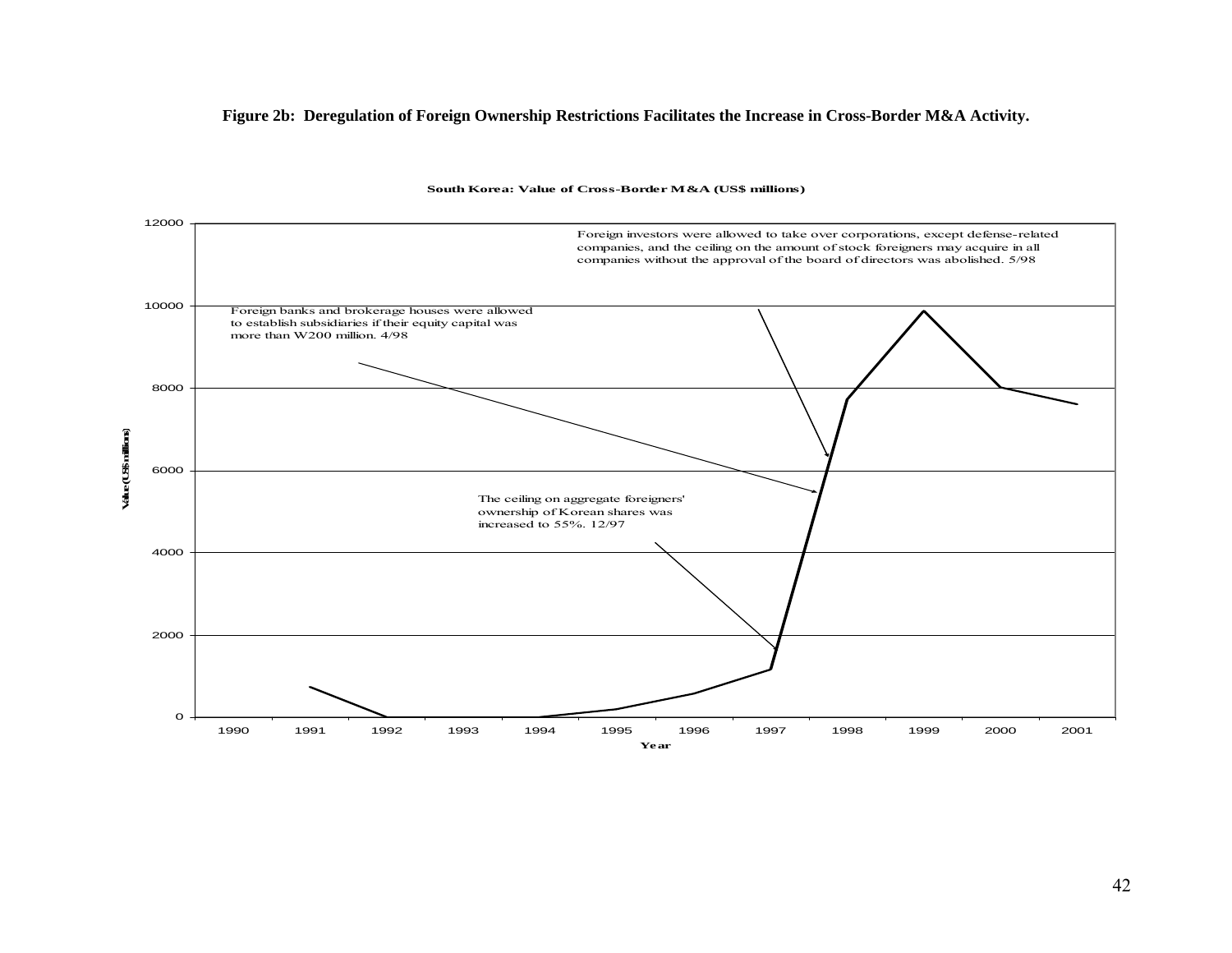|                                     | 1988-90                        | 1991-95                                     | 1996-97 | 1998-02 |  |  |  |  |  |  |
|-------------------------------------|--------------------------------|---------------------------------------------|---------|---------|--|--|--|--|--|--|
| Decomposition by Region of Target   |                                |                                             |         |         |  |  |  |  |  |  |
| East Asia                           | 25                             | 110                                         | 78      | 437     |  |  |  |  |  |  |
| Latin America                       | 35                             | 239                                         | 184     | 520     |  |  |  |  |  |  |
|                                     | Decomposition by Target Sector |                                             |         |         |  |  |  |  |  |  |
| <b>Basic Manufacturing</b>          | 19                             | 67                                          | 50      | 135     |  |  |  |  |  |  |
| Machinery & Electronics             | 8<br>60                        |                                             | 48      | 205     |  |  |  |  |  |  |
| Utilities, Telecom & Transportation | $\overline{2}$                 | 37                                          | 29      | 165     |  |  |  |  |  |  |
| Wholesale & Retail Trade            | $\overline{2}$                 | 21                                          | 15      | 69      |  |  |  |  |  |  |
| <b>FIRE</b>                         | 8                              | 47                                          | 57      | 165     |  |  |  |  |  |  |
| Hotels, Tourism & Misc. Services    | $\overline{2}$                 | 20                                          | 15      | 103     |  |  |  |  |  |  |
|                                     |                                | Decomposition by Country/Region of Acquirer |         |         |  |  |  |  |  |  |
| Canada                              | 5                              | 51                                          | 30      | 90      |  |  |  |  |  |  |
| Europe                              | 27                             | 62                                          | 54      | 293     |  |  |  |  |  |  |
| Japan                               | 9                              | 18                                          | 10      | 74      |  |  |  |  |  |  |
| Singapore & Hong Kong               |                                | 31                                          | 27      | 129     |  |  |  |  |  |  |
| <b>United States</b>                | 18                             | 187                                         | 141     | 371     |  |  |  |  |  |  |

#### **Table 1. The Frequency of Cross-Border M&A Transactions in Emerging Markets Varies by Time, Region, and Sector.**

Notes: The table summarizes all cross-border mergers and acquisitions involving a public acquirer from a developed market and a public target from a developing market by region, by sector, and over time for all cross-border M&A transactions which were announced between 1988 and 2002. The emerging markets include Argentina, Brazil, Chile, Indonesia, Malaysia, Mexico, Philippines, South Korea, and Thailand. The developed markets include Canada, France, Germany, Hong Kong, Italy, Japan, Netherlands, Singapore, Spain, the United Kingdom, and the United States. Basic manufacturing is targets with 2-digit SIC codes 20-29; Machinery & Electronics is targets in SIC codes 30-39; Utilities, Telecom and Transportation is targets in SIC codes 40-49; Wholesale and Retail Trade is targets in SIC codes 50-59; FIRE is targets in SIC codes 60-69; Hotels, Tourism and Miscellaneous services is targets in SIC codes 70-89. Data for M&A transactions, primary SIC codes, and target and acquirer nations is from SDC.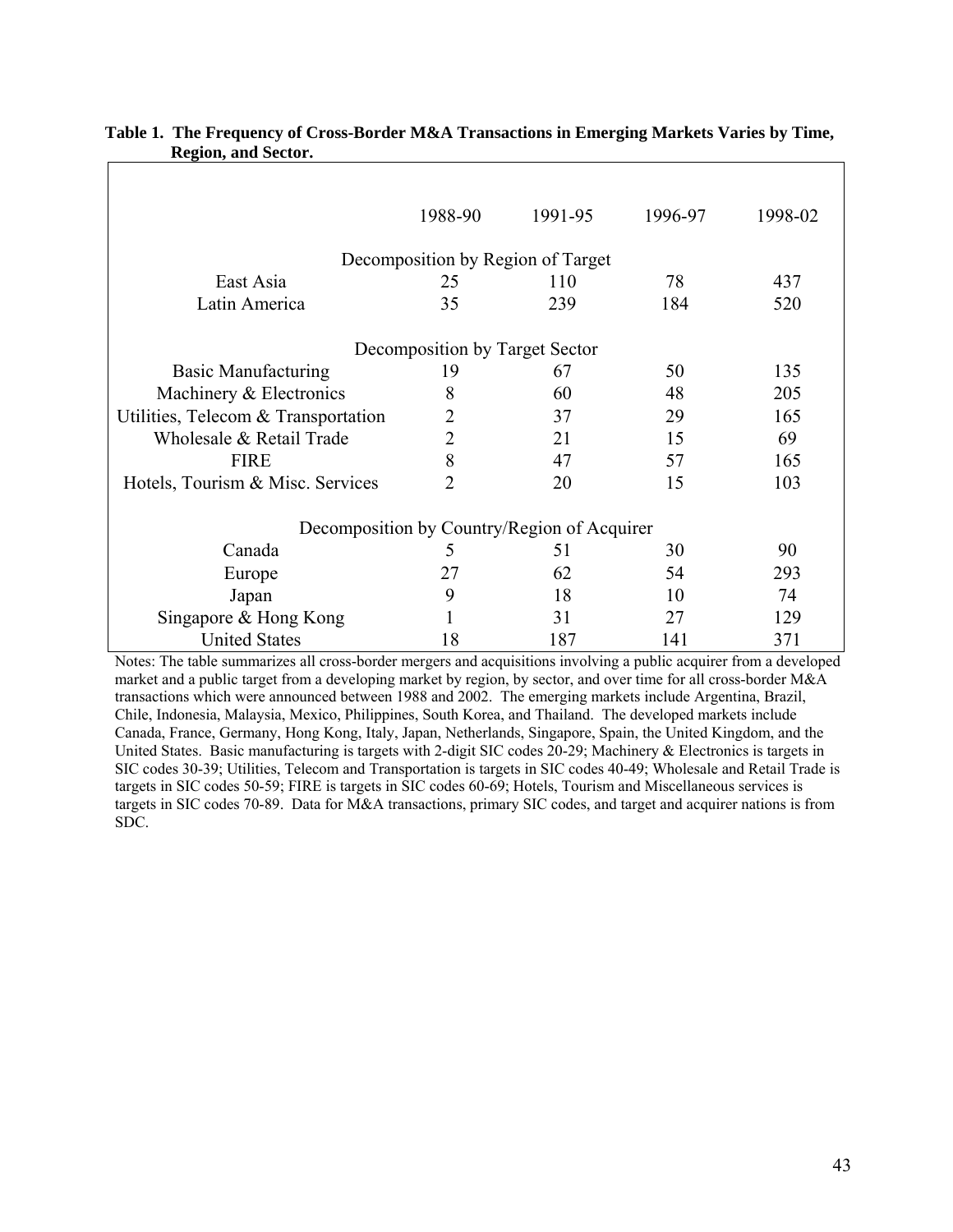|                                  | Table 2. There Is Cross Sectional Variation in Post Acquisition Ownership through Cross-Border |  |
|----------------------------------|------------------------------------------------------------------------------------------------|--|
| <b>Mergers and Acquisitions.</b> |                                                                                                |  |

| Number of M&A<br>transactions |                | Acquirer had<br>Minority<br><b>Interest Before</b><br>Acquisition | Pre-Acquisition Ownership |        |                |                  |  |  |
|-------------------------------|----------------|-------------------------------------------------------------------|---------------------------|--------|----------------|------------------|--|--|
| Post-Acquisition<br>Ownership | N <sub>o</sub> | Yes                                                               | $< 20\%$                  | 20-40% | 40-50%         | $50% +$          |  |  |
| $0 - 50\%$                    | 214            | 16                                                                | 8                         | 6      | $\overline{2}$ | $\boldsymbol{0}$ |  |  |
| 51-95%                        | 138            | 47                                                                | 5                         | 9      | 5              | 28               |  |  |
| 95-100%                       | 490            | 106                                                               | ш                         | 3      | 8              | 94               |  |  |

Notes: The table summarizes cross-border mergers and acquisitions involving a public acquirer from a developed market and a public target from an emerging market by pre- and post-acquisition ownership. The table covers all M&A transactions announced between 1988 and 2002 and for which control data is available. Emerging markets include Argentina, Brazil, Chile, Indonesia, Malaysia, Mexico, Philippines, South Korea, and Thailand. Developed markets include Canada, France, Germany, Hong Kong, Italy, Japan, Netherlands, Singapore, Spain, the United Kingdom, and the United States. M&A transactions are identified and control information is collected from SDC data items "Percent Shares Acquired" and "Percent Shares Owned After Transaction." Control information is available for 1011 observations.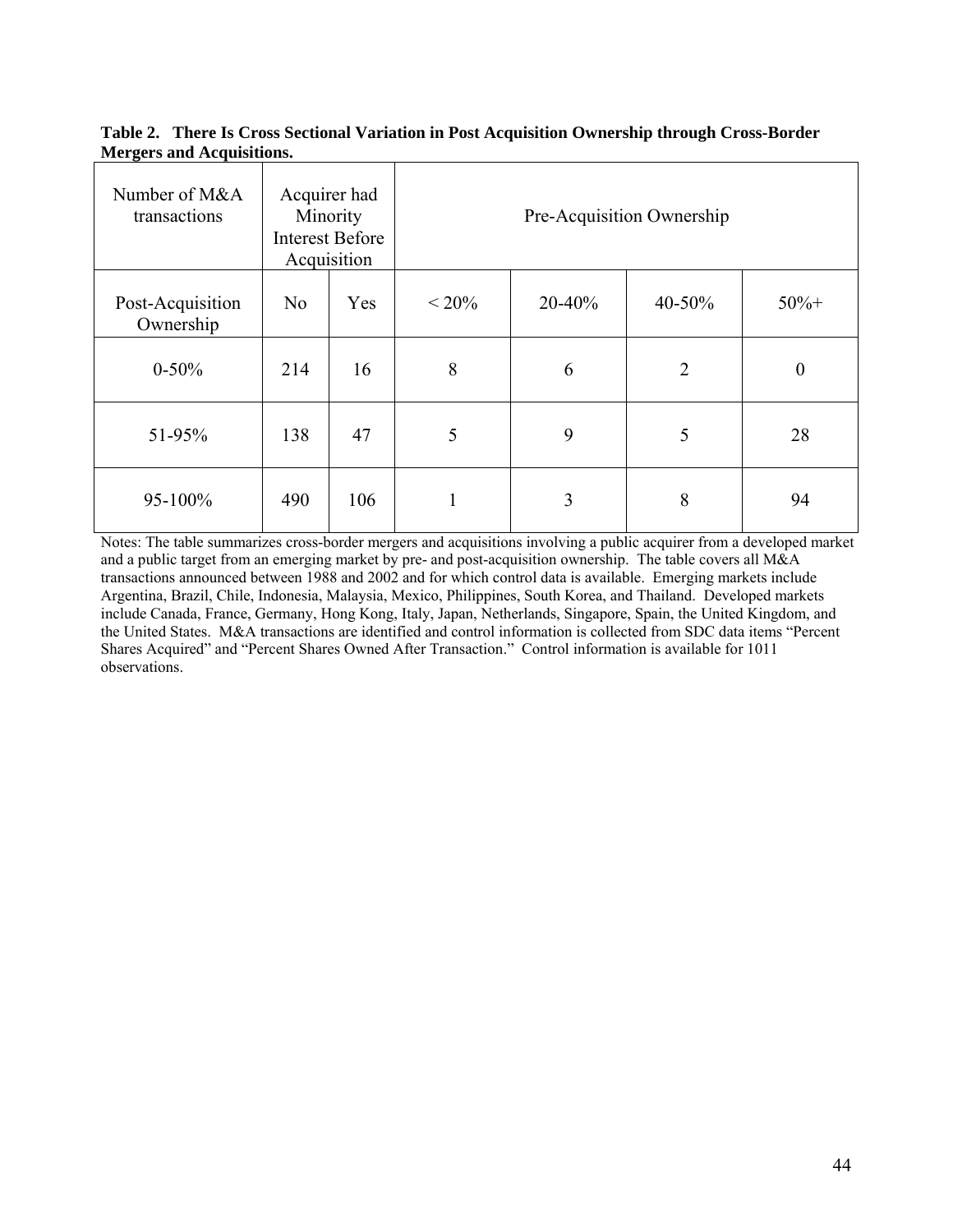|                                     |                                           | Panel A                  |                                         |          |                                            |  |  |  |  |  |
|-------------------------------------|-------------------------------------------|--------------------------|-----------------------------------------|----------|--------------------------------------------|--|--|--|--|--|
| <b>Transaction Characteristics</b>  | Targets in<br>the United<br><b>States</b> |                          | Targets from other<br>Developed Markets |          | Targets from Emerging<br><b>Markets</b>    |  |  |  |  |  |
| Total M&A transactions              | 836                                       |                          | 314                                     |          | 124                                        |  |  |  |  |  |
| Tender offer                        | 33                                        |                          | $\overline{7}$                          |          | 9                                          |  |  |  |  |  |
| All-cash payment                    | 257                                       |                          | 102                                     |          | 65                                         |  |  |  |  |  |
| All-stock payment                   | 59                                        |                          | $\boldsymbol{7}$                        |          | $\overline{2}$                             |  |  |  |  |  |
| Payment mix of cash and<br>stock    | $\overline{18}$                           |                          | $\overline{2}$                          |          | $\mathbf{1}$                               |  |  |  |  |  |
| Target being privatized             | $\overline{2}$                            |                          | 6                                       |          | 2                                          |  |  |  |  |  |
| Acquisition privately<br>negotiated | 107                                       |                          | 35                                      |          | $\overline{22}$                            |  |  |  |  |  |
| Target bankrupt                     | 5                                         | 8                        |                                         | 1        |                                            |  |  |  |  |  |
| Target being divested               | $\frac{218}{ }$                           | 119                      |                                         |          | 44                                         |  |  |  |  |  |
| Joint Venture                       | $\overline{2}$                            |                          | $\overline{2}$                          |          | 5                                          |  |  |  |  |  |
| Panel B                             |                                           |                          |                                         |          |                                            |  |  |  |  |  |
|                                     | Mean                                      | Median                   | Minimum                                 | Maximum  | Percent of<br>Sample with<br>Reported Data |  |  |  |  |  |
|                                     |                                           | <b>Transaction Value</b> |                                         |          |                                            |  |  |  |  |  |
| Targets in US                       | \$1.24B                                   | \$100M                   | \$0.75 M                                | \$62.59B | 44.4%                                      |  |  |  |  |  |
| Other developed market<br>targets   | \$355.7 M                                 | \$71.3M                  | \$0.47 M                                | \$5.25B  | 38.2%                                      |  |  |  |  |  |
| Emerging-market targets             | \$216.4                                   | \$73.1M                  | \$0.05 <sub>M</sub>                     | \$3.204B | 60.4%                                      |  |  |  |  |  |
|                                     |                                           | Target Stake Acquired    |                                         |          |                                            |  |  |  |  |  |
| Targets in US                       | 84.47%                                    | 100%                     | 1.1%                                    | 100%     | 67.3%                                      |  |  |  |  |  |
| Other developed market<br>targets   | 74.95%                                    | 100%                     | $1\%$                                   | 100%     | 67.2%                                      |  |  |  |  |  |
| Emerging-market targets             | 50.94%                                    | 49%                      | 0.37%                                   | 100%     | 57.3%                                      |  |  |  |  |  |

| Table 3. There Is Cross Sectional Variation in Cross-Border M&A Transaction Characteristics. |
|----------------------------------------------------------------------------------------------|
|----------------------------------------------------------------------------------------------|

Notes: This table summarizes the deal value and target stake acquired for the 62 US firms in the sample which announced M&A transactions in emerging markets and other M&A transactions in developed markets from 1990 to 2002 by the geographic region where the target is present. All data is collected from SDC. Data was consistently available for all characteristics except method of payment which suffers from missing data in Panel A. Data was also not consistently available for transaction value or target stake acquired and thus the percent of the sample with data is reported in the final column of Panel B.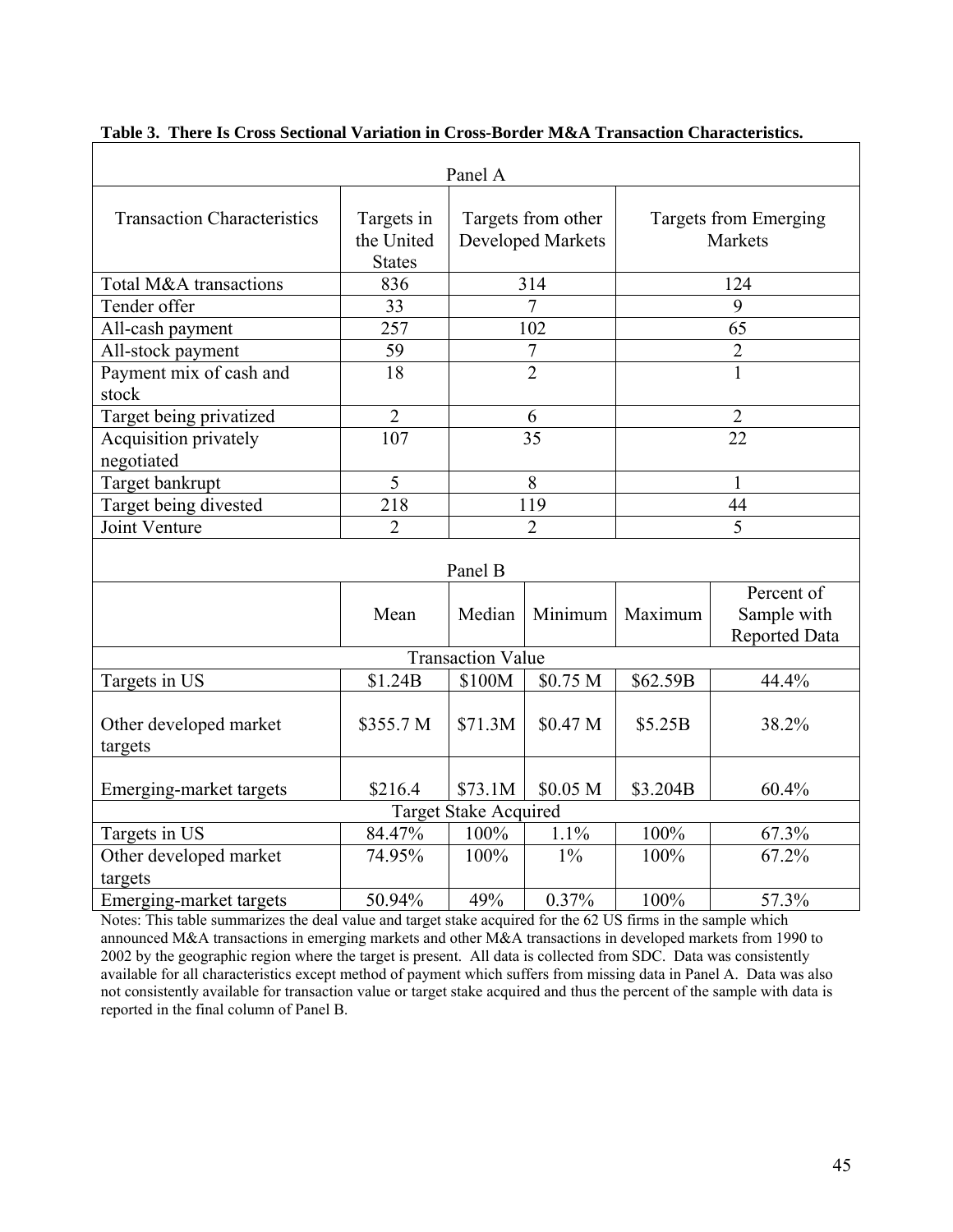| <b>Full Sample</b>              |                                                                  |                            |  |  |  |  |  |  |  |  |
|---------------------------------|------------------------------------------------------------------|----------------------------|--|--|--|--|--|--|--|--|
| Joint Returns<br>(US\$)         | Raw Returns                                                      | Market-Adjusted Returns    |  |  |  |  |  |  |  |  |
| $-1: +1$                        | $2.28\%**$                                                       | $1.79\%**$                 |  |  |  |  |  |  |  |  |
| $-2:+2$                         | $1.73\%**$                                                       | $1.08\%*$                  |  |  |  |  |  |  |  |  |
| ${\bf N}$                       | 224                                                              | 221                        |  |  |  |  |  |  |  |  |
| <b>Target in East Asia</b>      |                                                                  |                            |  |  |  |  |  |  |  |  |
| Joint Returns<br>(US\$ Returns) | Raw<br>Returns                                                   | Market-Adjusted<br>Returns |  |  |  |  |  |  |  |  |
| $-1: +1$                        | $2.34\%*$                                                        | 2.29%**                    |  |  |  |  |  |  |  |  |
| ${\bf N}$                       | 144                                                              | 144                        |  |  |  |  |  |  |  |  |
|                                 | <b>Target in Latin America</b>                                   |                            |  |  |  |  |  |  |  |  |
| Joint Returns<br>(US\$ Returns) | Raw<br>Returns                                                   | Market-Adjusted<br>Returns |  |  |  |  |  |  |  |  |
| $-1: +1$                        | $2.15\%*$                                                        | 0.86%                      |  |  |  |  |  |  |  |  |
| ${\bf N}$                       | 80                                                               | 77                         |  |  |  |  |  |  |  |  |
|                                 | <b>Acquirer Gains Majority Control of Emerging-Market Target</b> |                            |  |  |  |  |  |  |  |  |
| Joint Returns<br>(US\$ Returns) | Raw<br>Returns                                                   | Market-Adjusted<br>Returns |  |  |  |  |  |  |  |  |
| $-1: +1$                        | $7.42\%***$                                                      | 5.89%***                   |  |  |  |  |  |  |  |  |
| ${\bf N}$                       | 55                                                               | 55                         |  |  |  |  |  |  |  |  |

### **Table 4. Joint Returns Increase When a Cross-Border M&A Transaction Is Announced.**

Notes: This table summarizes average stock market reactions to the announcement of cross-border M&A transactions involving a public acquirer from a developed market and a public target from a developing market. Averages are reported in standardized monthly return units. The sample size is based on a subset of transactions where stock price data was available for acquirertarget pairs ( $N=224$ ).  $-1:+1$  is a symmetric 3-week event window and  $-2:+2$  is a symmetric 5-week event window around the week of the announcement. Returns are calculated using continuous compounding of the percent changes in the weekly closing stock prices (equivalent to a buy-and-hold methodology). Raw returns are unadjusted average returns. Market-adjusted returns are calculated by subtracting the market return from the raw return for any given firm. Joint returns are calculated as market-capitalization-weighted average returns for both the target and the acquirer using dollar-denominated returns for both parties.  $\ast$ ,  $\ast\ast$ , and  $\ast\ast\ast$  denote statistical significance at the 10%, 5% and 1% levels, respectively.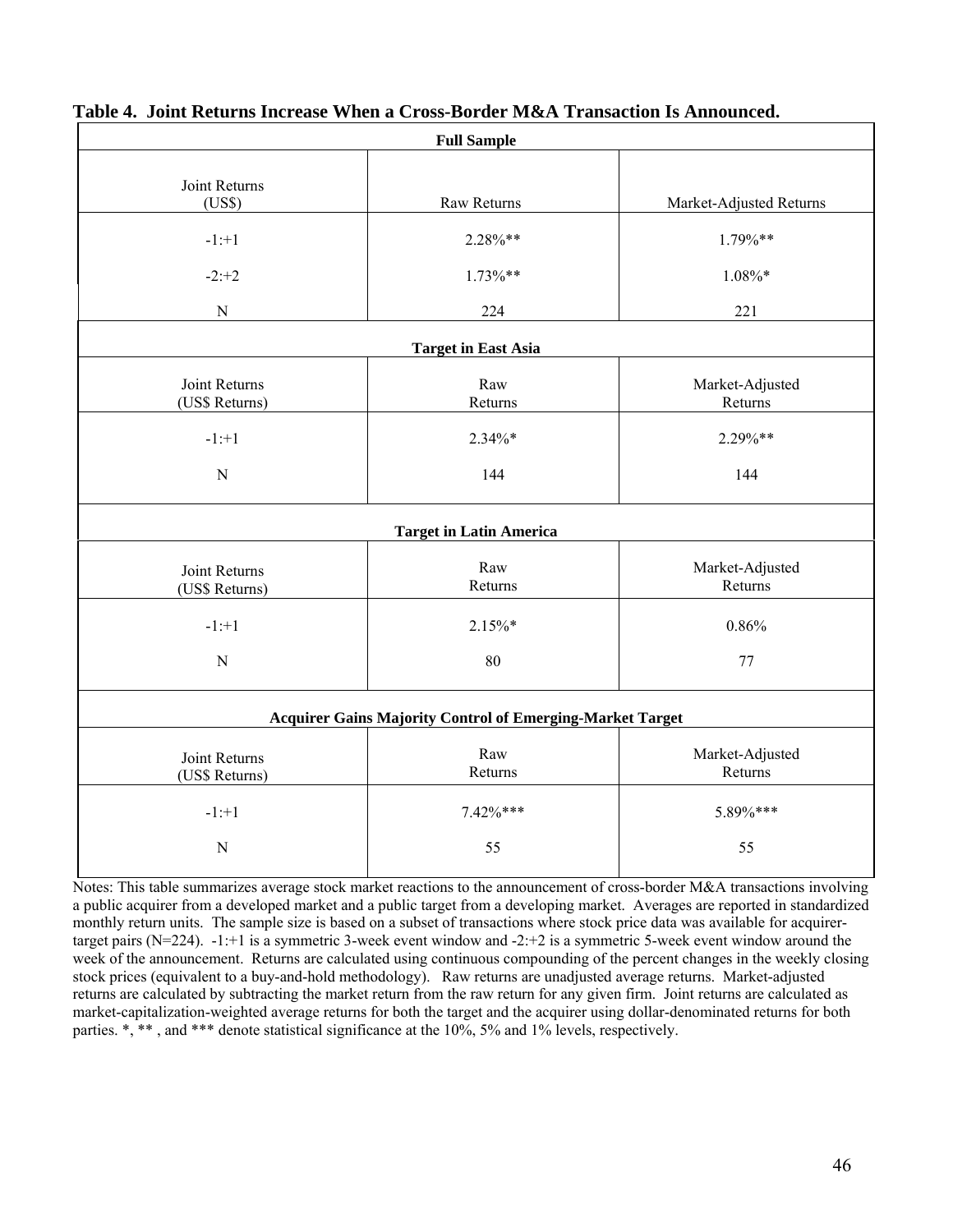|                            | (1a)      | (1b)       | (1c)       | (1d)       | (1e)       | (1f)        | (1g)        | (1h)      | (1i)       | (i)        | (1k)       | (11)       |
|----------------------------|-----------|------------|------------|------------|------------|-------------|-------------|-----------|------------|------------|------------|------------|
|                            | $0.018**$ | $-0.001$   | $-0.008$   | $-0.002$   | $-0.008$   | $-0.012$    | $-0.014$    | $-0.013$  | $-0.009$   | $-0.008$   | $-0.01$    | $-0.009$   |
| Intercept                  | (0.008)   | (0.009)    | (0.011)    | (0.012)    | (0.011)    | (0.010)     | (0.010)     | (0.010)   | (0.012)    | (0.009)    | (0.011)    | (0.010)    |
|                            |           |            |            |            |            |             |             |           |            |            |            |            |
| Majority                   |           | $0.068***$ | $0.078***$ | $0.058***$ | $0.069***$ | $0.068***$  | $0.069***$  | $0.07***$ | $0.068***$ | $0.069***$ | $0.068***$ | $0.068***$ |
| Control                    |           | (0.015)    | (0.018)    | (0.021)    | (0.015)    | (0.015)     | (0.015)     | (0.015)   | (0.015)    | (0.015)    | (0.015)    | (0.015)    |
| Previous                   |           |            | 0.002      | $-0.016$   |            |             |             |           |            |            |            |            |
| Relationship               |           |            | (0.017)    | (0.020)    |            |             |             |           |            |            |            |            |
| Control*Prev               |           |            |            | $0.07*$    |            |             |             |           |            |            |            |            |
| Relationship               |           |            |            | (0.039)    |            |             |             |           |            |            |            |            |
|                            |           |            |            |            | $-0.0038$  |             |             |           |            |            |            |            |
| Diversify                  |           |            |            |            | (0.0150)   |             |             |           |            |            |            |            |
|                            |           |            |            |            |            | 9.16e-08    |             |           |            |            |            |            |
| Acquirer Size              |           |            |            |            |            | $(1.5e-07)$ |             |           |            |            |            |            |
|                            |           |            |            |            |            |             | 4.27-e06    |           |            |            |            |            |
| <b>Target Size</b>         |           |            |            |            |            |             | $(3.4e-06)$ |           |            |            |            |            |
|                            |           |            |            |            |            |             |             | 1.8e-06   |            |            |            |            |
| Acquirer Cash              |           |            |            |            |            |             |             | (1.9e06)  | 0.001      |            |            |            |
| Target in Asia             |           |            |            |            |            |             |             |           | (0.015)    |            |            |            |
|                            |           |            |            |            |            |             |             |           |            | $-0.006$   |            |            |
| Crisis Period              |           |            |            |            |            |             |             |           |            | (0.020)    |            |            |
|                            |           |            |            |            |            |             |             |           |            |            | 0.004      |            |
| Acquirer in<br><b>FIRE</b> |           |            |            |            |            |             |             |           |            |            | (0.017)    |            |
|                            |           |            |            |            |            |             |             |           |            |            |            | 0.001      |
| Target in FIRE             |           |            |            |            |            |             |             |           |            |            |            | (0.018)    |
|                            | 0.12      | 0.12       | 0.14       | 0.16       | 0.13       | 0.12        | 0.13        | 0.14      | 0.12       | 0.12       | 0.12       | 0.12       |
| R-squared                  |           |            |            |            |            |             |             |           |            |            |            |            |
| N                          | 216       | 150        | 124        | 124        | 149        | 150         | 150         | 149       | 150        | 150        | 150        | 150        |

|  |  |  | Table 5. The Acquisition of Majority Control of the Target Drives Joint Returns in Cross-Border M&A Transactions. |  |
|--|--|--|-------------------------------------------------------------------------------------------------------------------|--|
|  |  |  |                                                                                                                   |  |

Notes: This table summarizes the results of regressions where the dependent variable is joint (acquirer + target) abnormal returns during a 3-week event window (standardized to monthly return units) around the announcement date. Mean coefficient estimates are reported with standard errors in parentheses. All M&A transactions in the sample involve a public acquirer from a developed market and a public target from an emerging market. Joint returns are market-capitalizationweighted averages of acquirer and target returns and US\$-denominated. Weekly abnormal returns are calculated using a market model and are continuously compounded, then standardized to monthly units. The acquisition of control is a dummy variable identified if the acquirer holds 50% or more of the target firm's equity following the acquisition and did not previously have control. Previous relationship is a dummy variable that takes on a value of one if the acquirer held equity in the target firm prior to the acquisition. Diversification is a dummy variable that takes on a value of one if the absolute value of the difference in SIC codes between acquirer and target is 1000 or greater. Acquirer and target size and acquirer cash is measured in US\$ million. Emerging markets included are Indonesia, Malaysia, Philippines, South Korea, Thailand, Argentina, Brazil, Chile, and Mexico. The developed markets include Canada, France, Germany, Hong Kong, Italy, Japan, Netherlands, Singapore, Spain, the United Kingdom, and the United States. Crisis period is a dummy variable that takes on a value of one if the target country is in a currency crisis. Acquirer and target FIRE dummies take on a value of one if the firm has an SIC code between 6000 and 6999. \*, \*\*, and \*\*\* denote statistical significance at the 10%, 5% and 1% levels, respectively.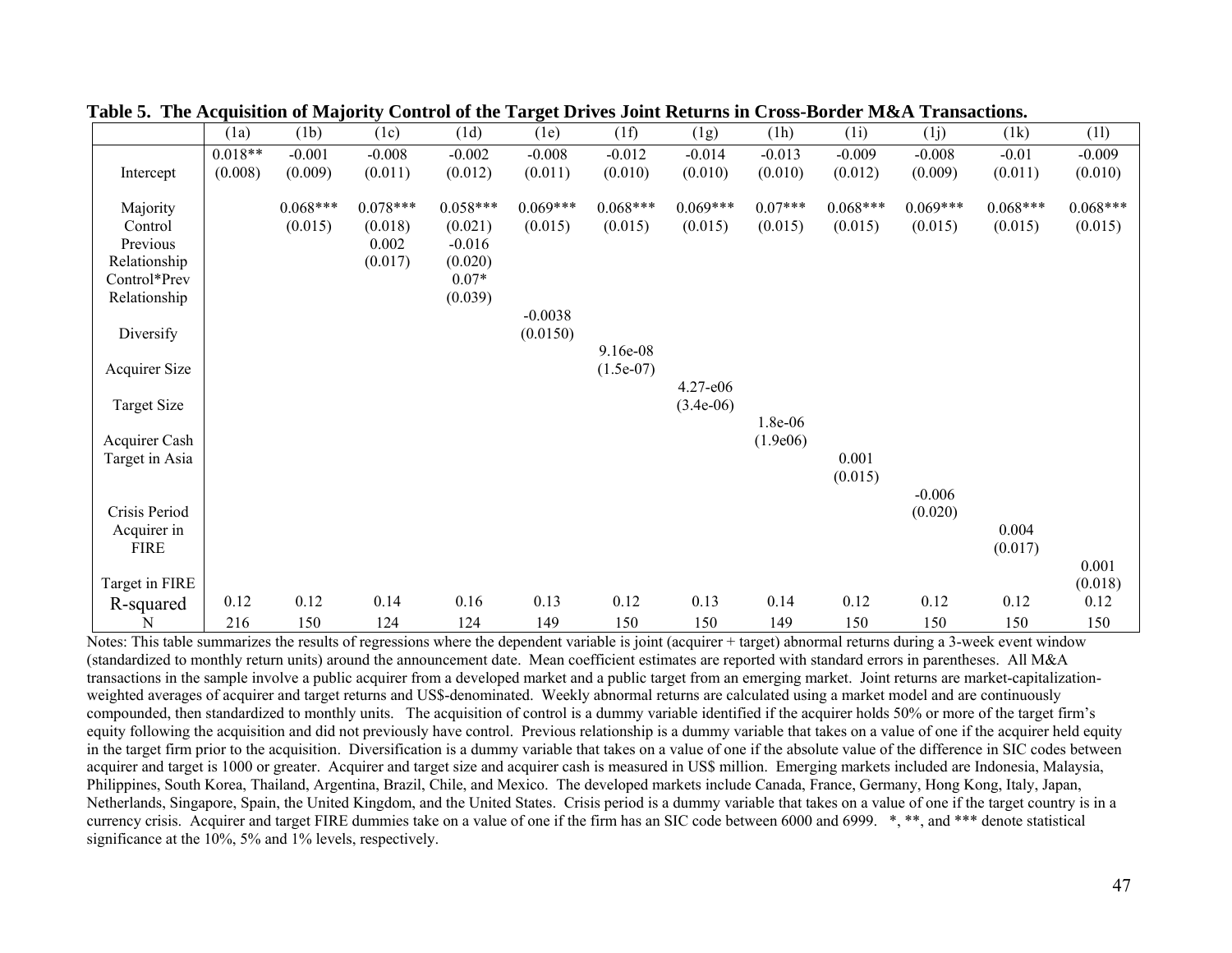#### **Table 6A. Cross-border M&A Transactions Create Value for both Acquirers and Targets.**

| Panel A     |             | Developed Market Acquirer<br>(Local Currency Returns) | <b>Emerging-Market Target</b><br>(Local Currency Returns) |                 |  |  |
|-------------|-------------|-------------------------------------------------------|-----------------------------------------------------------|-----------------|--|--|
| Full Sample | Raw         | Market-Adjusted                                       | Raw                                                       | Market-Adjusted |  |  |
|             | Returns     | Returns                                               | Returns                                                   | Returns         |  |  |
| $-1:+1$     | $3.05\%***$ | $2.43\%**$                                            | $6.68\%$ ***                                              | $6.87\%***$     |  |  |
| $-2:+2$     | $2.00\%**$  | 1.26%                                                 | $5.51\%***$                                               | $5.05\%***$     |  |  |
| N           | 346         | 346                                                   | 299                                                       | 299             |  |  |

| <b>Panel B</b>            |                | Developed Market Acquirer<br>(Local Currency Returns) | <b>Emerging-Market Target</b><br>(Local Currency Returns) |                                                           |  |  |
|---------------------------|----------------|-------------------------------------------------------|-----------------------------------------------------------|-----------------------------------------------------------|--|--|
| East Asia                 | Raw<br>Returns | Market-Adjusted<br>Returns                            | Raw<br>Returns                                            | Market-Adjusted<br>Returns                                |  |  |
| $-1: +1$                  | $3.45\%**$     | $2.70**$                                              | 5.17%*                                                    | $5.17\%*$                                                 |  |  |
| N                         | 230            | 230                                                   | 188                                                       | 188                                                       |  |  |
|                           |                |                                                       |                                                           |                                                           |  |  |
| Panel C                   |                | Developed Market Acquirer<br>(Local Currency Returns) | <b>Emerging-Market Target</b><br>(Local Currency Returns) |                                                           |  |  |
| Latin America             | Raw<br>Returns | Market-Adjusted<br>Returns                            | Raw<br>Returns                                            | Market-Adjusted<br>Returns                                |  |  |
| $-1: +1$                  | $2.23\%**$     | 1.89%**                                               | 9.18%***                                                  | 9.68%***                                                  |  |  |
| N                         | 116            | 116                                                   | 111                                                       | 111                                                       |  |  |
|                           |                |                                                       |                                                           |                                                           |  |  |
| <b>Panel D</b>            |                | Developed Market Acquirer<br>(Local Currency Returns) |                                                           | <b>Emerging-Market Target</b><br>(Local Currency Returns) |  |  |
| Majority Control Acquired | Raw<br>Returns | Market-Adjusted<br>Returns                            | Raw<br>Returns                                            | Market-Adjusted<br>Returns                                |  |  |
| $-1: +1$                  | $5.66\%***$    | 3.99%***                                              | 9.87%***                                                  | 8.92%***                                                  |  |  |
| N                         | 92             | 92                                                    | 85                                                        | 85                                                        |  |  |

Notes: This table summarizes average stock market reactions to the announcement of a cross-border acquisition involving a public acquirer from a developed market and a public target from a developing market for the full sample (Panel A) and by region (Panels B and C). Panel D summarizes average stock market reactions to the announcement of a cross-border acquisition in which majority control is transferred to the acquirer. Averages are reported in standardized monthly return units. East Asian emerging markets include Indonesia, Malaysia, Philippines, South Korea, and Thailand. Latin American emerging markets include Argentina, Brazil, Chile, and Mexico. The developed markets include Canada, France, Germany, Hong Kong, Italy, Japan, Netherlands, Singapore, Spain, the United Kingdom, and the United States. The event window comprises a symmetric 3- or 5-week period. Returns are calculated using continuous compounding of the percent changes in the weekly equity closing prices (equivalent to a buy and hold methodology). Raw returns are unadjusted average returns. Market-adjusted returns are alculated by subtracting the market return from the raw return for any given firm. \*, \*\*, and \*\*\* denote statistical significance at the 10%, 5% and 1% levels, respectively.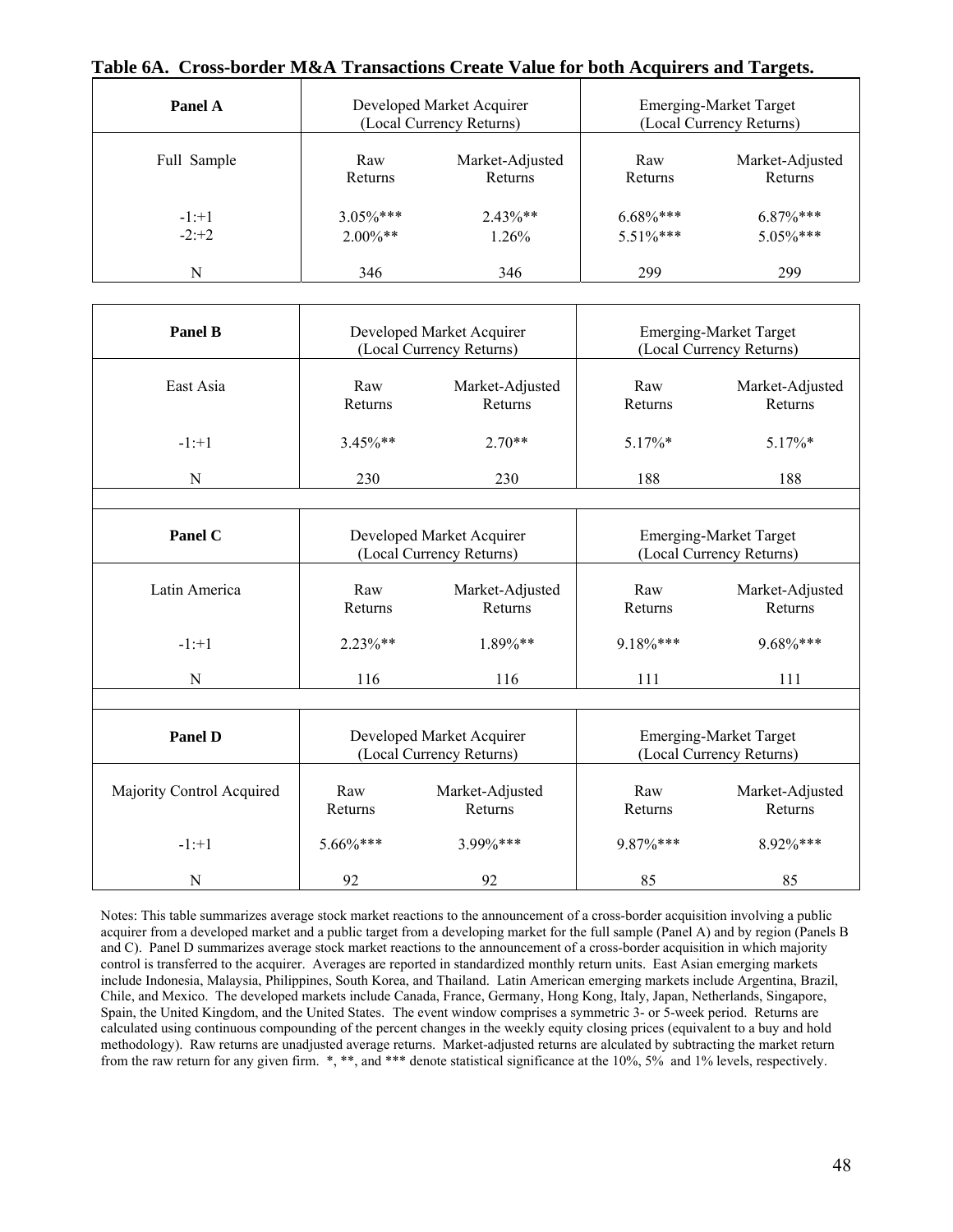|         | Panel A: Full Sample                                              |                                                          |
|---------|-------------------------------------------------------------------|----------------------------------------------------------|
|         | Developed-Market Acquirer<br>(US\$ Returns)                       | <b>Emerging-Market Target</b><br>(US\$ Returns)          |
| Average | $2.34\%**$<br>(0.013)                                             | $7.07\%***$<br>(0.002)                                   |
| Median  | 0.91%<br>(0.027)                                                  | 1.55%<br>(0.026)                                         |
|         | Panel B: Acquirer Gains Control of Emerging-Market Target         |                                                          |
|         | Developed-Market Acquirer<br>(US\$ Returns)                       | <b>Emerging-Market Target</b><br>(US\$ Returns)          |
| Average | $4.06\%***$<br>(0.001)                                            | 10.02%**<br>(0.05)                                       |
| Median  | 3.97%<br>(0.001)                                                  | 0.84%<br>(0.111)                                         |
|         | Panel C: Acquirer Does Not Gain Control of Emerging-Market Target |                                                          |
|         | Developed-Market Acquirer<br>(US\$ Returns)                       | <b>Emerging-Market Target</b><br>(US\$ Returns)          |
| Average | 0.47%<br>(0.51)                                                   | 4.88%*<br>(0.10)                                         |
| Median  | 0.42%<br>(0.42)                                                   | 1.41%<br>(0.41)                                          |
|         | Panel D: Market Capitalization Values                             |                                                          |
|         | Developed-Market Acquirer<br>(Market Capitalization)              | <b>Emerging-Market Target</b><br>(Market Capitalization) |
| Average | \$33.48 Billion                                                   | \$895.81 Million                                         |
| Median  | \$12.91 Billion                                                   | \$201.60 Million                                         |

### **Table 6B. Majority Control is Accompanied by Higher Value Gains for Acquirers and Targets.**

Notes: This table summarizes average and median stock market reactions to the announcement of a cross-border acquisition involving a public acquirer from a developed market and a public target from a developing market for the full sample (Panel A), when the acquirer gains majority control (Panel B), and when the acquirer does not gain majority control (Panel C). Panel D summarizes the average and median stock market capitalization for acquirer and target firms. East Asian emerging markets include Indonesia, Malaysia, Philippines, South Korea, and Thailand. Latin American emerging markets include Argentina, Brazil, Chile, and Mexico. The developed markets include Canada, France, Germany, Hong Kong, Italy, Japan, Netherlands, Singapore, Spain, the United Kingdom, and the United States. The event window comprises a symmetric 3- week period which includes the week before and the week following the announcement. Returns are calculated using continuous compounding of the percent changes in the weekly equity closing prices (equivalent to a buy and hold methodology). Market-adjusted returns are calculated by subtracting the market return from the raw return for any given firm. P-values are reported in parentheses. \*, \*\*, and \*\*\* denote statistical significance at the 10%, 5% and 1% levels, respectively.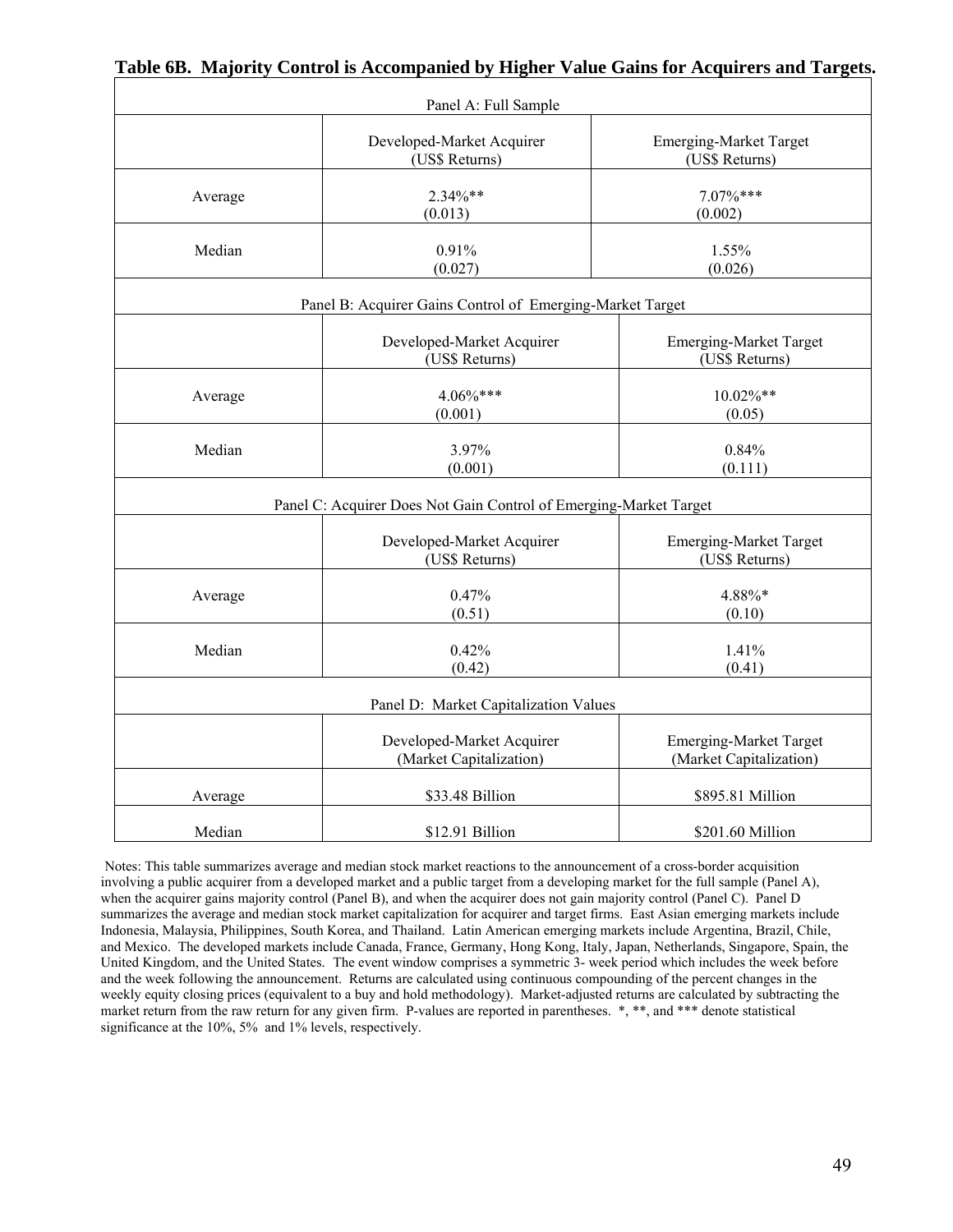|                      | (2a)         | (2b)      | (2c)       | (2d)     | (2e)        | (2f)      | (2g)         | (2h)         | (2i)         | (2j)       | (2k)      | (21)      |
|----------------------|--------------|-----------|------------|----------|-------------|-----------|--------------|--------------|--------------|------------|-----------|-----------|
|                      | 0.024        | 0.007     | 0.008      | 0.014    | 0.006       | 0.009     | 0.003        | 4.68e-04     | 0.004        | 0.009      | 0.010     | 0.011     |
| Intercept            | $(0.009)$ ** | (0.008)   | (0.010)    | (0.010)  | (0.010)     | (0.011)   | (0.009)      | (0.010)      | (0.009)      | (0.008)    | (0.010)   | (0.009)   |
| Majority             |              | $0.033**$ | $0.043***$ | 0.026    | $0.035$ *** | $0.033**$ | $0.046***$   | $0.042***$   | $0.048***$   | $0.035***$ | $0.031**$ | $0.033**$ |
| Control              |              | (0.013)   | (0.015)    | (0.017)  | (0.013)     | (0.013)   | (0.014)      | (0.015)      | (0.014)      | (0.013)    | (0.013)   | (0.013)   |
| Previous             |              |           | $-0.004$   | 0.021    |             |           |              |              |              |            |           |           |
| Relationship         |              |           | (0.015)    | (0.017)  |             |           |              |              |              |            |           |           |
| Control*Prev         |              |           |            | $0.060*$ |             |           |              |              |              |            |           |           |
| Relationship         |              |           |            | (0.033)  |             |           |              |              |              |            |           |           |
|                      |              |           |            |          | $-0.001$    |           |              |              |              |            |           |           |
| Diversify            |              |           |            |          | (0.013)     |           |              |              |              |            |           |           |
|                      |              |           |            |          |             | $-0.004$  |              |              |              |            |           |           |
| Target in Asia       |              |           |            |          |             | (0.013)   |              |              |              |            |           |           |
|                      |              |           |            |          |             |           | 2.96e-08     |              |              |            |           |           |
| <b>Acquirer Size</b> |              |           |            |          |             |           | $(1.27e-07)$ |              |              |            |           |           |
|                      |              |           |            |          |             |           |              | 5.30e-06     |              |            |           |           |
| <b>Target Size</b>   |              |           |            |          |             |           |              | $(4.07e-06)$ | $-9.39e-08$  |            |           |           |
| Acquirer Cash        |              |           |            |          |             |           |              |              | $(1.70e-06)$ |            |           |           |
|                      |              |           |            |          |             |           |              |              |              | $-0.017$   |           |           |
| Crisis Period        |              |           |            |          |             |           |              |              |              | (0.018)    |           |           |
| Acquirer in          |              |           |            |          |             |           |              |              |              |            | $-0.010$  |           |
| <b>FIRE</b>          |              |           |            |          |             |           |              |              |              |            | (0.014)   |           |
|                      |              |           |            |          |             |           |              |              |              |            |           | $-0.015$  |
| Target in FIRE       |              |           |            |          |             |           |              |              |              |            |           | (0.015)   |
| R-squared            |              | 0.03      | 0.04       | 0.03     | 0.03        | 0.05      | 0.05         | 0.06         | 0.03         | 0.03       | 0.03      | 0.06      |
| N                    | 341          | 237       | 198        | 234      | 237         | 210       | 198          | 209          | 237          | 237        | 235       | 198       |

| Table 7. The Acquisition of Majority Control of the Target Drives Acquirer Returns in Cross-border M&A Transactions. |
|----------------------------------------------------------------------------------------------------------------------|
|----------------------------------------------------------------------------------------------------------------------|

Notes: This table summarizes the results of regressions where the dependent variable is abnormal returns for acquirer firms during a 3-week event window (standardized to monthly return units) around the announcement date on characteristics of the involved firms. Mean coefficient estimates are reported with standard errors in parentheses. All M&A transactions in the sample involve a public acquirer from a developed market and a public target from an emerging market. Weekly abnormal returns are calculated using a market model and are continuously compounded, then standardized to monthly units. The acquisition of control is a dummy variable identified if the acquirer holds 50% or more of the target firm's equity following the acquisition and did not previously have control. Previous relationship is a dummy variable that takes on a value of one if the acquirer held equity in the target firm prior to the acquisition. Diversification is a dummy variable that takes on a value of one if the absolute value of the difference in SIC codes between acquirer and target is 1000 or greater. Acquirer and target size and acquirer cash is measured in US\$ million. Emerging markets included are Indonesia, Malaysia, Philippines, South Korea, Thailand, Argentina, Brazil, Chile, and Mexico. Crisis period is a dummy variable that takes on a value of one if the target country is in a currency crisis. Acquirer and target FIRE dummies take on a value of one if the firm has an SIC code between 6000 and 6999. \*, \*\*, and \*\*\* denote statistical significance at the 10%, 5% and 1% levels, respectively.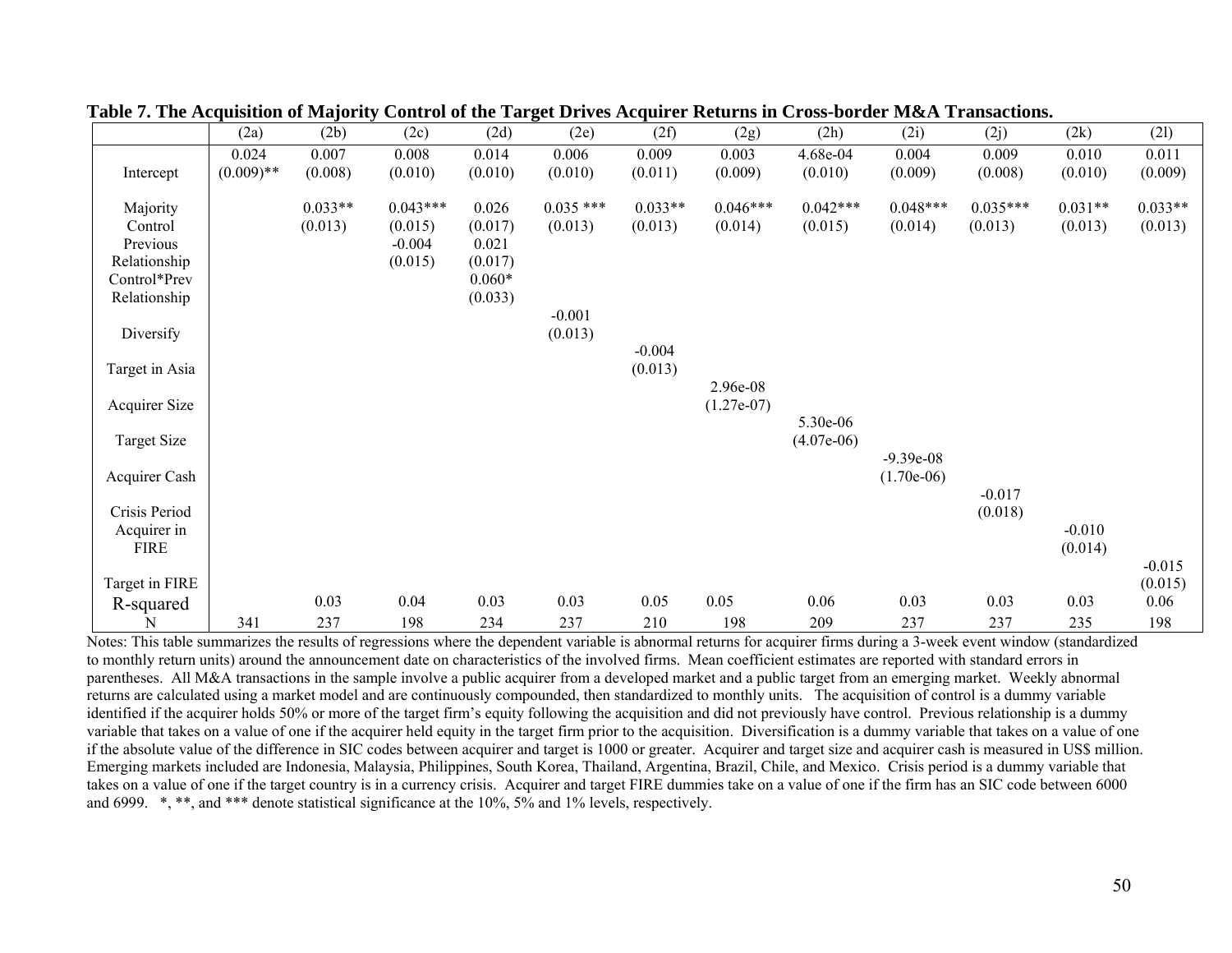|                      | (3a)       | (3b)     | (3c)    | (3d)    | (3e)     | (3f)     | (3g)        | (3h)                       | (3i)       | (3j)    | (3k)    | (31)     |
|----------------------|------------|----------|---------|---------|----------|----------|-------------|----------------------------|------------|---------|---------|----------|
|                      | $0.069***$ | $0.045*$ | 0.031   | 0.037   | 0.051    | $0.063*$ | 0.005       | 0.033                      | 0.025      | 0.036   | 0.040   | $0.053*$ |
| Intercept            | (0.020)    | (0.027)  | (0.032) | (0.034) | (0.033)  | (0.034)  | (0.025)     | (0.032)                    | (0.025)    | (0.028) | (0.033) | (0.031)  |
|                      |            |          |         |         |          |          |             |                            |            |         |         |          |
| Majority             |            | 0.044    | 0.055   | 0.039   | 0.044    | 0.045    | 0.029       | 0.044                      | 0.038      | 0.039   | 0.046   | 0.039    |
| Control              |            | (0.042)  | (0.046) | (0.055) | (0.043)  | (0.042)  | (0.036)     | (0.047)                    | (0.037)    | (0.042) | (0.044) | (0.043)  |
| Previous             |            |          | 0.028   | 0.010   |          |          |             |                            |            |         |         |          |
| Relationship         |            |          | (0.047) | (0.057) |          |          |             |                            |            |         |         |          |
| Control*Prev         |            |          |         | 0.056   |          |          |             |                            |            |         |         |          |
| Relationship         |            |          |         | (0.102) |          |          |             |                            |            |         |         |          |
|                      |            |          |         |         | $-0.014$ |          |             |                            |            |         |         |          |
| Diversify            |            |          |         |         | (0.044)  |          |             |                            |            |         |         |          |
|                      |            |          |         |         |          | $-0.034$ |             |                            |            |         |         |          |
| Target in Asia       |            |          |         |         |          | (0.042)  |             |                            |            |         |         |          |
|                      |            |          |         |         |          |          | 7.7e-07**   |                            |            |         |         |          |
| <b>Acquirer Size</b> |            |          |         |         |          |          | $(3.8e-07)$ |                            |            |         |         |          |
|                      |            |          |         |         |          |          |             | 3.71e-06<br>$(1.27 - e05)$ |            |         |         |          |
| Target Size          |            |          |         |         |          |          |             |                            | $-7.5e-08$ |         |         |          |
| Acquirer Cash        |            |          |         |         |          |          |             |                            | (5.2e06)   |         |         |          |
|                      |            |          |         |         |          |          |             |                            |            | 0.071   |         |          |
| Crisis Period        |            |          |         |         |          |          |             |                            |            | (0.05)  |         |          |
| Acquirer in          |            |          |         |         |          |          |             |                            |            |         | 0.014   |          |
| <b>FIRE</b>          |            |          |         |         |          |          |             |                            |            |         | (0.046) |          |
|                      |            |          |         |         |          |          |             |                            |            |         |         | $-0.021$ |
| Target in FIRE       |            |          |         |         |          |          |             |                            |            |         |         | (0.048)  |
| R-squared            | 0.01       | 0.01     | 0.01    | 0.01    | 0.01     | 0.01     | 0.03        | 0.01                       | 0.01       | 0.01    | 0.01    | 0.01     |
| N                    | 292        | 209      | 175     | 175     | 205      | 209      | 180         | 180                        | 180        | 209     | 208     | 206      |

**Table 8. The Acquisition of Majority Control of the Target Does Not Drive Target Returns in Cross-border M&A Transactions.** 

Notes: This table summarizes the results of regressions where the dependent variable is market adjusted target returns during a 3-week event window (standardized to monthly return units) around the announcement date. Mean coefficient estimates are reported with standard errors in parentheses. All M&A transactions in the sample involve a public acquirer from a developed market and a public target from an emerging market. Weekly abnormal returns are calculated using a market model and are continuously compounded, then standardized to monthly units. The acquisition of control is a dummy variable identified if the acquirer holds 50% or more of the target firm's equity following the acquisition and did not previously have control. Previous relationship is a dummy variable that takes on a value of one if the acquirer held equity in the target firm prior to the acquisition. Diversification is a dummy variable that takes on a value of one if the absolute value of the difference in SIC codes between acquirer and target is 1000 or greater. Acquirer and target size and acquirer cash is measured in US\$ million. Emerging markets included are Indonesia, Malaysia, Philippines, South Korea, Thailand, Argentina, Brazil, Chile, and Mexico. Crisis period is a dummy variable that takes on a value of one if the target country is in a currency crisis. Acquirer and target FIRE dummies take on a value of one if the firm has an SIC code between 6000 and 6999. \*, \*\*, and \*\*\* denote statistical significance at the 10%, 5% and 1% levels, respectively.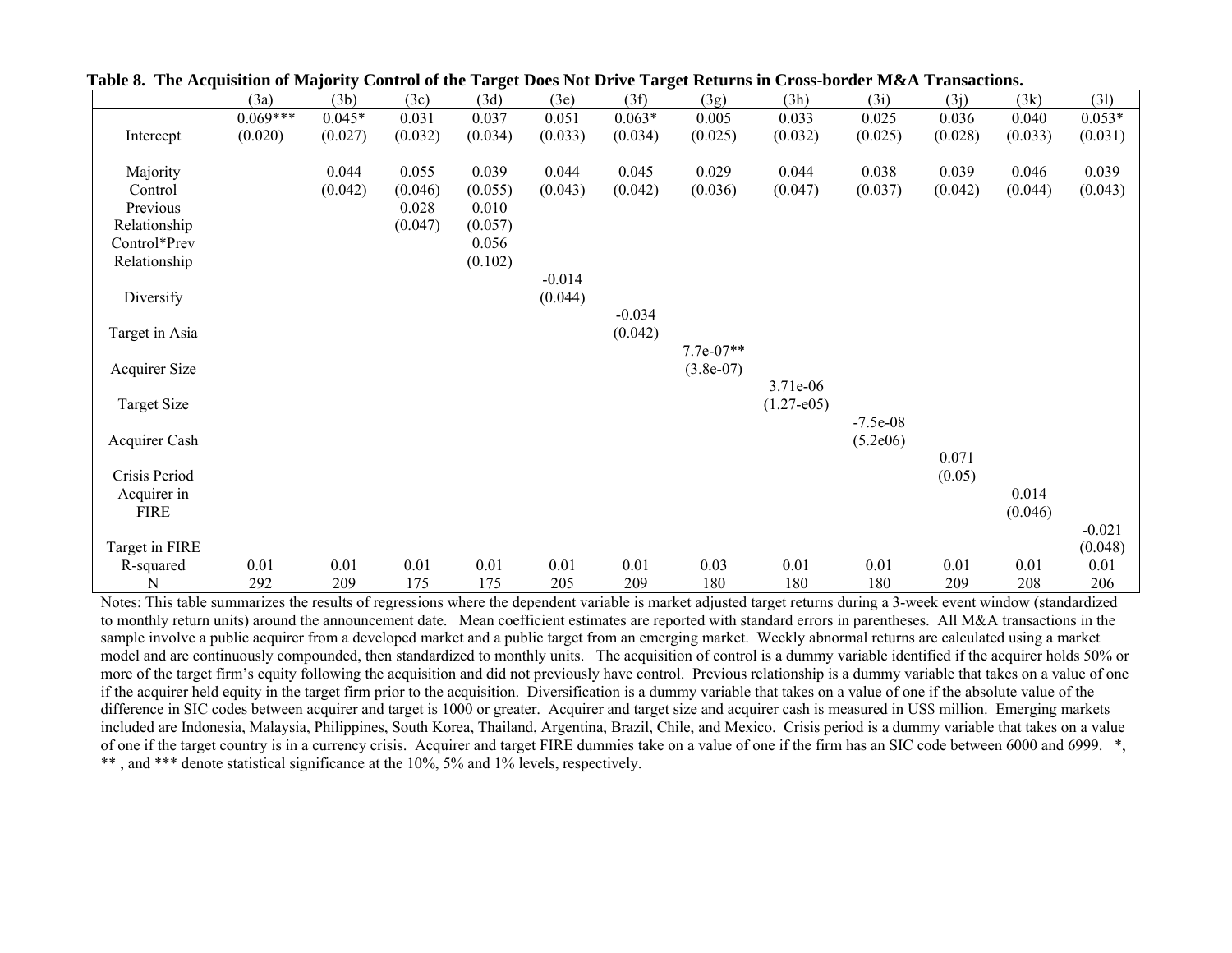|                       |            |           |          | Panel A   |           | Panel B   |            |            |           |           |  |
|-----------------------|------------|-----------|----------|-----------|-----------|-----------|------------|------------|-----------|-----------|--|
|                       | (1a)       | (2a)      | (3a)     | (4a)      | (5a)      | (6a)      | (1b)       | (2b)       | (3b)      | (4b)      |  |
| Intercept             | $0.033***$ | $0.026**$ | 0.013    | 0.011     | 0.009     | 0.002     | $0.035***$ | $0.035***$ | 0.009     | 0.011     |  |
|                       | (0.011)    | (0.013)   | (0.011)  | (0.009)   | (0.009)   | (0.009)   | (0.012)    | (0.013)    | (0.01)    | (0.011)   |  |
| $1988 - 1996$         | $-0.039*$  |           |          | $-0.014$  |           |           |            |            |           |           |  |
|                       | (0.023)    |           |          | (0.015)   |           |           |            |            |           |           |  |
| $1997 - 1999$         |            | $-0.004$  |          |           | $-0.004$  |           |            |            |           |           |  |
|                       |            | (0.019)   |          |           | (0.013)   |           |            |            |           |           |  |
| $2000 - 2003$         |            |           | $0.034*$ |           |           | 0.017     |            |            |           |           |  |
|                       |            |           | (0.020)  |           |           | (0.014)   |            |            |           |           |  |
| <b>EMBI</b> spread    |            |           |          |           |           |           | $0.117**$  | $0.131**$  | 0.005     | $-0.008$  |  |
|                       |            |           |          |           |           |           | (0.053)    | (0.058)    | (0.043)   | (0.035)   |  |
| Crisis period         |            |           |          |           |           |           |            | $-0.051$   |           | $-0.016$  |  |
|                       |            |           |          |           |           |           |            | (0.055)    |           | (0.025)   |  |
| Majority Control      |            |           |          | $0.031**$ | $0.034**$ | $0.033**$ |            |            | $0.031**$ | $0.034**$ |  |
|                       |            |           |          | (0.013)   | (0.013)   | (0.013)   |            |            | (0.015)   | (0.016)   |  |
| <b>EMBI*</b> Crisis   |            |           |          |           |           |           |            | $-0.278$   |           |           |  |
|                       |            |           |          |           |           |           |            | (0.245)    |           |           |  |
| EMBI*Control          |            |           |          |           |           |           |            |            | $-0.008$  |           |  |
|                       |            |           |          |           |           |           |            |            | (0.0687)  |           |  |
| EMBI* Crisis* Control |            |           |          |           |           |           |            |            |           | 0.027     |  |
|                       |            |           |          |           |           |           |            |            |           | (0.163)   |  |
|                       |            |           |          |           |           |           |            |            |           |           |  |
| N                     | 341        | 341       | 341      | 237       | 237       | 237       | 263        | 263        | 180       | 180       |  |
| R-squared             | 0.0088     | 0.0001    | 0.0086   | 0.0309    | 0.0278    | 0.0334    | 0.0185     | 0.0234     | 0.02421   | 0.0286    |  |

### **Table 9. Do Crisis Periods Affect the Creation of Value?**

Notes: This table summarizes the results of regressions where the dependent variable is abnormal returns for acquirer firms during a 3-week event window (standardized to monthly return units) around the announcement date. Mean coefficient estimates are reported with standard errors in parentheses. The acquisition of control is a dummy variable identified if the acquirer holds 50% or more of the target firm's equity following the acquisition and did not previously have control. Crisis period is a dummy variable that takes on a value of one if the target country is in a currency crisis. EMBI is the relative value of the JP Morgan Emerging Market's Bond Index (EMBI) spread. \*, \*\*, and \*\*\* denote statistical significance at the 10%, 5% and 1% levels, respectively.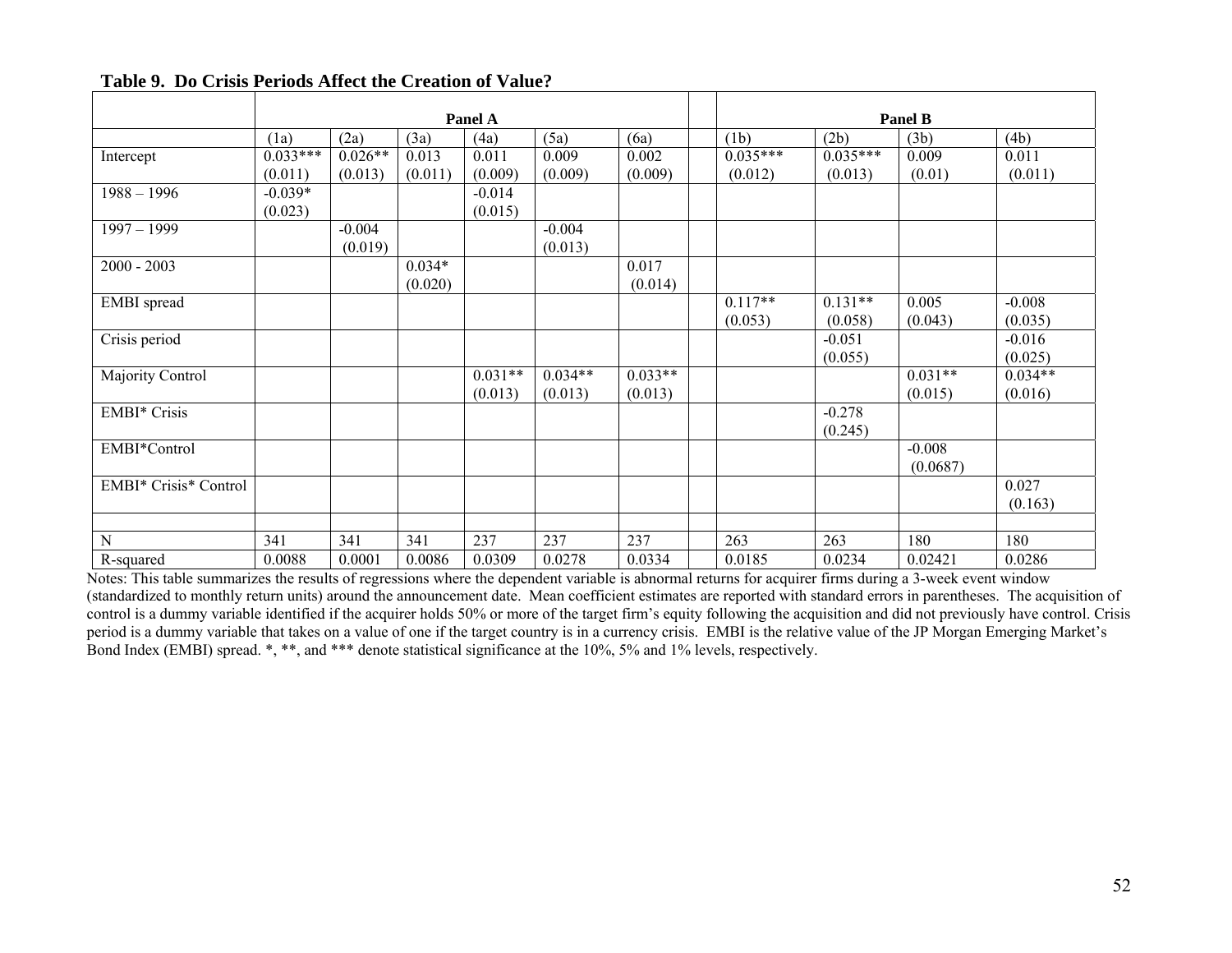|                                   | 1a        | 1 <sub>b</sub> | 1c         | 1 <sub>d</sub> | 1e         | 1f         | 1g         | 1 <sub>h</sub> | 1i         | 1i         |
|-----------------------------------|-----------|----------------|------------|----------------|------------|------------|------------|----------------|------------|------------|
| Intercept                         | $-0.0002$ | $-0.0038$      | $-0.0002$  | 0.008          | 0.006      | 0.0013     | 0.013      | 0.012          | $-0.009$   | $-0.009$   |
|                                   | (0.003)   | (0.004)        | (0.01)     | (0.011)        | (0.012)    | (0.013)    | (0.011)    | (0.011)        | (0.013)    | (0.013)    |
| Emerging-market                   |           | $0.033**$      | $0.033**$  | $-0.007$       | $-0.007$   | 0.0144     | $-0.008$   | 0.00002        | $-0.0004$  | $-0.003$   |
| Target                            |           | (0.013)        | (0.017)    | (0.024)        | (0.024)    | (0.028)    | (0.023)    | (0.025)        | (0.03)     | (0.031)    |
| Majority Control                  |           |                | $-0.0023$  | $-0.012$       | $-.009$    | $-0.006$   | $-0.013$   | $-0.013$       | 0.002      | 0.002      |
|                                   |           |                | (0.011)    | (0.012)        | (0.013)    | (0.014)    | (0.012)    | (0.012)        | (0.016)    | (0.016)    |
| Emerging-market                   |           |                |            |                |            |            |            |                |            |            |
| Target* Control                   |           |                |            | $0.075**$      | $0.0738**$ | $0.058*$   | $0.075**$  | $0.077**$      | $0.129***$ | $0.122***$ |
|                                   |           |                |            | (0.032)        | (0.032)    | (0.033)    | (0.032)    | (0.032)        | (0.04)     | (0.044)    |
| Previous                          |           |                |            |                | 0.005      | 0.018      |            |                |            |            |
| Relationship                      |           |                |            |                | (0.017)    | (0.019)    |            |                |            |            |
| Previous                          |           |                |            |                |            |            |            |                |            |            |
| Relationship*                     |           |                |            |                |            | $-0.056$   |            |                |            |            |
| Emerging-market                   |           |                |            |                |            | (0.039)    |            |                |            |            |
| Target                            |           |                |            |                |            |            |            |                |            |            |
| Diversify                         |           |                |            |                |            |            | $-0.013$   | $-.001$        |            |            |
|                                   |           |                |            |                |            |            | (0.01)     | (0.011)        |            |            |
| Diversify*                        |           |                |            |                |            |            |            |                |            |            |
| Emerging-market                   |           |                |            |                |            |            |            | $-0.036$       |            |            |
| Target                            |           |                |            |                |            |            |            | (0.036)        |            |            |
|                                   |           |                |            |                |            |            |            |                |            |            |
| Value of                          |           |                |            |                |            |            |            |                | 0.000001   | 0.000001   |
| Transaction                       |           |                |            |                |            |            |            |                | (0.000001) | (0.000001) |
| Emerging-market<br>Target * Value |           |                |            |                |            |            |            |                |            | 0.000029   |
| of Transaction                    |           |                |            |                |            |            |            |                |            | (0.000035) |
| Firm Fixed                        | NO        | <b>YES</b>     | <b>YES</b> | <b>YES</b>     | <b>YES</b> | <b>YES</b> | <b>YES</b> | <b>YES</b>     | <b>YES</b> | <b>YES</b> |
| <b>Effects Included</b>           |           |                |            |                |            |            |            |                |            |            |
| R-squared                         |           |                |            |                |            |            |            |                |            |            |
| $\mathbf N$                       | 1235      | 1235           | 843        | 843            | 843        | 843        | 1235       | 1235           | 843        | 843        |

**Table 10. Value is Created By Acquiring Targets in Emerging Markets and Not Developed Markets.**

Notes: This table summarizes the results of regressions where the dependent variable is abnormal returns for acquirer firms during a 3-week event window (standardized to monthly return units) around the announcement date. Mean coefficient estimates are reported with standard errors in parentheses. All M&A transactions in the sample involve a public acquirer from a developed market and a public target from an emerging market, or a target in Canada, Europe, Hong Kong, Japan, Singapore or the United States. The acquisition of control is a dummy variable identified if the acquirer holds 50% or more of the target firm's equity following the acquisition and did not previously have control. Previous relationship is a dummy variable that takes on a value of one if the acquirer held equity in the target firm prior to the acquisition. Diversification is a dummy variable that takes on a value of one if the absolute value of the difference in SIC codes between acquirer and target is 1000 or greater. Crisis period is a dummy variable that takes on a value of one if the target country is in a currency crisis. \*, \*\*, and \*\*\* denote statistical significance at the 10%, 5% and 1% levels, respectively.